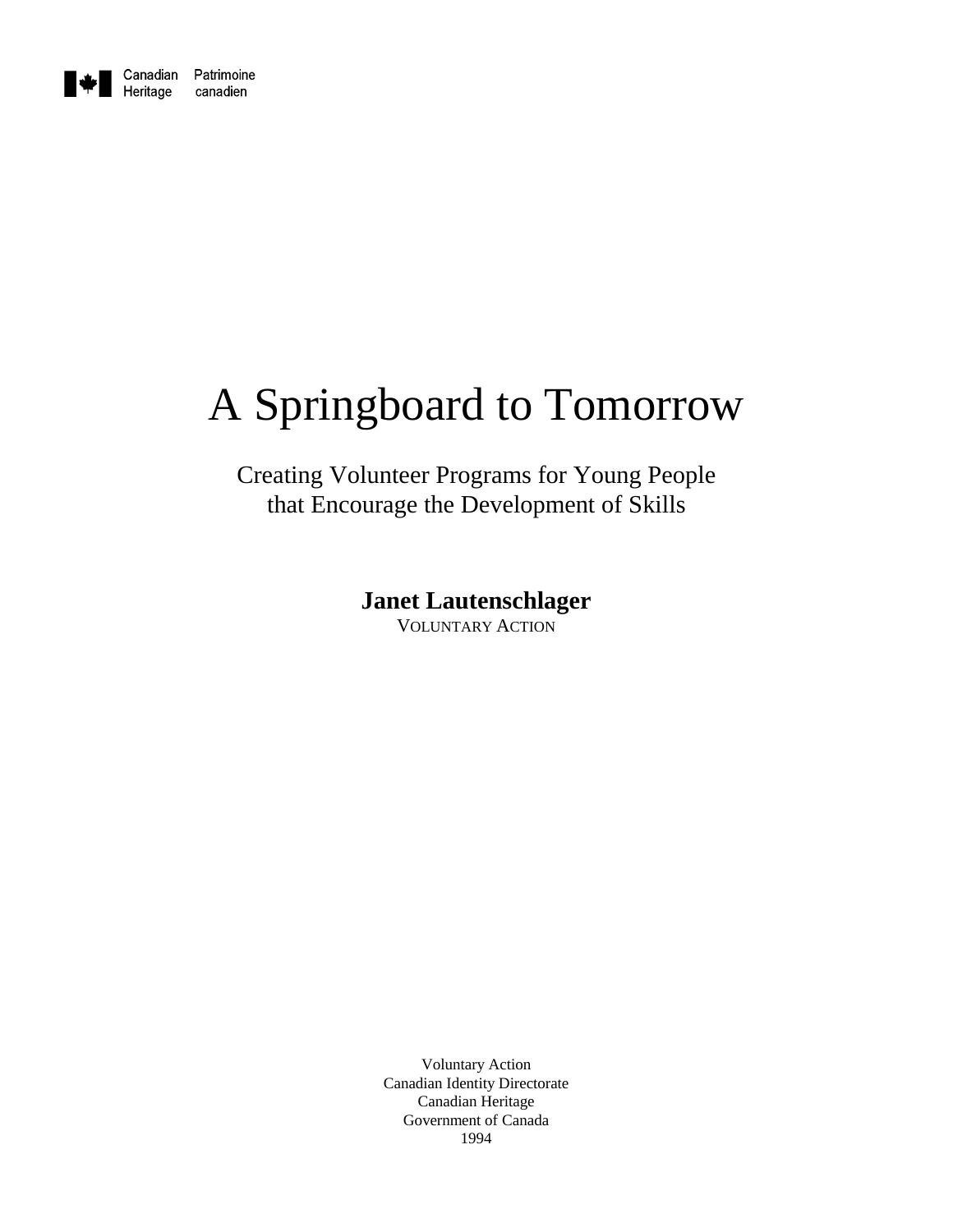#### **Do you want to reprint part of this book?**

Charities and nonprofit groups are welcome to copy and adapt portions of this manual for internal use Charities and nonprofit groups are welcome to copy and adapt portions of this manual for internal use<br>only, on the condition that you give full credit to the author and publishers. Written permission isn't required. We would find it helpful to know how you use the material, however, so please write:

> Voluntary Action Program Canadian Identity Directorate Canadian Heritage Government of Canada Ottawa, Ontario K1A 0M5

Published by the Voluntary Action Program

© Her Majesty the Queen as represented by the Minister of Supply and Services 1994

ISBN 0-662-228634

#### Design:Douglas McKercher

*Ce livre est egalement disponible en francais is.*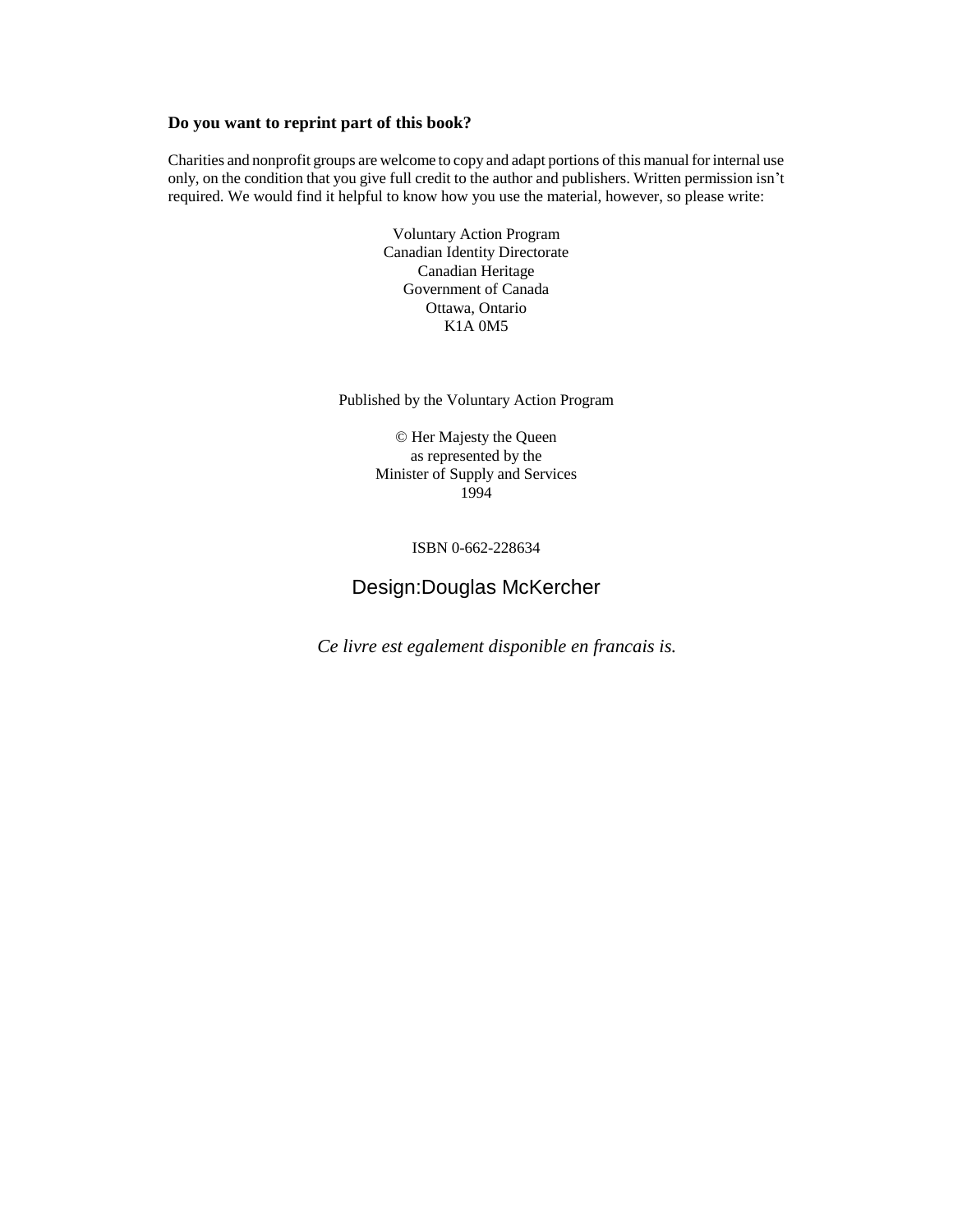# **CONTENTS**

| <b>Introducing this guide</b><br><b>Acknowledgements</b> | V<br>vi        |
|----------------------------------------------------------|----------------|
|                                                          |                |
| 1 Today's youth: the economic and social context         | 1              |
| Economic forces shaping the future for youth             | $\mathbf{1}$   |
| Social factors affecting youth                           | $\overline{2}$ |
| 2 Youth and volunteerism                                 | 3              |
| Youth as a community resource                            | 3              |
| The potential of volunteer work                          | $\overline{3}$ |
| Benefits to young people of volunteering                 |                |
| Personal growth                                          | $rac{5}{5}$    |
| Social awareness                                         | 5              |
| Work experience                                          | 6              |
| Skills development                                       | 6              |
| 3 Skills: building blocks to the future                  | 7              |
| Understanding skills                                     | 7              |
| The concept of skills transfer                           | 7              |
| Essential skills sought by employers today               | 8              |
| Categories of skills                                     | 8              |
| Core skills                                              | 9              |
| Transferable skills                                      | 9              |
| Job-specific skills                                      | 9              |
| 4 Developing skills through volunteer work               | 10             |
| The link between volunteering and learning               | 10             |
| Maximizing opportunities to develop skills               | 10             |
| Developing a skills profile for volunteer positions      | 12             |
| 5 Managing youth volunteers: keys to success             | 13             |
| Creating the right environment                           | 13             |
| The crucial role of the program leader or supervisor     | 14             |
| Recruiting youth volunteers                              | 15             |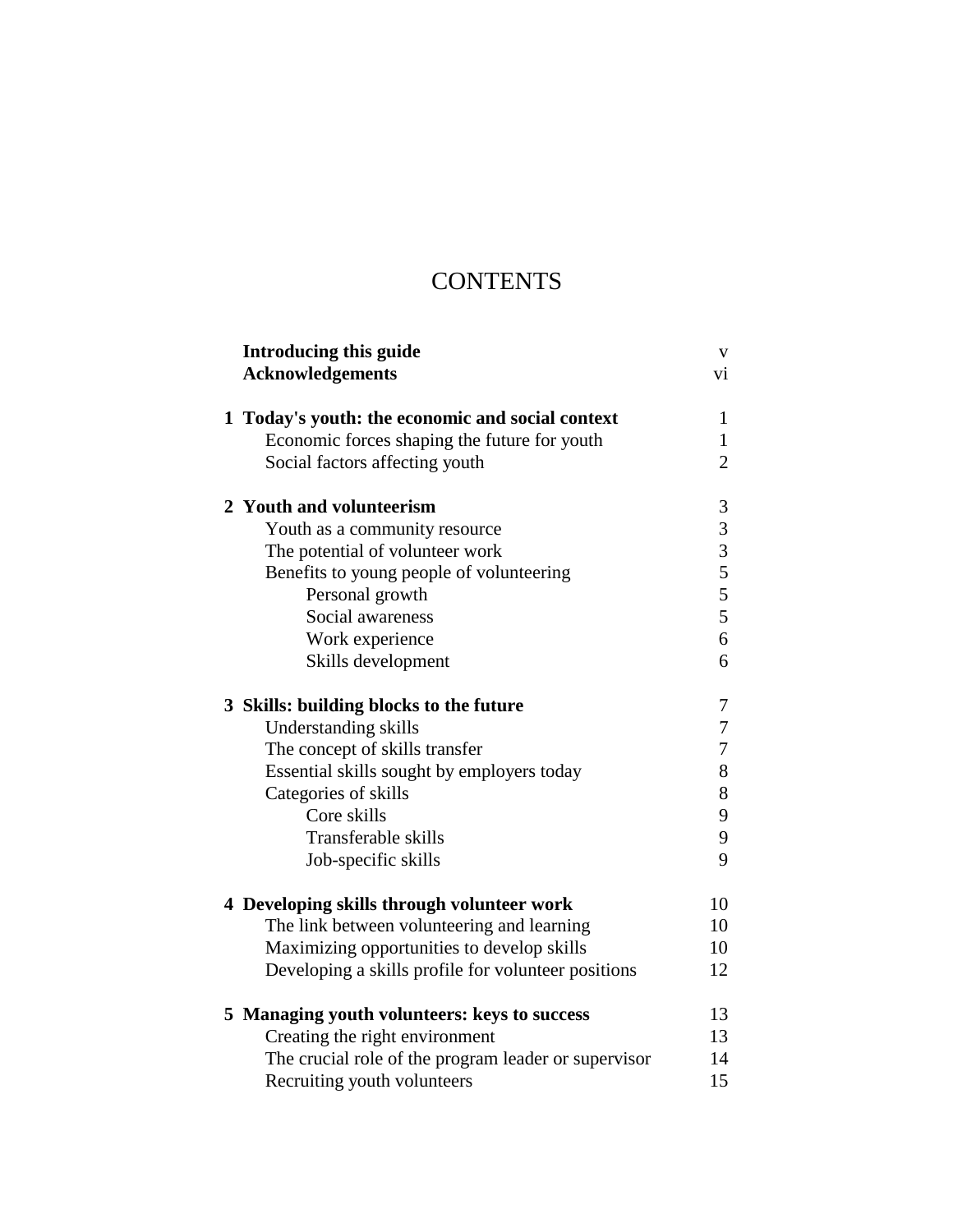| 5 Managing youth volunteers: keys to success (cont'd) |    |  |
|-------------------------------------------------------|----|--|
| <b>Placing Youth Volunteers</b>                       | 15 |  |
| Legal and liability issues specific to young people   | 16 |  |
| Orientation and training                              | 16 |  |
| Supervision and support                               | 17 |  |
| Assessment of performance                             | 18 |  |
| Recognition of youth volunteers                       | 19 |  |
| Documenting volunteer work                            | 19 |  |
| The Volunteer Career Portfolio                        | 19 |  |
| 6 Summing up                                          | 21 |  |
| <b>Appendices</b>                                     |    |  |
| A Inventory of Marketable Skills:                     |    |  |
| Core skills and transferable skills                   | 22 |  |
| <b>B</b> The Skills Profile:                          |    |  |
| Examples for selected volunteer positions             | 32 |  |
| C The Volunteer Career Portfolio:                     |    |  |
| Sample documents                                      | 35 |  |
| D "Volunteer to a Career":                            |    |  |
| Example of a brochure for recruiting youth            | 39 |  |
| <b>Sources</b>                                        | 40 |  |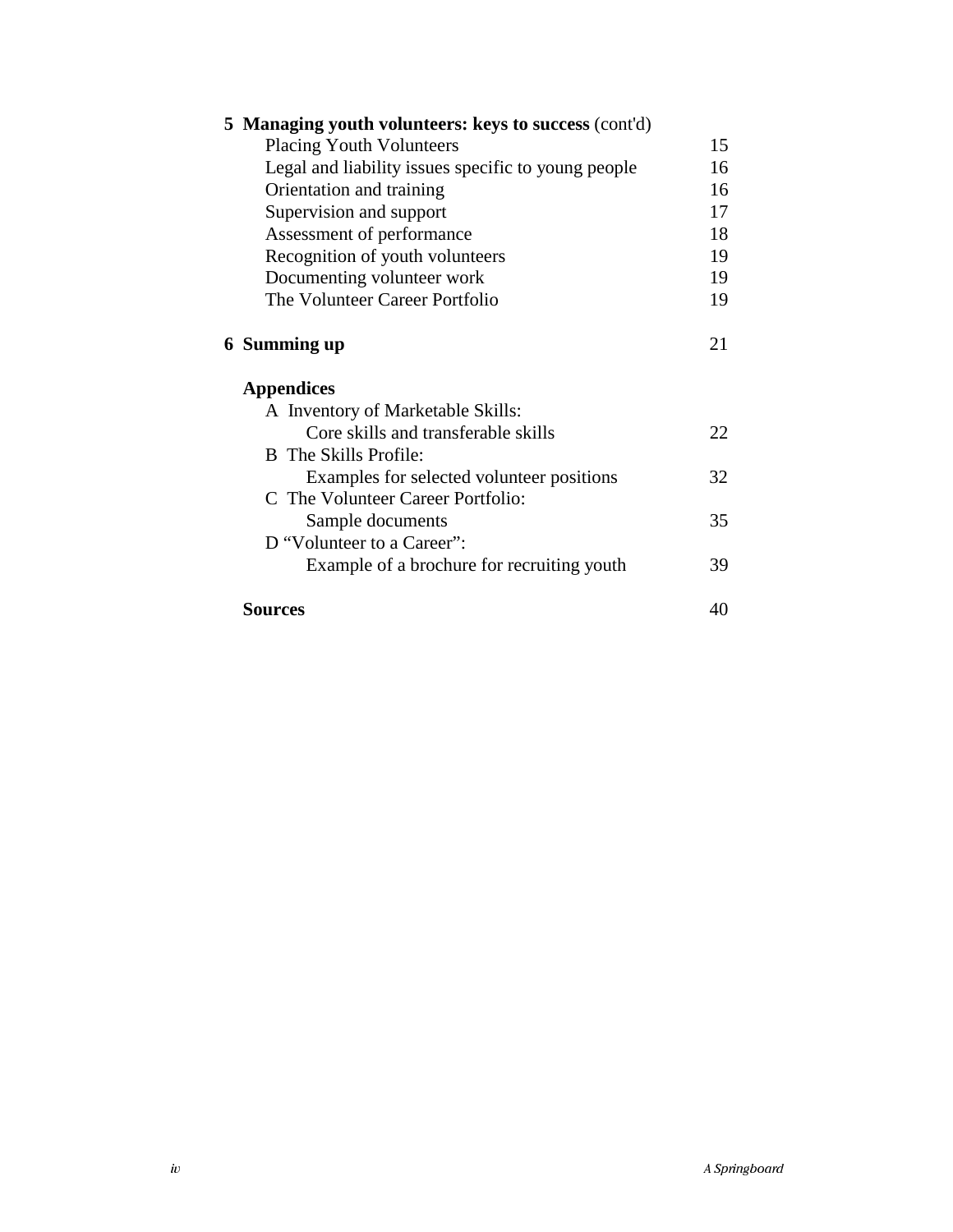### Introducing this guide

- THEORISTS IN CAREER DEVELOPMENT HAVE LONG STRESSED THE IMPORTANCE of providing young people with realistic experiences that will allow them to better understand both themselves and the world of salaried work. With today's youth poised to enter a job market dramatically different from that of a generation ago, the need for such experiences is greater now than ever before. Volunteer work offers great potential in addressing this need.
	- As young people prepare to make the transition from school to the workplace, they can gain enormous advantages from volunteering. It provides them with opportunities for personal growth, practical work experience and skills development. Grounded in the ethic of social responsibility, volunteering is also a form of education for citizenship that young people will carry over to their adult civic life.
	- In the tough economic times of the 1990s, voluntary organizations across the country are obliged to meet growing needs with shrinking resources. It is thus vital to ensure an adequate corps of trained volunteers in our communities. Although their potential has been largely untapped to date, young people have a lot to offer as volunteers.
	- The ultimate aim of this book is to encourage more youth involvement in Canadian voluntary organizations. Given their mandate to promote volunteerism at the community level, volunteer centres are seen as the primary target audience. As the hub of a broad network of local organizations, volunteer centres are in an excellent position to champion this cause. Many are already doing that.
	- The information provided in this guide will, hopefully, also prove useful to voluntary organizations interested either in developing a volunteer program specifically for young people or in integrating more youth volunteers into existing programs. The suggestions are relevant both to young people who approach an organization on their own and to students who are involved in community work as part of a school-based program.
	- The framework proposed here for creating youth volunteer programs focuses on the development of skills as the `hook' for attracting youth volunteers. Advice is offered on how to help young people cultivate specific skills that can be transferred to the labour market. While specifically designed for young people in the 16-to-24 age bracket, the approach proposed could, in fact, be used for volunteers in any age group.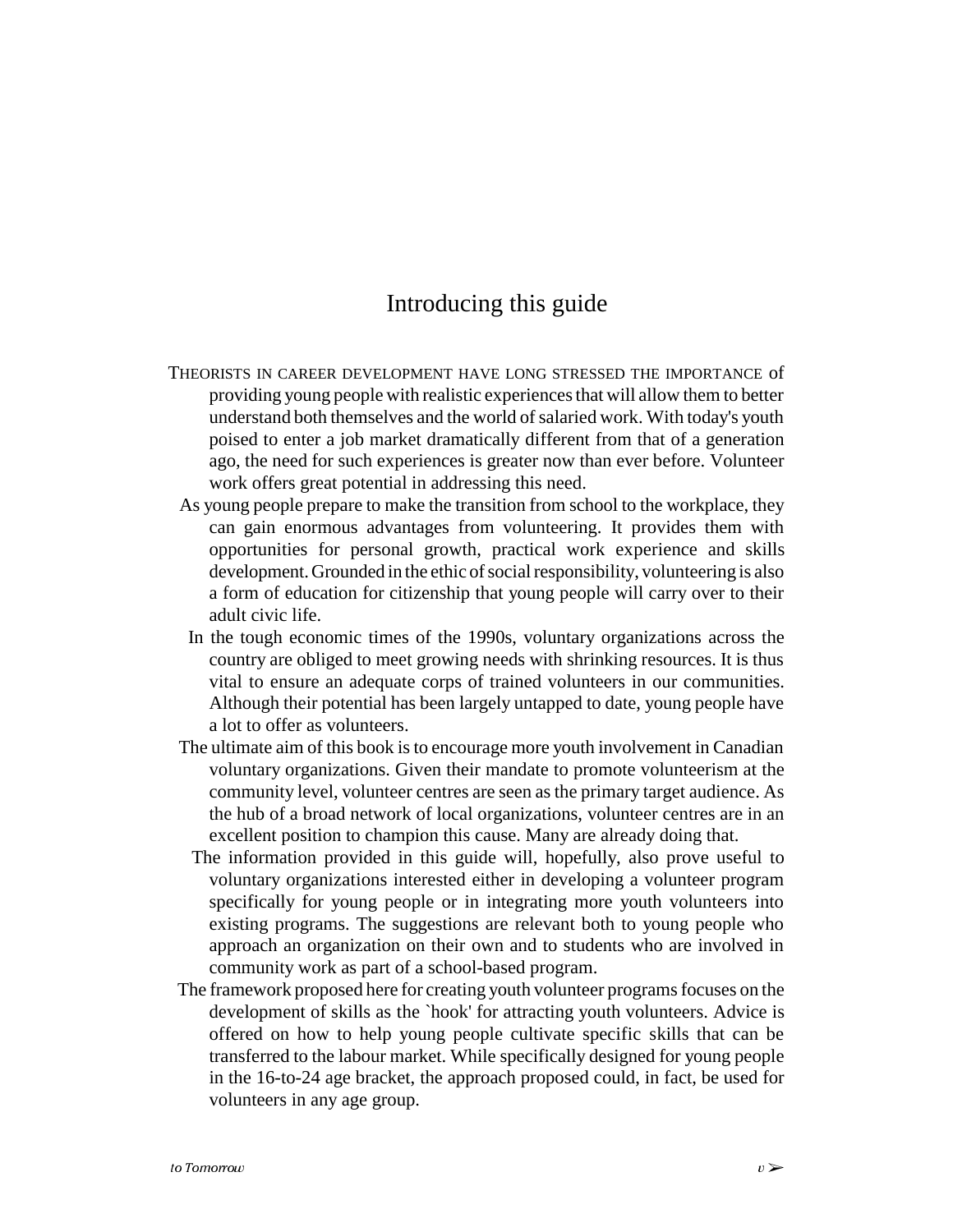### Acknowledgements

- I WOULD LIKE TO EXTEND A VERY SPECIAL THANKS TO THE FOLLOWING people, who took time out of their busy schedules to critically review drafts of this guide.
	- *From volunteer centres:* **Lorraine Street** of Volunteer Ontario; **Joanne Cooper** of the Volunteer Centre of Metro Toronto; **Martha Parker** and **Keith Seel** of the Volunteer Centre of Calgary; **Marilyn Box** and **Paula Speevak-Sladowski** of the Volunteer Centre of Ottawa-Carleton; **Sandra Murphy** of the Volunteer Centre in St John's, Newfoundland; and **Kevin Cohalan**, **Michèle Provost**, and **Marissa Gelfusa** of the Montreal Volunteer Bureau.
	- *From youth groups and youth programs:* **Alam Rahman** of the Youth Action Network; **Heather Gow** of the YMCA-YWCA of Ottawa-Carleton.
	- *From government departments responsible for youth or skills development:* **Gary Magorel**, **Doreen Phimister** and **Brenda Hoover** from the Youth Career Development Programs of Manitoba Education and Training; **Margaret Connor** and **Jo-Ann Hunt** from the Learning and Employment Preparation Branch of the Ontario Training and Adjustment Board; **Larry Diachun** and **Aryeh Gitterman** from the Career and Adult Education Directorate of the Ontario Ministry of Education and Training; **Jan Broocke** of the British Columbia Ministry of Skills, Training and Labour; **Debra Mair** from the Occupational and Career Information Directorate of Human Resources Development Canada; and **Linda Searson** from the Youth Participation Program of Canadian Heritage.
	- *A human resources specialist:* **Milena Menghetti** from Human Resources at the Calgary Public Library.
	- Coming from a wide variety of perspectives, their comments were invaluable in helping me arrive at the final version of this text.

JL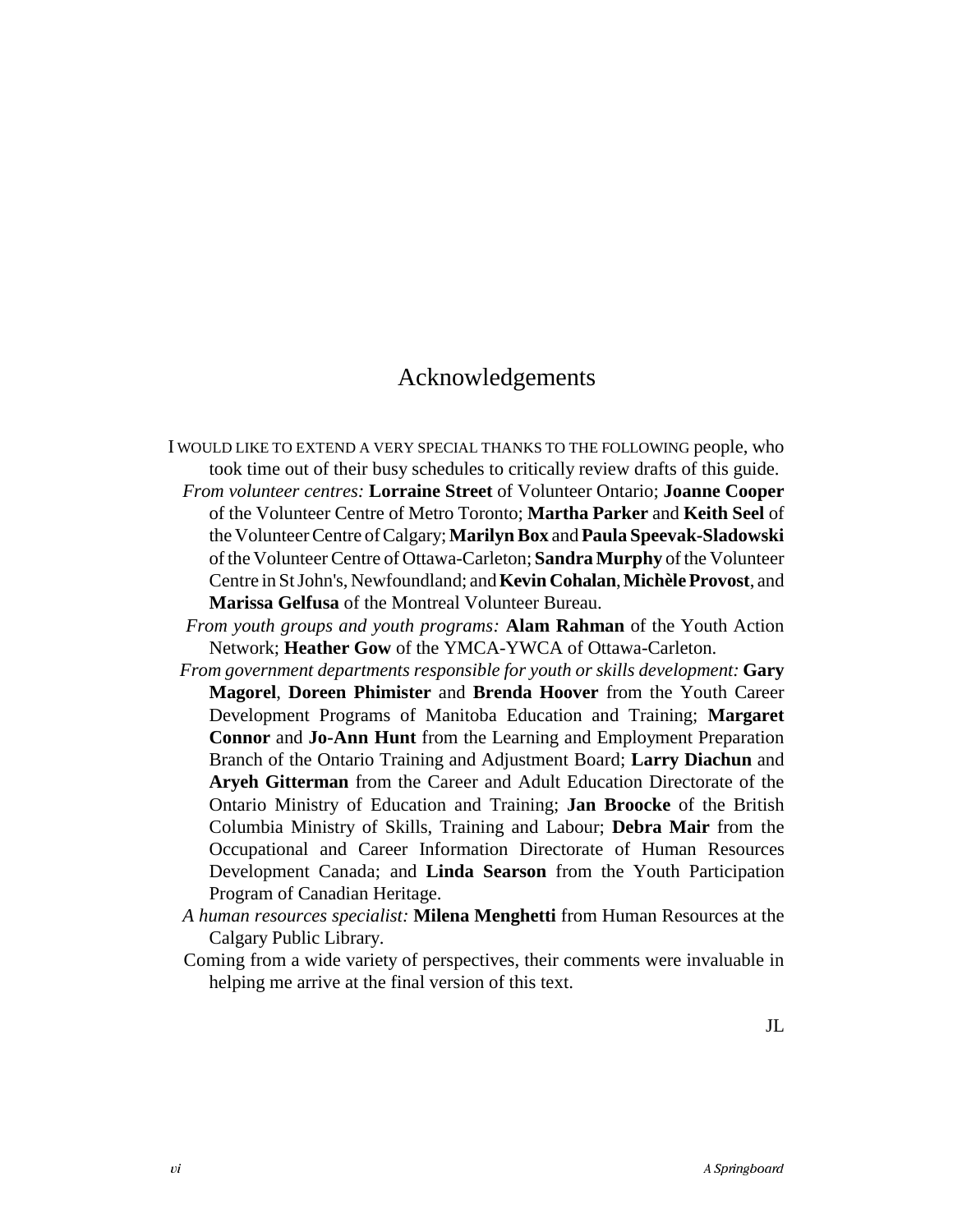**1**

### Today's Youth: the Economic and Social Context

#### **Economic forces shaping the future for youth**

- YOUNG PEOPLE TODAY FACE UNPRECEDENTED PRESSURES AS THEY PREPARE for the future. Entry into the labour market has become very challenging in the 1990s, and jobs are far less secure. Many occupations have been altered in significant ways, and some traditional jobs have already disappeared. Constant change now characterizes the job market.
	- The unemployment rate for the 16-to-24 age group is much higher than for older Canadians. Jobs are particularly hard to find for those who have few skills. The need for unskilled workers has already declined so drastically that there are scarcely enough jobs for adults, much less for young people who have had little chance to develop skills.
- Only a few decades ago, most young people could find work quickly. The standard of living was on the rise, and their prospects were generally bright, even if they had not had extensive schooling. As long as they were competent and hardworking, their jobs seemed as solid as bedrock. However, the economy and the labour market have changed radically since then — and this trend is expected to continue at an even faster pace.
- Technological advance, increasing global competition, shifts in the demand for goods and services, and changes in business practices will have a major impact on tomorrow's job market. The workplace of the future will demand highly skilled and creative workers who are flexible enough to adapt to constant change. It is now taken for granted that the workers of the future will have to change jobs, even occupations, at least several times during their working lives.
- Another striking feature of the new economic environment is the need for lifelong learning. To keep up with change and remain employable, virtually everyone will have to continue acquiring new knowledge and skills. The days when education ended with graduation are gone.
- Today's workplace is already demanding a higher level of skills and a different set of skills. More and more jobs require employees who can communicate effectively, work well in a team context, make sound decisions, solve problems and demonstrate creativity.
- Opportunities for a `job with a future' are rapidly shrinking for those who lack the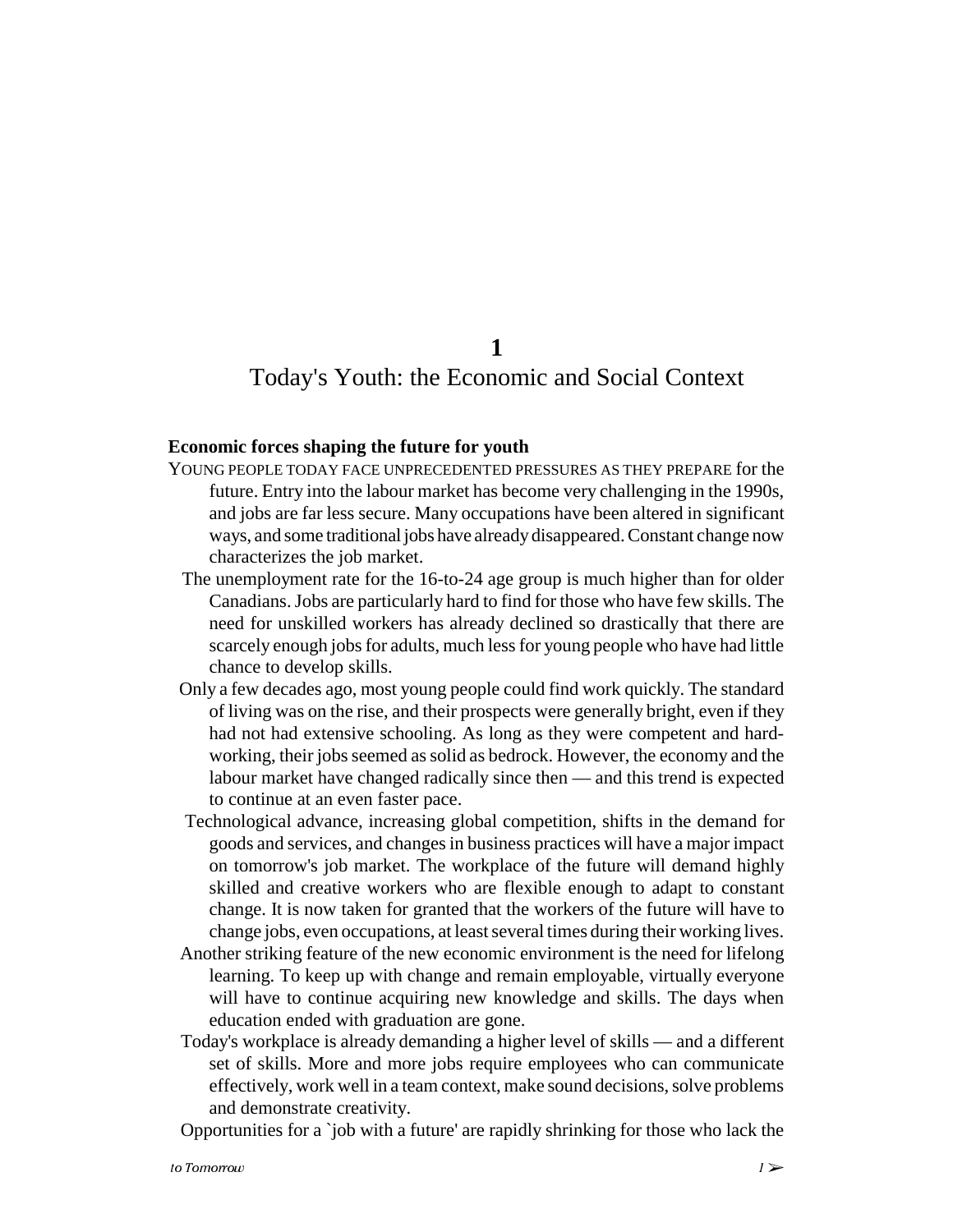requisite skills. Without relevant skills, young people will have limited job choices and may face low wages, dead-end jobs, and possibly even chronic unemployment.

 On the other hand, new doors are opening for those with the right skills. The link between skills and opportunities is more critical than ever before. Skills are now seen as vital for young people to make a successful transition into the new work environment and to stay employed in a volatile economy.

#### **Social factors affecting young people**

- The conditions of adolescence and early adulthood are very different from previous generations. In the past, an agricultural and early industrial society required huge numbers of workers, and people were absorbed into the labour force at a very young age.
	- In modern society, young people have many more years of formal education. The period of youth has increasingly become defined as a time to prepare for entrance into the world of adulthood and employment. Yet, while society compels young people to defer their entry into adult roles, it offers little for them to do in the intervening years. There is no doubt that this perception of youth as a waiting period has influenced what young people are expected to do in our society and has severely restricted the social roles they are allowed to play. The experiences open to young people are very limited. There are few opportunities to take on responsibilities, do meaningful work and make a positive contribution to the community. As a result, most young people are isolated from the productive tasks of society.
	- Ironically, it is precisely at this point in their life that young people begin to define their self-worth in terms of what they are able to do and what kind of impact they have on their surroundings. For this reason, young people urgently need to explore alternatives that will be available to them as adults. By denying them a meaningful role in our society, we prolong their dependence, undermine their self-esteem, and impair their capacity to take action. Society asks them to take on a nebulous future without the proper preparation.
	- In addition, many of the messages that young people get from the community are negative. According to the popular stereotype, young people are self-absorbed, aimless, resistant to authority, apathetic, and devoid of concern for anyone beyond their immediate circle of peers. The media emphasis on youth crime and violence has also fuelled this negative image of young people in general.
	- Most adults probably do not hold such unfair and prejudiced views of young people. However, research shows clearly that the vast majority of young people think that they do. And, it is likely that this perception has been an added disincentive to young people to become more involved in their community.
	- Because of these social factors, young people are a volunteer resource that remains largely untapped to date. Yet, experience has shown that the problem is not a lack of willingness to get involved on the part of young people. When respected for their abilities and given the proper support, most young people are, in fact, keen to become active in their community.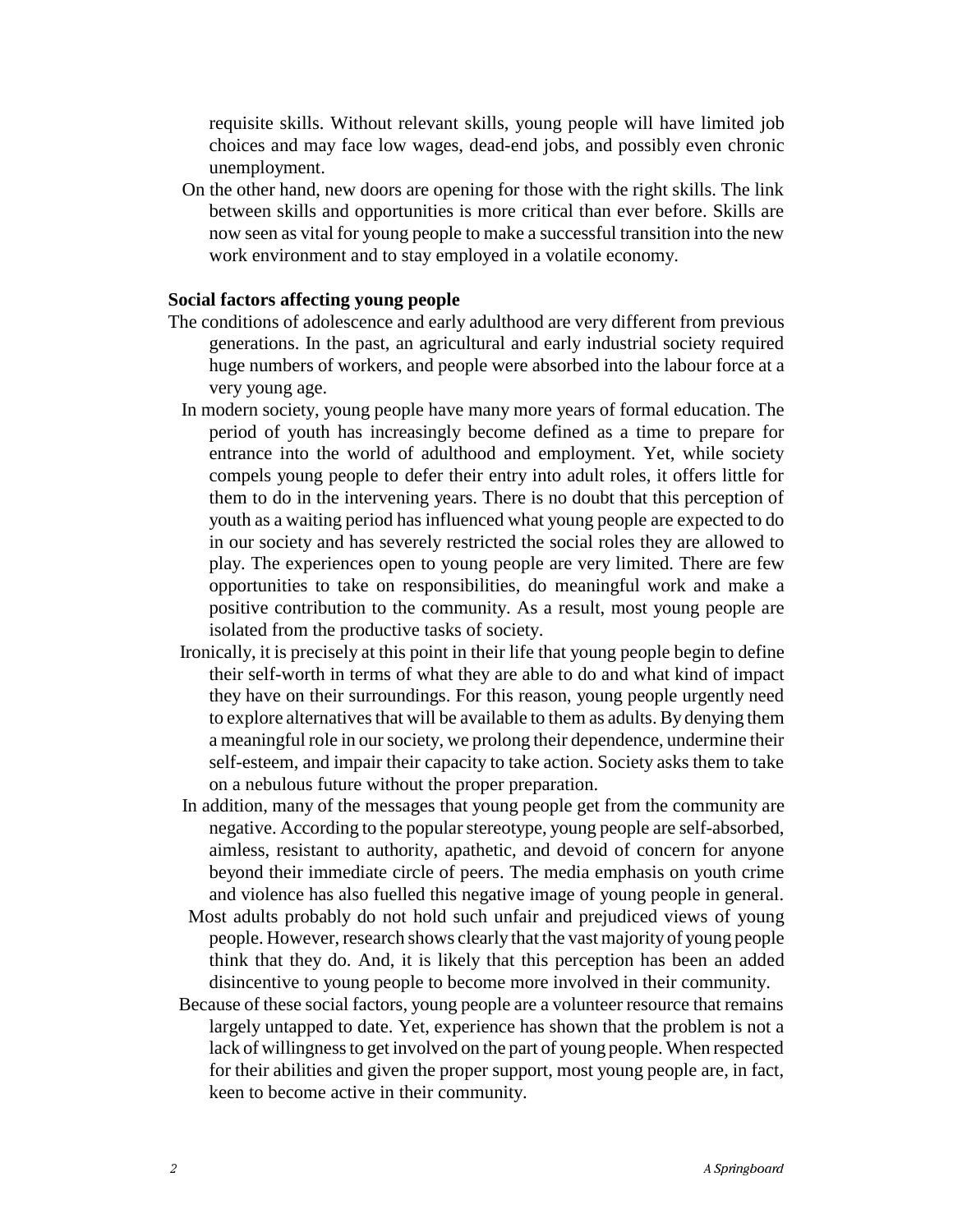### **2** Young People and Volunteerism

#### **Young people as a community resource**

- FOR COMMUNITY ORGANIZATIONS, THE ADVANTAGES OF INTEGRATING youth volunteers are immediate and practical. With the proper training and support, there is virtually no limit to what young people are able to do. Collectively, they can make an enormous contribution to the community as a whole.
	- Whether they serve as front-line volunteers or on committees and boards, young people are valuable assets to our organizations. In addition to their immense energy and enthusiasm, they offer creative ideas and new perspectives. They can also offer input and feedback on programs that provide service to young people. Benefits to the organizations make the investment of time well worthwhile.
	- If we provide settings where something important depends on their efforts, we show young people that they deserve a significant place in our society. We offer them the opportunity to prove their potential and to use their abilities in ways that are both meaningful to them and useful to our organizations.
	- Also, when young people channel their talents into helping others and solving community problems, they build personal commitment to their community and to the welfare of its citizens. Through volunteering, they gain a deeper understanding of their own stake in the broader community.
- Success feeds on itself. As young people learn new skills, become more competent, and receive recognition for their achievements, they will likely want to get more involved. In encouraging young people to volunteer, we are helping to build the habits and attitudes of good citizens and thus developing a new generation of volunteers. The possibilities are exciting, and the promise is enormous.

#### **The potential of volunteer work**

To become competent and responsible adults, young people need opportunities to explore various roles, to learn how to make good decisions and solve problems, to test their judgment under pressure, and to take on leadership roles. Positive, practical experiences are needed for young people to develop strong selfconcepts.

Volunteer work can fill the vacuum of experience for young people and thus help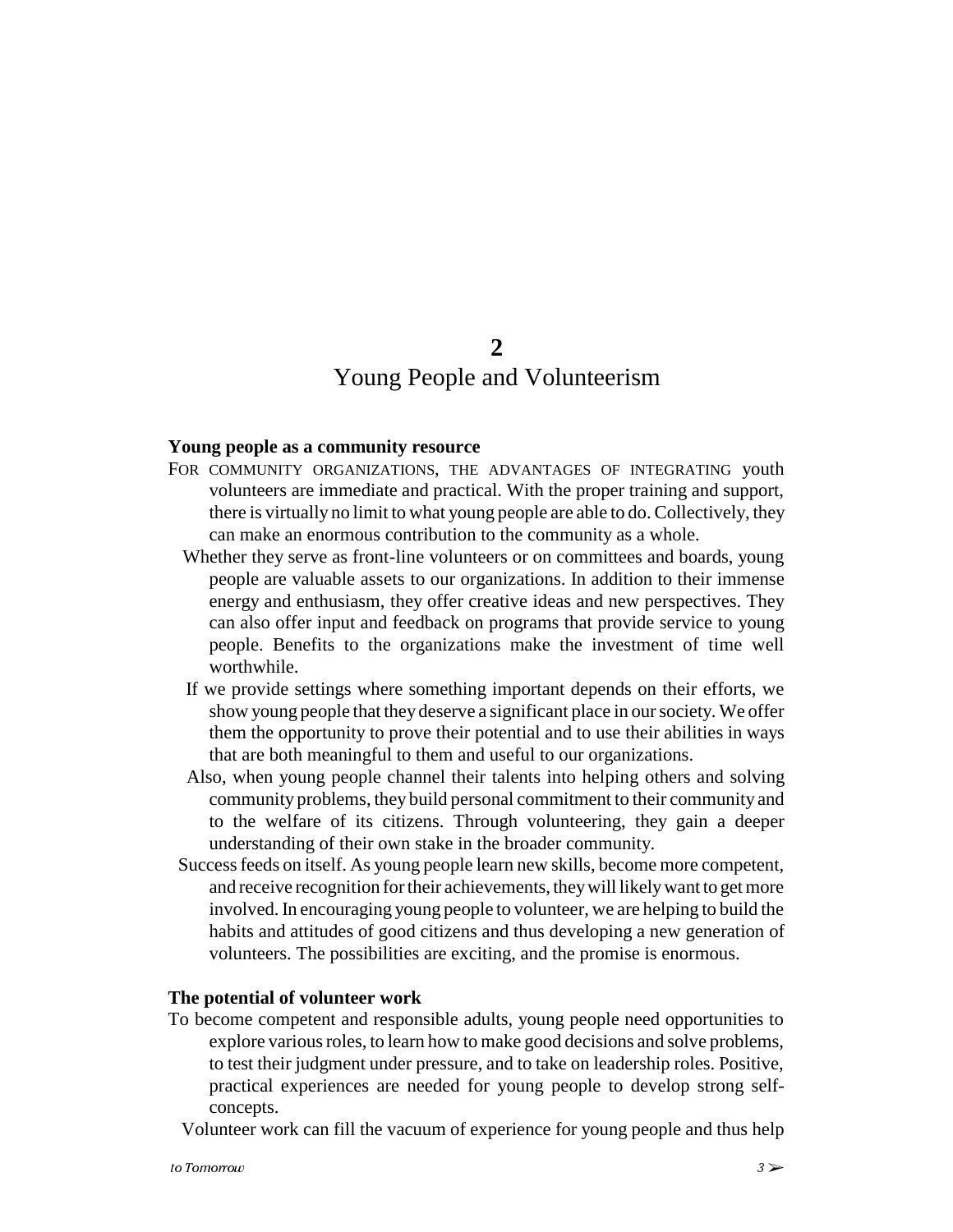bridge the gulf between formal education and paid work. `Hands-on' experience as a volunteer can lead to new perspectives and insights that are unlikely to come from textbooks and lectures. It could also give young people the edge when it comes to winning a scholarship or getting into a post-secondary program which restricts enrolment to the most qualified students. Also, some colleges and universities now recognize skills acquired through volunteer work for academic credit.

- The National Survey of Volunteer Activity in Canada of 1987 showed that 90 per cent of youth volunteers felt that they had gained skills and/or knowledge in their volunteer roles. As volunteers, young people have a wide range of opportunities to acquire practical knowledge and valuable skills. They have the chance to discover their strengths, display their talents and master new skills. Equally important, young people can learn their personal limits and recognize which skills they need to develop further.
- Volunteer work is an excellent way to develop interests and skills for future employment in many areas — public relations, finance, organizational management, education and training, science and technology, arts and culture, sports and recreation, law and justice — not just in social and health services. In fact, volunteering offers a broader spectrum of possibilities for young people than paid jobs. Since voluntary organizations are active in countless areas, the opportunities are almost limitless.
- The Conference Board of Canada, together by many other experts, has predicted that employment growth in the 1990s will be primarily in service industries. Job prospects are expected to be particulary good in health and social services (to meet the needs of the aging baby boom population) and in education and training (to meet the need for upgraded skills and reorientation to new careers).
- Since there are many volunteer opportunities in these areas, volunteer work is clearly a viable way for young people to gain relevant skills and work experience. In addition, the trend a service economy means a greater emphasis on `people skills'. And, what could be a better way to hone these skills than volunteering.
- Since more and more employers now accept volunteering as valid part of work history, volunteer experiences have become marketable in employment settings. Volunteering can thus help young people make a smoother transition to the world of paid work, to a new type of job or to a new career. It also has the potential of improving access to meaningful employment. (To be meaningful, a job must allow us to use our potential and have personal value to us.)
- In addition to helping young people get the qualifications they need to find entrylevel employment in an area of interest, volunteer work can improve their future prospects in the labour market. It can help make life-long learning an integral part of their adult life.
- Given its tremendous potential, volunteer work could be particularly valuable to young people `at risk'. Because of socio-economic disadvantage, disabilities, or alienation from mainstream culture, certain young people are at greater risk of being lost to society as productive individuals. Their prospects for the future, both as workers and as involved citizens, could become more promising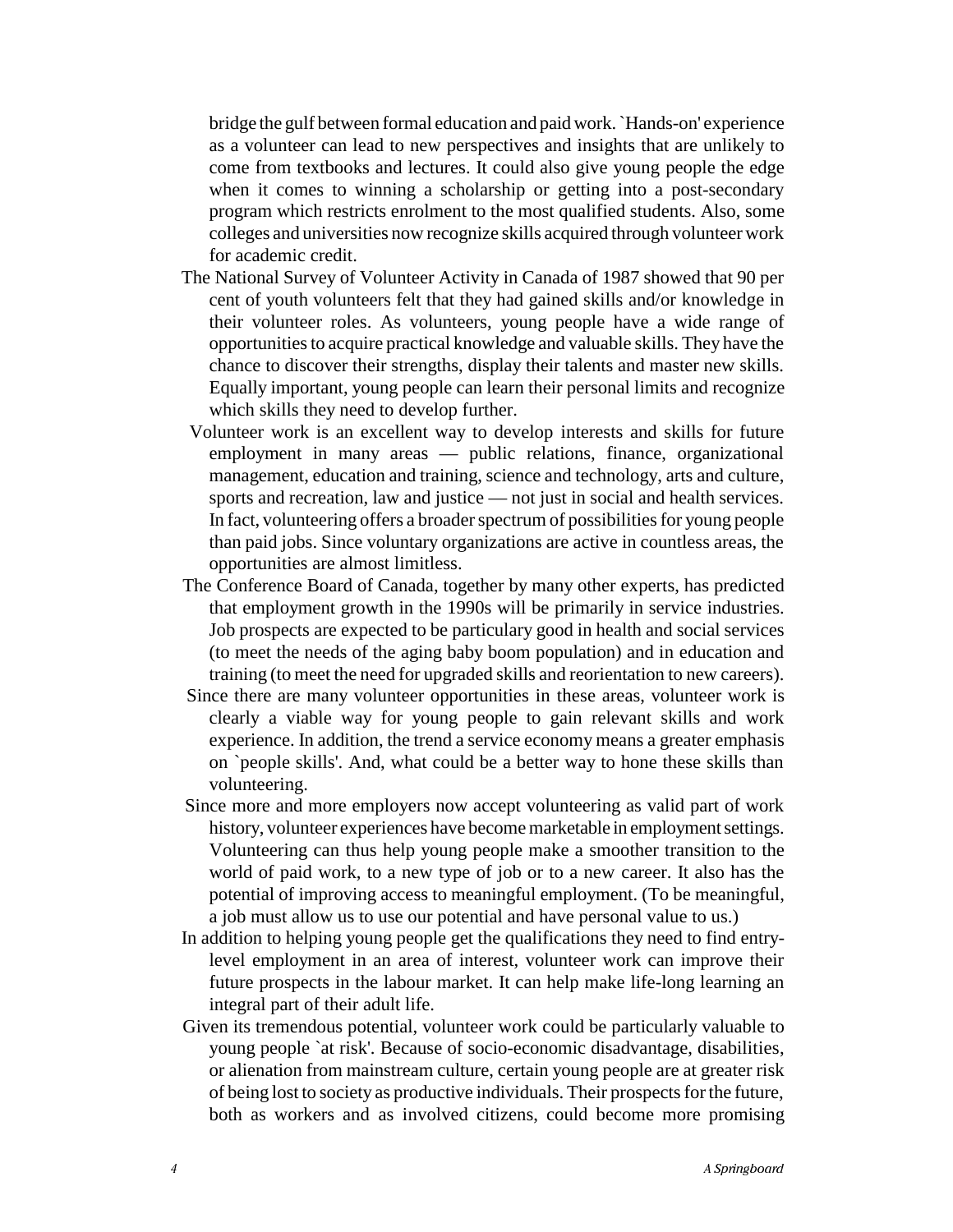through positive volunteer experiences.

#### **Benefits to young people of volunteering**

- Volunteer work is amazingly versatile in that it allows individuals to accomplish multiple objectives, both altruistic and pragmatic. In giving their time to help others, young people are also able to help themselves.
	- Volunteers and professionals in the field have long felt that volunteer work fosters personal, social, and intellectual development in young people. It can also help young people in future job searches and job interviews. A growing body of research now supports this experience.
- The following are examples of the many potential benefits that volunteering offers young people:

#### *Personal growth*

- a positive self-image, increased self-esteem and self-confidence
- increased sense of personal worth and competence; a sense of usefulness, of purpose, of doing something worthwhile
- better understanding of themselves (self-awareness); knowledge of personal abilities, strengths and interests as well as weaknesses and limitations; discovery of hidden talents
- more readiness to accept responsibility, take up challenges and initiatives
- increased ability to manage their own affairs and to persevere even when things are challenging (self-discipline)
- increased ability to work cooperatively with others
- increased comfort with new people and confidence in social interactions
- exposure to new situations, new people and new experiences that can lead to new knowledge and understanding
- openness to explore new roles and situations
- a sense of autonomy, independence and self-sufficiency
- increased ability to influence the direction of their own lives

#### *Social awareness*

- increased understanding of their relationship with the `human community', encouraging the development of a conscious set of personal values and beliefs
- increased knowledge and understanding of others; capacity to empathize
- increased concern for the welfare of others
- better understanding of cultural and individual differences through exposure to people of diverse backgrounds, races, ages, and abilities
- new insights into equity and social issues
- recognition of the intrinsic value of volunteer work
- a sense of being connected with the greater community; increased loyalty to the community
- more committed to being socially responsible
- increased likelihood of becoming an active citizen and serving the community in the future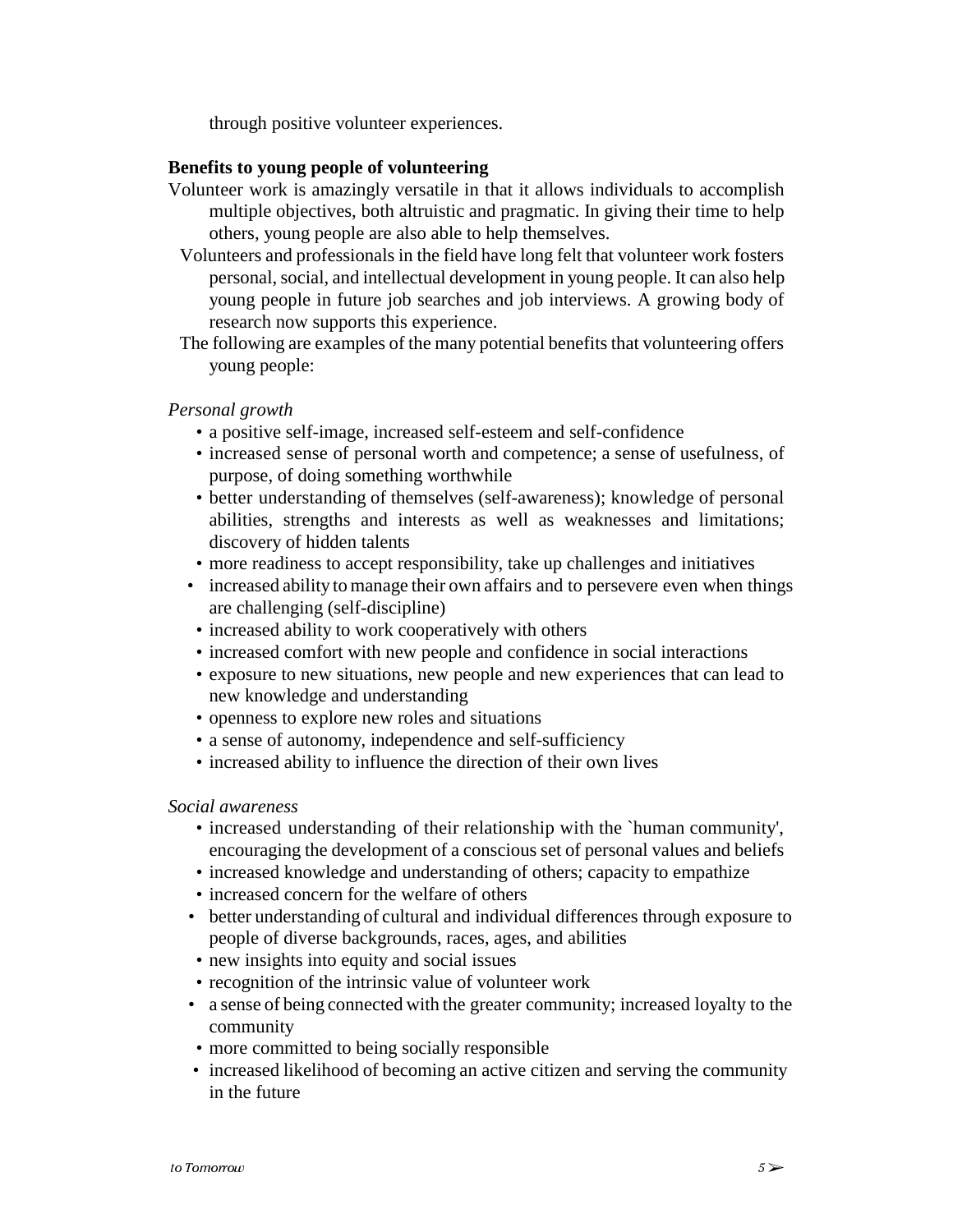#### *Work experience*

- `hands on' learning experiences and normal daily work interactions
- practical knowledge of how organizations work and the various structures within them
- experience in working with others at various levels
- insight into the realities of the world of work (for example, recognition that even the most exciting jobs involve some boring tasks)
- opportunity to demonstrate potential
- `qualifications' and experience (that is, a documented work history) to develop a personal résumé or to improve chances of getting accepted into a college or university program
- opportunity to explore interests and try out various roles without having to commit themselves irrevocably
- expanded awareness of career options
- opportunity to experience activities that are related to an occupation of interest (career exploration)
- contacts and potential references to broaden employment possibilities in the future

*Skills development*

- reinforcement of `self-management' or `work readiness' skills (for example, managing time, assuming responsibility, capacity to see a task through to completion)
- strengthening of existing skills through practice and experience
- development of new work-related skills
- refinement of interpersonal skills through working and communicating with others
- experience in decision-making and problem-solving
- opportunities to develop leadership potential
- interest in continuing to acquire new skills and an increased ability to learn from experience (known as `life-long learning skills')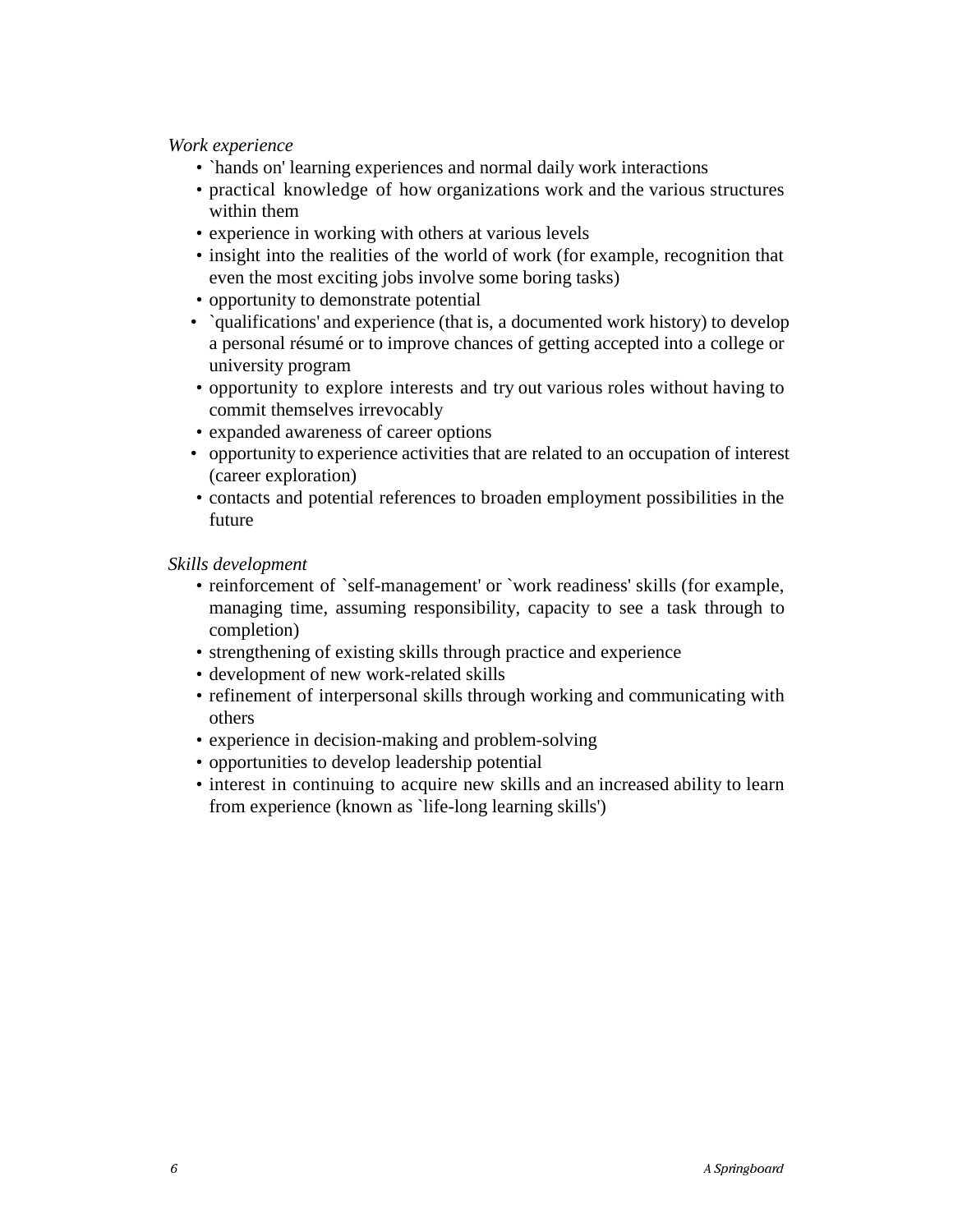### **3** Skills: Building Blocks to the Future

#### **Understanding skills**

- `SKILLS' IS A SHORTHAND TERM FOR THE WHOLE SET OF TALENTS, TRAITS and practical knowledge that each of us possesses. Skills are specialized abilities to do things well — the expertise that allows us to use our knowledge readily and effectively to perform a given task.
	- Rooted in talent or aptitude, skills are developed through a variety of life experiences such as formal education, training, paid work, volunteer work, leisure activities, even our home and family life. Skills are not static; existing skills can be sharpened and new skills learned through practice and experience.
	- Some skills are closely related to personality or character traits in that they seem to be an intrinsic part of an individual's nature. However, if a trait can be developed further, it can legitimately be considered to be a skill. For example, we can learn to become more organized or to improve our performance in stressful situations.
	- Regardless of age, we all have our own unique set of skills which build our selfconfidence and add to our self-esteem. Certain skills give us a lot of personal satisfaction, and these tend to be the ones that we are best at. To be enjoyable, any job we undertake must allow us to use a high proportion of such skills.

#### **The concept of skills transfer**

- Skills are critical to functioning in the world of work, and they are directly related to productivity and job satisfaction. Many skills are not limited to a single type of job, occupation or work setting. Known as *transferable skills*, these can be applied in a wide variety of contexts and tasks.
- Most of the skills valued in the today's labour market cut a wide swath across many occupational boundaries and work situations. For example, the ability to communicate effectively in writing is valued in business, government, educational institutions and voluntary organizations alike.
- Transferable skills provide a base that enables a person to adapt to new activities, new work situations or even an entirely new type of job with relative ease (that is, with a minimum of preparation and training). For example, the organizational skills used to coordinate a fundraising event for a community charity are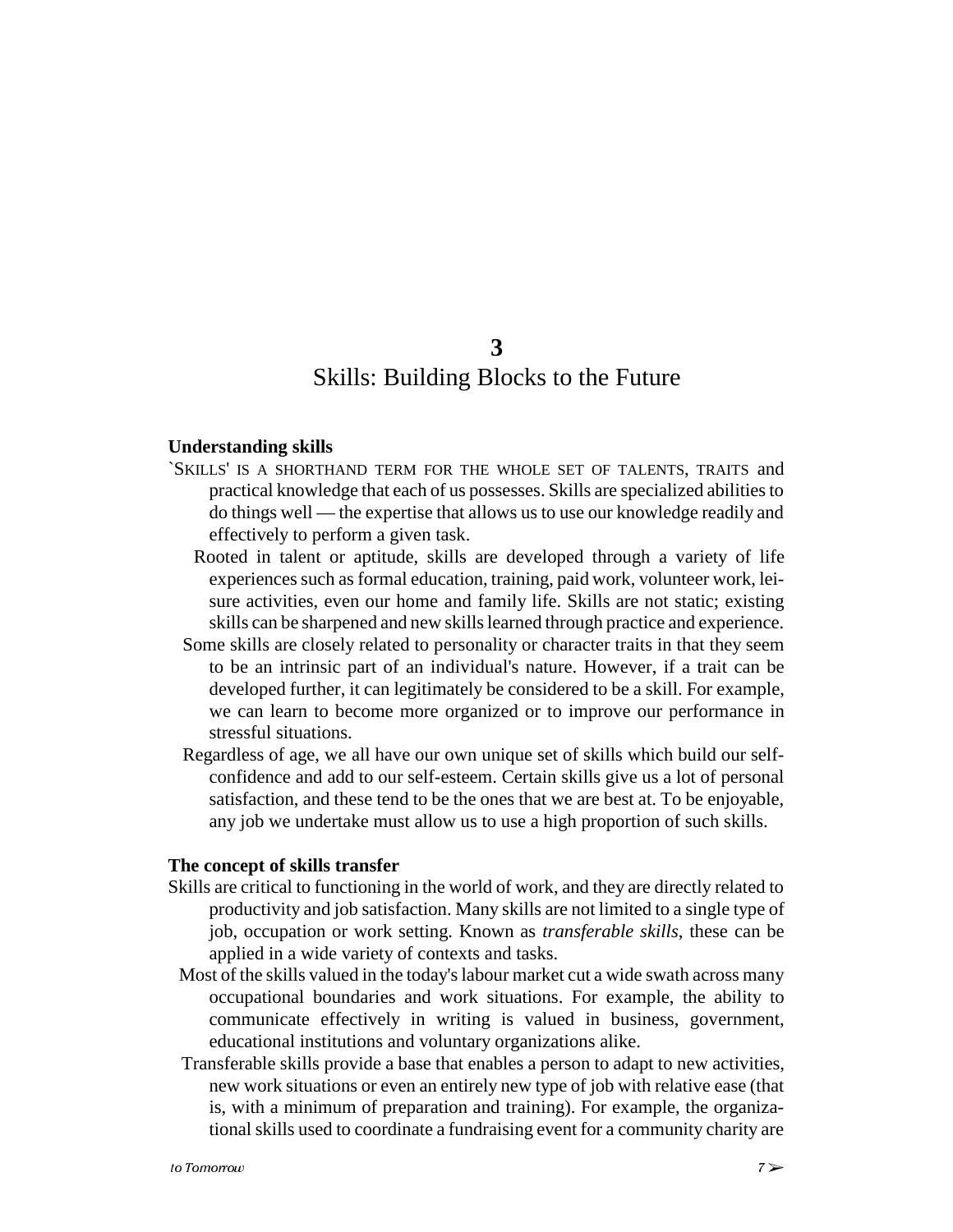relevant to, and thus transferable to, a wide variety of positions in the salaried workplace.

- Skills are used in varying combinations to accomplish specific tasks. If two tasks have elements of a skill in common, mastering one task should help you learn the second.
- Transferable skills increase an individual's employability, or capacity to find a job. They are thus *marketable*.

#### **Essential skills sought by employers today**

- Some skills have a higher `transfer value' than others. These are the ones that employers and labour leaders judge to be the most crucial, regardless of the employment setting and the precise nature of the job.
- After consulting with a broad spectrum of representatives from business, education, labour and government, The Conference Board of Canada's Corporate Council on Education has identified the types of skills that are considered essential for the workforce of the 1990s and beyond. The same views are echoed in recent international reports (cited in the resource list).
- The *generic skills* that employers deem to be the most critical for the labour force of today and tomorrow are:
	- effective oral and written communication
	- logical and critical thinking
	- creativity
	- the ability to work well with others
	- self-confidence and initiative
	- energy and desire to get the job done
	- a well developed sense of responsibility for one's actions
	- eagerness to learn and to grow, both personally and professionally
- In addition, current literature stresses the need for workers who are able to cope with and adapt to new challenges in the workplace resulting from rapid technological and organizational change. It is also assumed that computer literacy will be a pre-requisite for most jobs in the future.

#### **Categories of skills**

- In order to understand more fully the array of possibilities, we need to examine skills in greater detail. It should be noted, however, that there is no generally accepted method — or even terminology — for identifying and categorizing skills. Because of this, there is a tendency for different people to call the same thing by a different name. Also, some specialists group skills very broadly, while others prefer to dissect skills very finely.
	- It is important to bear in mind that each skill represents a continuum with many levels of difficulty and complexity (known as the `skills dimension'). Individuals have different levels of competence in a given skill, and different positions will require different levels of a given skill.
	- Skills can be divided into three major categories, as follows.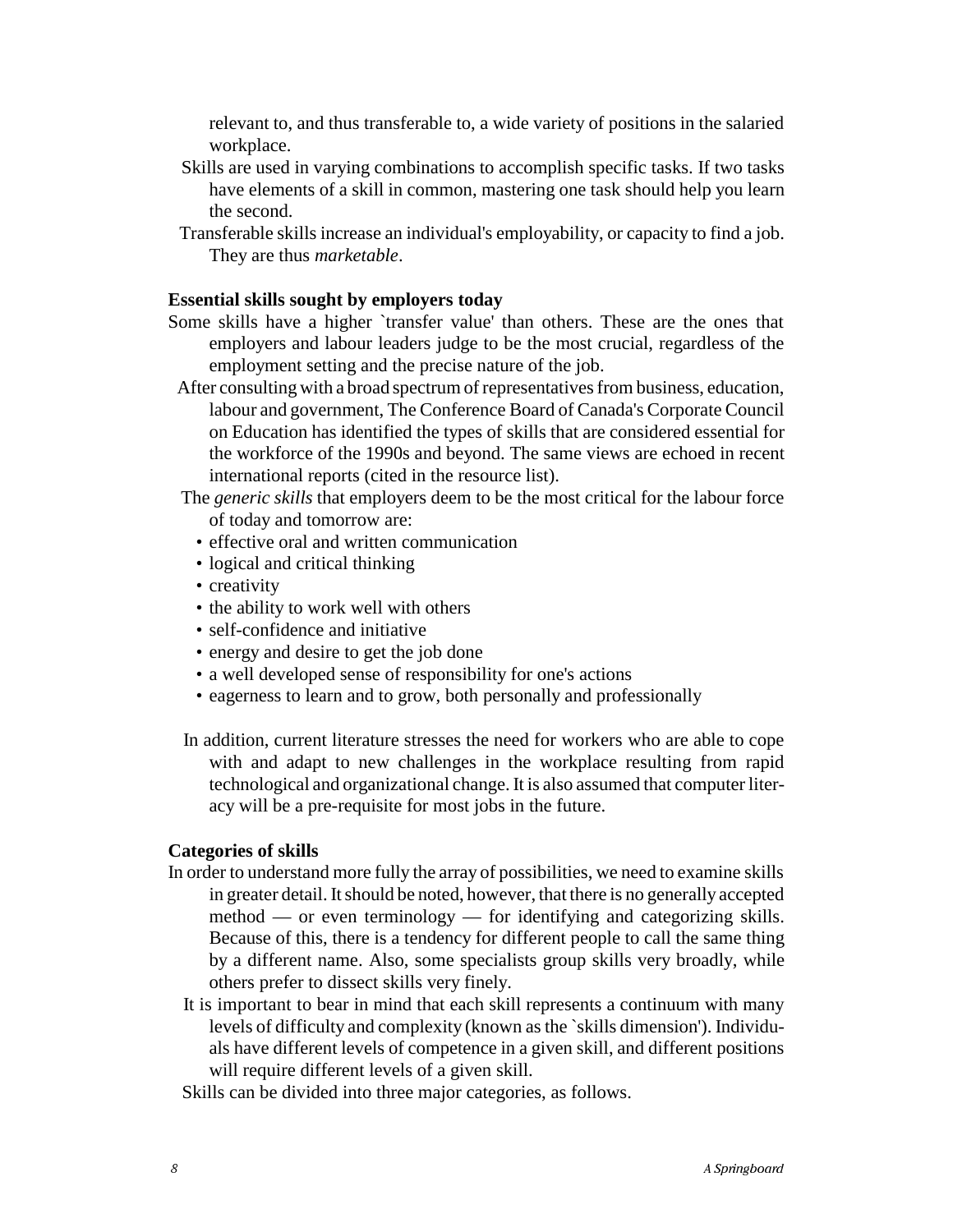#### *Core skills*

Core skills form the foundation for a wide variety of tasks and are essential for competence in these tasks. All of these skills are basic in the sense that they are needed by virtually everyone in workplace in the 1990s.

 Core skills lie in the area of reading, writing, numeracy, oral communication, thinking, memory, social skills, motor coordination and self-management.

#### *Transferable skills*

Transferable skills are a higher order than core skills. Since they are needed in wide variety of jobs in many different organizations, these skills can be transferred from one work setting to another. Thus, workplace skills are, by definition, *marketable*.

 Transferable skills relate to such areas as interpersonal relations, oral communication, written communication, teaching, supervising, leadership, organizing people or things, problem-solving, analyzing, creative thinking, and computer literacy.

 Every job requires its unique combination of transferable skills, or `skill clusters'. For example, to work in community relations, you would need interpersonal skills, oral communication skills, creative thinking skills, persuading skills and probably also advanced writing and public speaking skills.

#### *Job-specific skills*

Job-specific skills enable a person to undertake tasks related to a particular job or occupation. These skills are generally not transferable (at least not in a broad sense) because they are closely tied to the content of a particular job, to established standards and specifications, or to specialized knowledge.

 Three examples are: the operation of a data analysis system which was custom-designed for an organization, the application of specialized knowledge to the development of a new technology, and the identification of specific symptoms related to physical or mental health.

 *Please refer to Appendix A for a more comprehensive listing of `core' and `transferable' skills, as well as information on the origins of the classification scheme used in this guide.*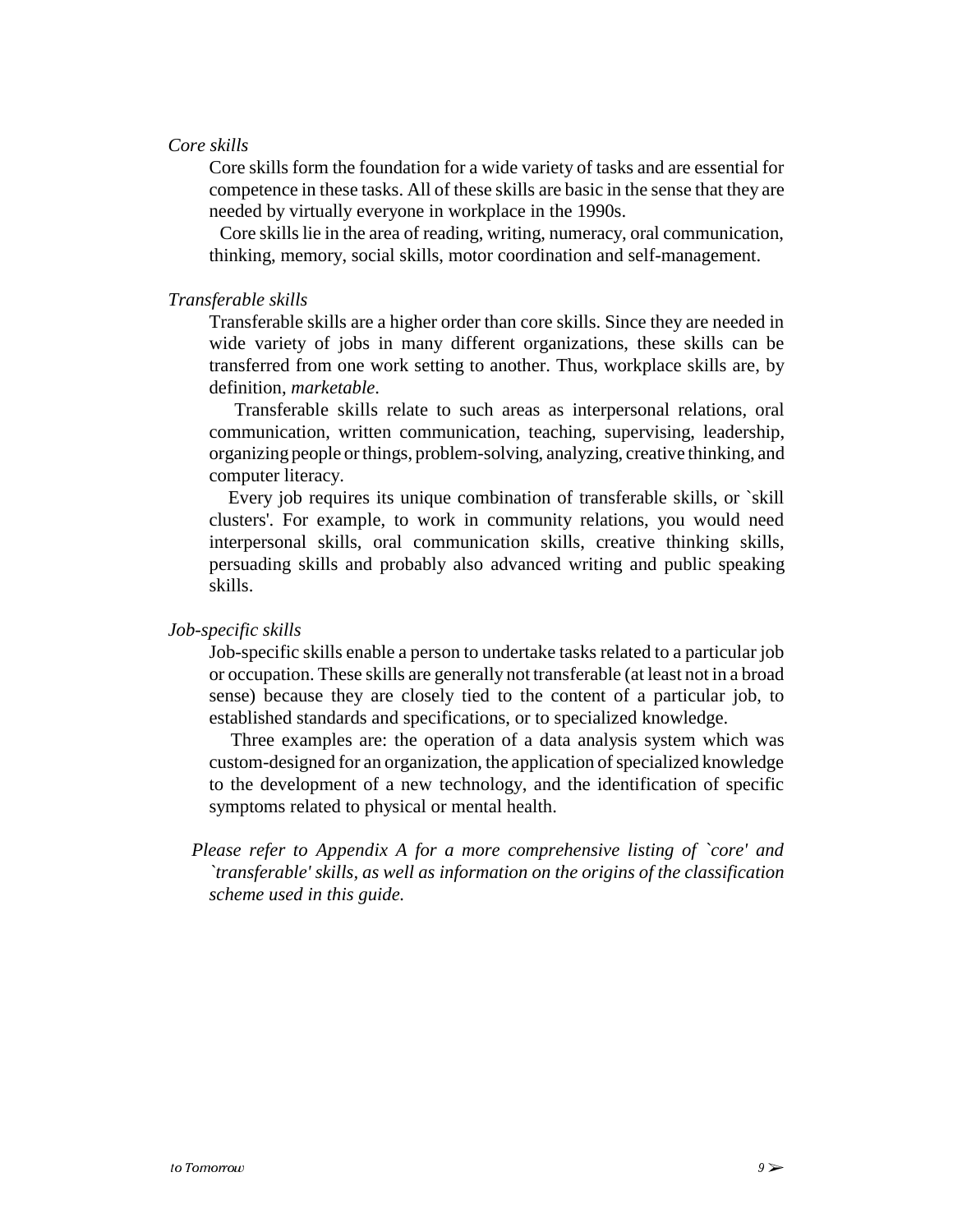**4**

### Developing Skills Through Volunteer Work

#### **The link between volunteering and learning**

- LEARNING INVOLVES ACQUIRING KNOWLEDGE, SKILLS, AND VALUES. THIS can be achieved through formal education, training, practical experience or selfeducation. Learning is always highly personal and idiosyncratic. It depends on both the potential of the learning environment and the willingness of the individual to take advantage of it.
	- A new body of research suggests that volunteer work can be a powerful tool in providing useful and enjoyable learning experiences. Most notably, Paul Ilsley (cited in the resource list) has shown that learning is a critical element of volunteering today. For many volunteers, this is what makes all their effort rewarding. And, the quality of the learning experience, as perceived by the volunteers, is closely linked to their level of commitment and length of service.
	- Whether consciously or not, most volunteers are motivated by opportunities for personal growth and knowledge and by the chance to try new skills and activities in a relatively risk-free environment. Indeed, volunteers today are becoming more aware that volunteer work can help them develop valuable job skills that can be transferred to labour market. Such enlightened self-interest is being encouraged by volunteer centres and others voluntary organizations in recognition of the fact that most volunteers are motivated by a variety of incentives.
	- The opportunity to build skills and gain practical knowledge can thus be a powerful magnet to attract and retain volunteers — particularly young people.

#### **Maximizing opportunities to develop skills**

- "Experience is the best teacher". While there is certainly truth in this adage, learning does not necessarily happen simply because one puts in time. Careful planning and nurturing are usually needed. So, what a motivated individual can get from volunteer service will depend on the quality of the program and the type of support received.
	- When voluntary organizations create a *healthy learning climate* for their volunteers, the potential for increasing knowledge and developing skills is enormous. Young people, in particular, need challenging and relevant opportunities to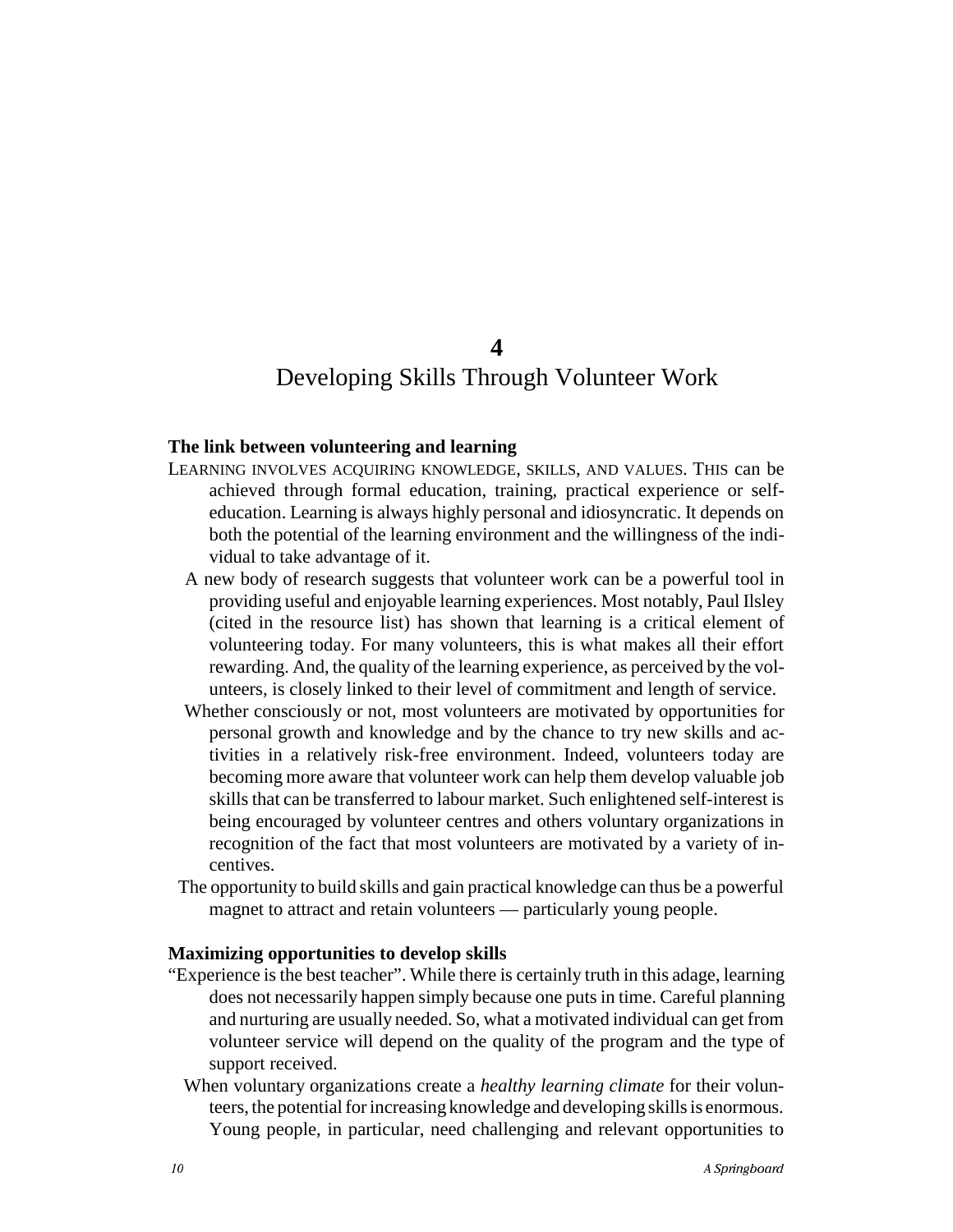polish existing skills and develop new ones so that they can fortify the foundation for their future.

- Differences in interest and ability make volunteers suitable for different tasks. The volunteer job must be meaningful to the volunteer. Satisfaction will be the highest when the assigned role is judged by the volunteer to be useful on a personal level and valued by the organization.
- To ensure that young people are placed in *appropriate volunteer roles*, it is important to assess the knowledge, skills and interests that each individual brings to the job. If you explore all options for placement, you can match a volunteers' strengths and interests with the organization's needs and potential. Try to find the most suitable way to use their creative and inquiring minds and take full advantage of their unique talents. You might also consider developing new assignments to allow youth volunteers to develop specific skills.
- A key to this approach is to bring the concept of skills into consciousness. Most people take their skills for granted and use a whole host of skills regularly without being aware that they even possess them. Yet *awareness of existing skills* by itself will increase an individual's self-confidence.
- When you help your youth volunteers to recognize the skills that they already possess and to see how these might be further developed, you increase their chances for learning and personal growth. Show them how to identify the skills that they could acquire, would like to develop or need to hone in order to achieve their career goals. It is equally important for young people to know which skills they enjoy using and which give them the greatest satisfaction. Also, if young people are aware that certain skills are highly marketable, they will have an added incentive to develop those skills and to use them in tackling new tasks.
- To help your youth volunteers unlock their own potential, it is critical to encourage them to *build specific skills* and to assist them in planning their learning. Try to be as flexible as possible and allow them to modify their tasks as their needs and interests change.
- *Effective training* will provide volunteers with the skills and knowledge they need to accomplish their assigned tasks. It should be designed to fit with the individual volunteer's abilities, interests, needs, and learning style.
- Training that is structured and progressive (incremental) allows volunteers to move continually through higher levels of skills acquisition. Ideally, skills should be taught in a way that goes beyond a given job and prepares the trainee to take on new tasks at a later point.
- It is important to *measure specific gains* along the way. Try to encourage your youth volunteers to assess their own perceptions as to what skills they have developed. Get them thinking about future assignments that might develop their skills further. And, wherever possible, try to increase opportunities for young people to become involved in planning and decision-making in your organization.
- The learning dimension can be reinforced by encouraging young people to *interpret their volunteer experience*. (This process, known as 'reflection' is an integral part of the concept of service learning for students). You may wish to set aside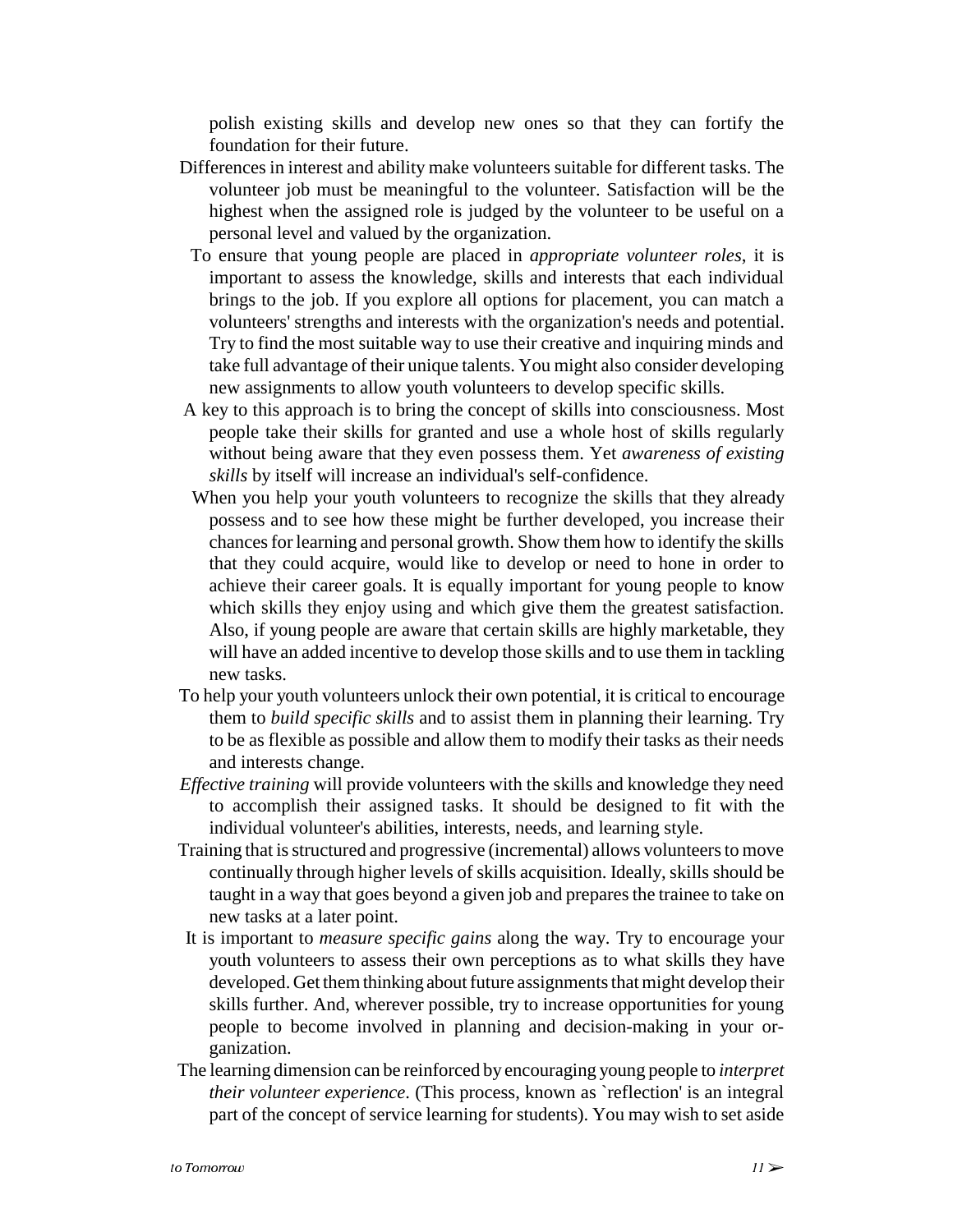time for the youth volunteers to talk about their experiences, either individually or in a group. Invite them to express what they have learned (that is, what they can do now that they would not have been able to do before). Discuss learning goals and encourage self-assessment of skills and interests. This will help bring their learning to a conscious level.

#### **Developing a skills profile for volunteer positions**

- Whether for a volunteer or a salaried employee, a typical description of a position explains the purpose and the role in the context of the organization, indicates the level of responsibility and outlines the major tasks and responsibilities of the position.
- However, if your aim is to cultivate learning and skills development, a much more detailed approach is needed. After breaking the position down into its component parts, analyze each activity to identify what types of skills and knowledge are central (that is, the minimum level of skills needed to perform the tasks). Then, determine which skills a volunteer could develop through training, whether pre-service, in-service or on-the-job. By listing these two sets of skills, you can create a skills profile for each position or task.
- When considering which skills could be developed in a given assignment, you might want to highlight the skills that could be readily transferred to the labour market. (For skills with a high transfer value, see p 9 above, "The concept of skills transfer".) This could make your skills profile a more powerful tool.
- *For examples of skills profiles for volunteer positions, see Appendix B.*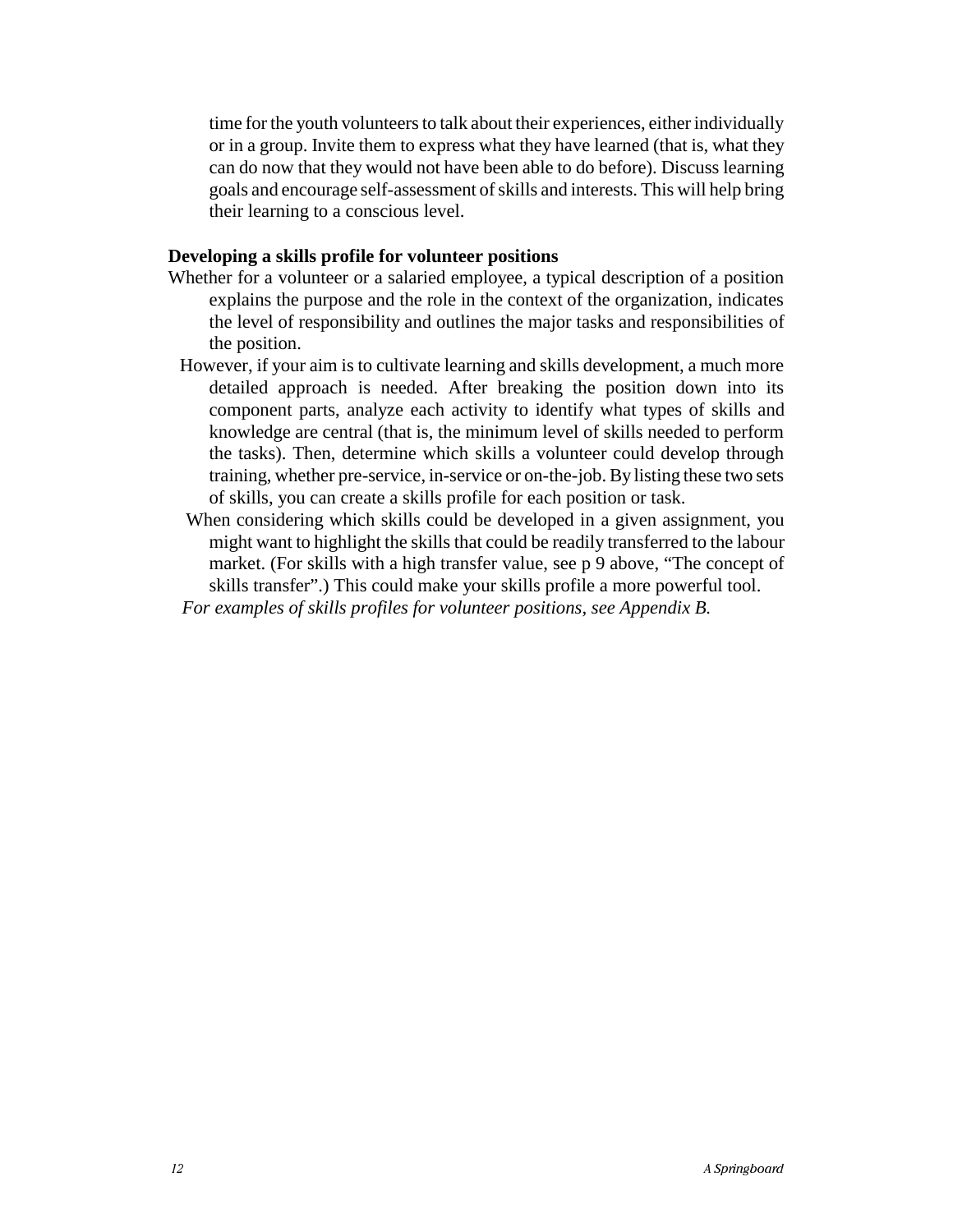### **5** Managing Youth Volunteers: Keys to Success

#### **Creating the right environment**

- TO BE SUCCESSFUL, A YOUTH VOLUNTEER PROGRAM MUST BE GROUNDED IN the philosophy that young people are valuable resources and can make a significant contribution to the organization and the clientele its serves. Youth volunteers must be treated with genuine *respect and trust*.
	- Everyone involved must regard young people as competent, maturing individuals who need to become more independent to prepare for their future responsibilities. Young people's involvement with adults must always be collegial, never patronizing or paternalistic. And, this is possible only when adults have faith that young people can make good decisions and carry out tasks responsibly. (Even well intentioned adults often find it difficult to give up the notion that they `know what is best' for young people and have to fight the urge to intervene and dominate.)
	- For a volunteer program to be receptive to young people, a *climate of support* is critical. Young people need structure and guidance but not excessive supervision. While young people want clear instructions on what is expected of them, they also need the freedom to explore areas that were not planned in advance. They should be encouraged to try new things and to take chances.
	- It is also critical that young people be given assignments that meet real needs and have real consequences — not redundant, menial tasks or `make work' projects. Wherever possible, young people should be offered a range of options so that they can chose a *meaningful and challenging position* that best meets their needs, interests and abilities. This includes developmental assignments that are designed to build their skills and give them opportunities for advancement.
	- Youth volunteers should be *active partners* in the process of developing or refining a youth program. Their feedback and suggestions should be encouraged on an on-going basis. Invite them to talk about their motivations, goals and feelings and to discuss their accomplishments and their problems. Encourage them to take the initiative and give them experience in decision-making. And wherever appropriate, involve them in program design and management.
	- To make your program even more appealing to young people, help your volunteers to discover their individual interests and talents, to recognize the skills they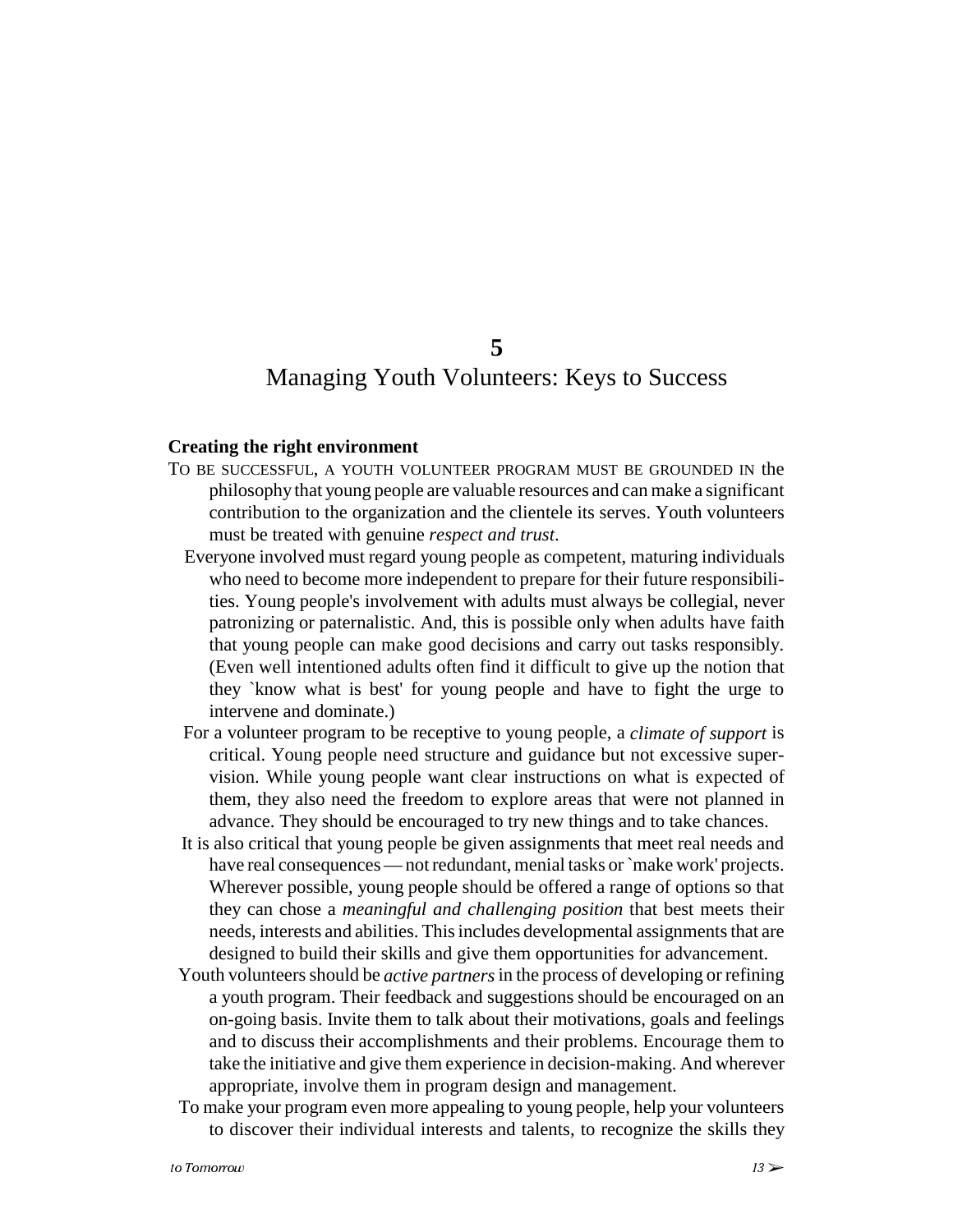currently possess, and to understand how these might be used to help individuals, groups or causes. Let them know about the range of skills that could be acquired through volunteer jobs. Brainstorm ways in which they could develop their skills.

 Youth volunteers must be recruited, placed, motivated, trained and supported in roles that are appropriate to their interests and abilities. Whatever their background, experience and potential, they all need to feel a *sense of accomplishment* and receive *recognition* for their efforts. To do this, careful planning is necessary.

#### **The crucial role of the program leader or supervisor**

- Experience shows that the choice of leader for a youth volunteer program or supervisor for youth volunteers is crucial to success. This individual's attitude towards young people will permeate everything that goes on.
	- What should you look for in a potential program leader or supervisor for youth volunteers? The following qualities are clearly desirable:
		- genuine respect for young people
		- belief that young people can make a real contribution
		- acceptance of individual, social and cultural differences
		- respect for diverse perspectives and opinions
		- ability to listen without judging and advise without preaching
		- patience.
	- The skills required to work with youth volunteers are essentially the same as those for working with any other age groups: the ability to relate well with others, to communicate effectively and to motivate and empower others to perform well, in addition to specific skills in volunteer management. However, an extra measure of commitment and understanding is needed when dealing with young people.
	- Program leaders or supervisors must be supportive and sensitive to the pressures that young people are under today. They should also be on guard against negative attitudes towards young people in general within the organization and try to combat such prejudice wherever it appears.
	- They also need to be able to involve young people in positive ways. They should have the skills to help youth volunteers to build self-esteem and confidence, identify their personal goals and determine ways to reach them. Ideally, they should get to know each youth volunteer on a personal basis. This will allow them to see the potential of each young person and to provide the most appropriate opportunities and tools for self-development.
	- Young people tend to respond positively in situations where roles are clearly defined and power is shared. They are at a point in life when they need to assume greater responsibility in activities they are involved in. Given that youth is a time of experimentation, an understanding program leader or supervisor can have a tremendous impact on how the 'experiments' turn out for all stakeholders. Ideally, the program leader or supervisor should play a role similar to that of a coach or mentor.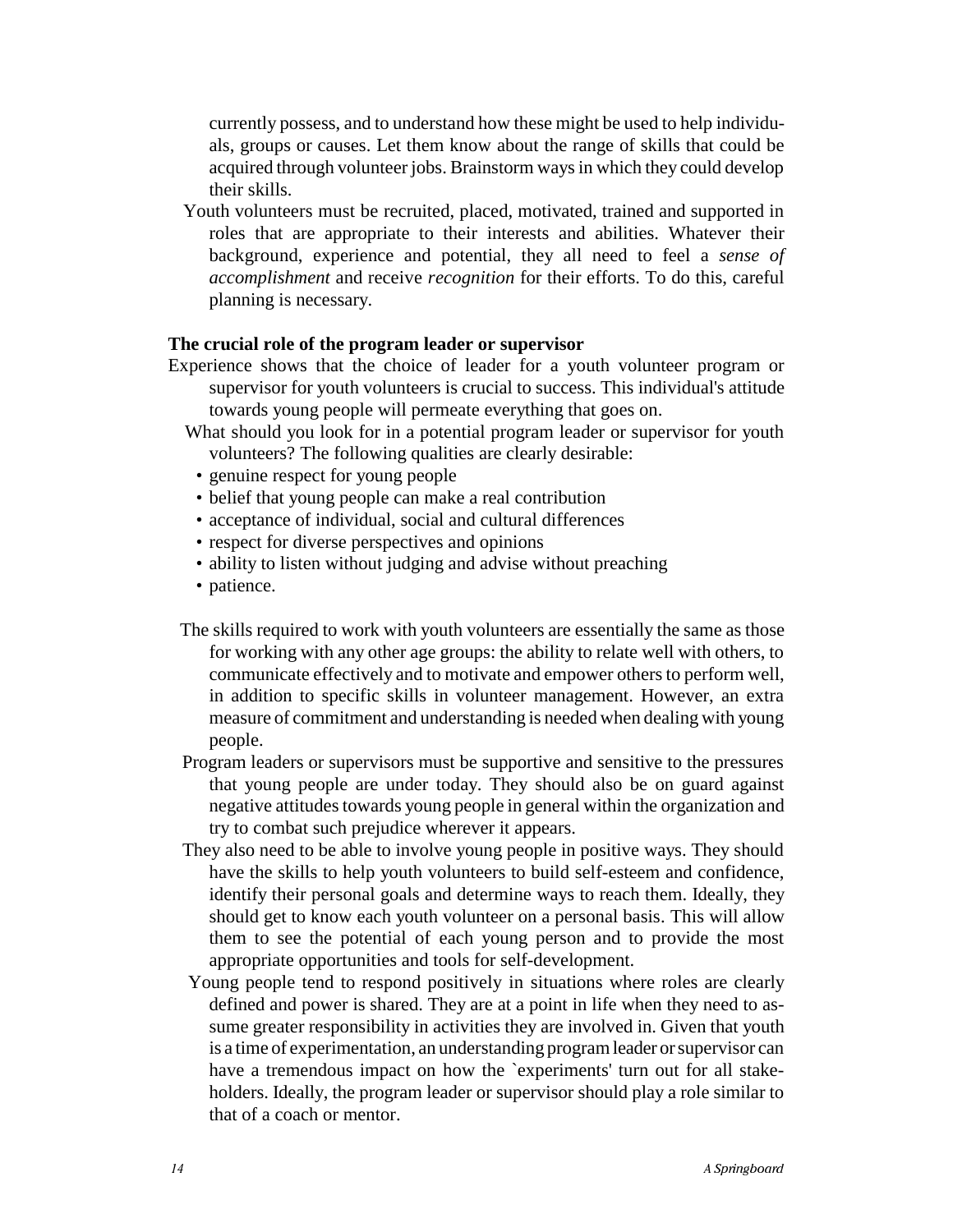#### **Recruiting youth volunteers**

- A powerful way to recruit young people as volunteers is to emphasize the link between volunteering and personal growth and work experience. (The brochure in Appendix C, entitled *Volunteer to a Career*, is a good example of this approach to recruitment.) Your appeal will be even stronger if you focus more specifically on the potential for developing skills.
	- Because of the enormous potential that volunteering offers, all segments of the youth population should be actively encouraged to participate. For young people who are used to a steady diet of failure in life, volunteering provides opportunities for achievement, success and recognition. For those who excel in academic and extracurricular activities, volunteer work can offer new challenges which demand a new set of skills.
	- A youth volunteer program should aim to attract a group of volunteers that is as varied as possible: honour students as well as early school leavers; young people from all socio-economic, ethnocultural and racial backgrounds; young people who have disabilities and special needs. Part of the power of the volunteer experience for young people is working with age-peers with whom they might not associate otherwise.
	- In targeting young people as volunteers, you will want to liaise with local schools and youth-serving agencies (in particular, employment and career development agencies). This will allow you to share valuable knowledge and expertise with key organizations. You might even be able to reach an agreement to share responsibility for youth volunteer program.

#### **Placing youth volunteers**

- Few young people will be scared off by a challenge if they know that they will have sufficient support in facing it. Some will even be keen to tackle a tough job and receive the added satisfaction that would come from doing it successfully. As with all volunteers, the key is to find out what will appeal to them and suit their personal needs.
	- If you have a variety of volunteer roles available, it will be easier for you to recruit and retain young people in various stages of personal development and with different talents. In some cases, this may be as simple as parcelling the work to ensure that potential participants do not feel frozen out by lack of skills or experience.
	- As noted previously, it is essential to provide interesting and challenging work, not just routine tasks. Try to choose or develop assignments that are of limited duration and, if possible, have a definite product at the end. If a volunteer has specialized interests and skills to offer, you may be able to negotiate for a special project.
	- Ideally, you should involve your youth volunteers in planning their tasks. Begin by assessing the knowledge, skills and experience that each individual brings to the job. Then, identify the qualifications (knowledge, types of work skills and qualities) that are required for a volunteer to do the job well and what skills could be developed.

Find out whether they prefer to work on their own or as part of a team. Since peer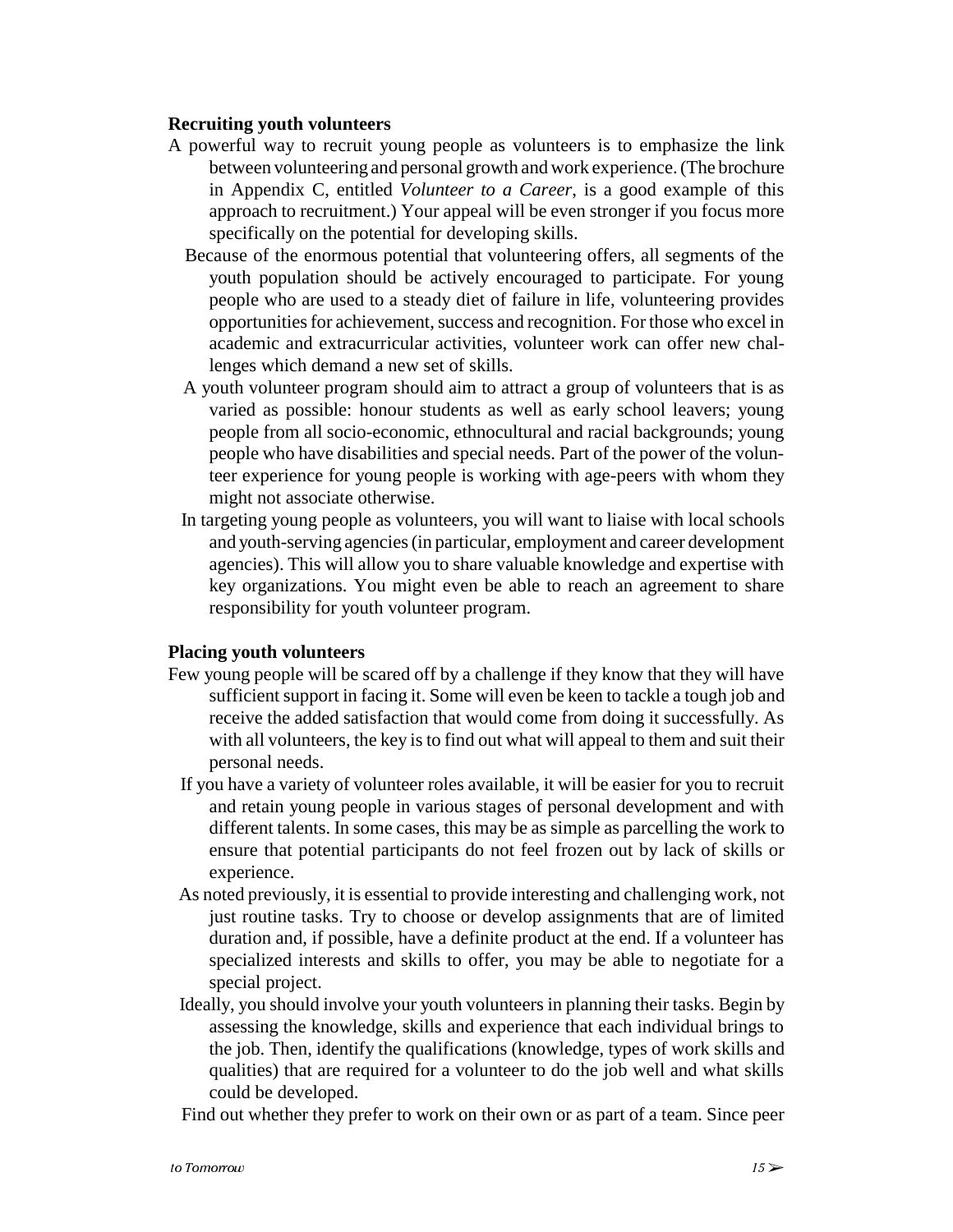relations can be very important, some young people may be much happier working with other youth volunteers.

 Placing young people in volunteer positions means placing the `right' person in the `right' assignment. Everyone has something important to offer if you find the right match.

#### **Legal and liability issues specific to young people**

- If you are just beginning your youth volunteer program, you will want to check into your organization's insurance policy for volunteers. Is the coverage appropriate for youth volunteers?
	- Are there conditions that would mean age restrictions for assignments? Some volunteer positions in your organization may be restricted to young people of a certain age, typically sixteen or eighteen. If this is the case, you may wish to verify the rationale behind any age restrictions to ensure that younger volunteers are not being needlessly left out.
	- You will also need to look into the issue of parental consent. Your organization should have a policy on this. Parental consent forms are usually required only if the volunteer is under 16 years of age, although some organizations use age of majority as the cut-off point.
	- For information on the principles of risk management and on legal and liability issues that apply to all volunteers regardless of age, such as police checks and driving record, you may wish to consult Linda Graff's *By Definition* (cited in the bibliography).

#### **Orientation and training**

- It is essential for all involved to have a clear understanding of what is expected of them. You will need to define the specific tasks involved, clarify all duties, identify the supervisor and the level of supervision, and discuss working conditions. Ideally, the position description and training plan should be developed or reviewed and signed by both the volunteer and the supervisor before the assignment begins. If expectations on both sides are explicit, there should be no surprises later on.
	- Orientation serves to prepare volunteers for their first day on the assignment. The process is intended to ensure that the volunteers understand the context into which they are fitting and how to function within that context. Orientation can be done individually or in a group with other new volunteers. (Young people may be more comfortable with peers.) For youth volunteers, orientation should include an introduction to voluntary action in general.
- During the orientation session, the goals, priorities and structure of the organization are explained. The overall project and the volunteer's specific role are described. The direct supervisor, staff members and volunteers with whom they are working directly are identified. The work schedule and the nature of supervision (daily debriefings, weekly meetings, monthly reports) are discussed. You might wish to consider asking them to list everything they would like to know before they take on their new role.

Training is more specialized and more detailed. Its goal is to equip volunteers with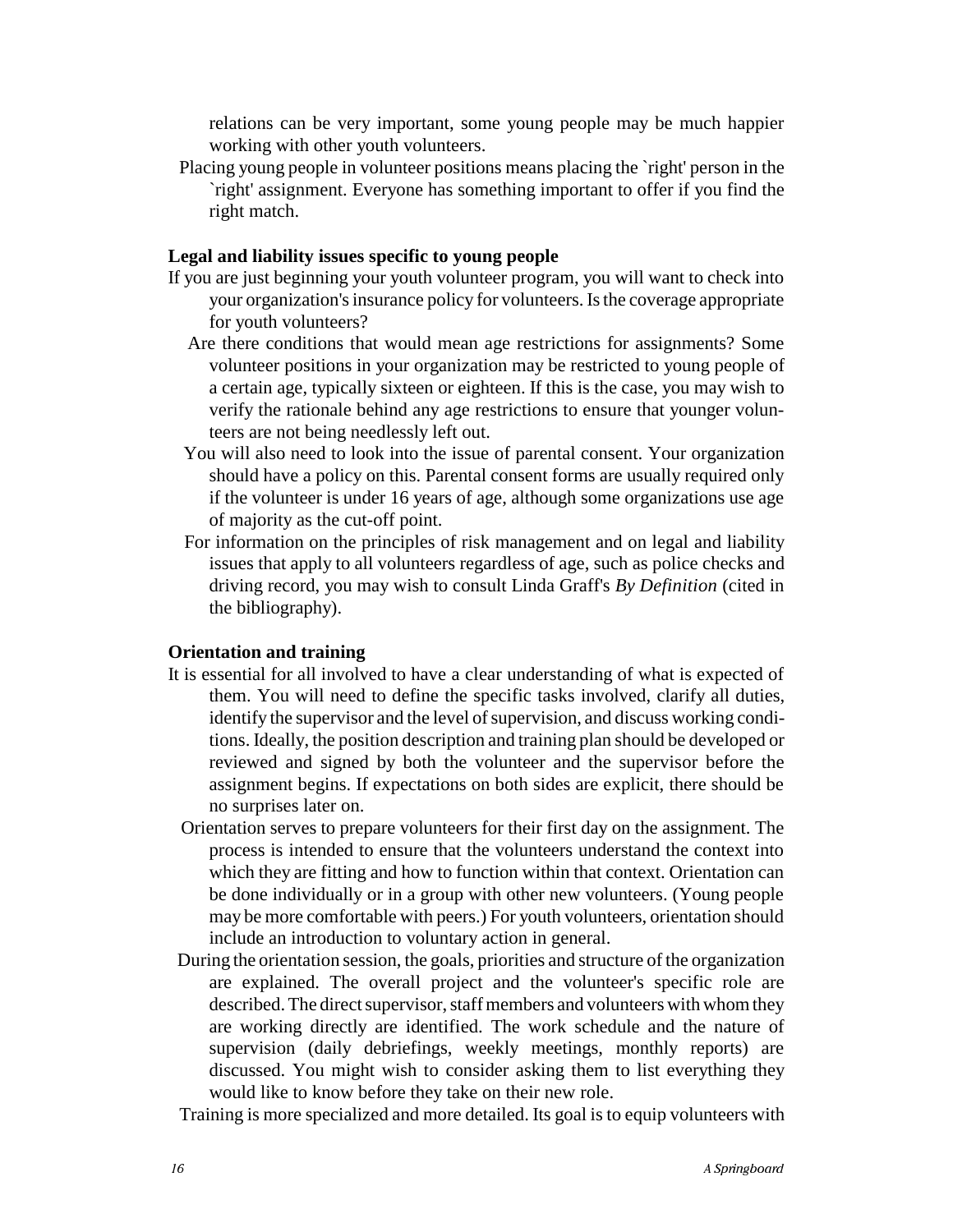knowledge and skills they need to do their assignment effectively and, ideally, have a rewarding experience. It may take place before they take up their new role (pre-service training) or after they have begun the assignment (in-service training). Training takes time but the effort invested is well spent.

- Specific skills and knowledge are taught in a step-by-step process. Begin by diagnosing the training needs of the volunteer in relation to the requirements of the volunteer position (*ie*, knowledge, a more advanced generic skill or a jobspecific skill). The next step is to establish training goals and specific learning objectives that state what the volunteers will be required to do and what level of accomplishment is required. The training schedule should be realistic yet flexible.
- It is also important to find out what approaches to learning work best for the individual volunteer. Some people work best with systematic instruction; others gain the most from the work experience itself. Some learn best from informal conversations with staff members and other volunteers; others prefer to study a manual on their own. Ideally, all of these options should be available.
- The training method(s) should be selected carefully. These could include: audiovisual presentations, lectures, manuals, printed hand-outs, simulations or roleplaying to allow practice of skills, panel discussions or small groups discussions. A combination of approaches is usually the most effective.
- Training should be viewed as an on-going process. After your youth volunteers become familiar with their assigned tasks, consider offering them more advanced training. This would allow them to assume more responsibility, take on additional or new tasks and hone their skills.

#### **Supervision and support**

- The purpose of supervision is to provide guidance, encouragement, support and occasional on-the-job training. Supervision may be viewed as a process of defining and maintaining effective working relationships.
	- Young people do not necessarily need any more or less supervision than other volunteers. The amount required does not depend on age but rather on the nature of the work to be done and the skills that the individual brings to that role. Some assignments require little supervision by definition. Others involve special situations which demand a higher level or different kind of supervision (for example, a placement that is highly unstructured, has minimum routine and requires considerable personal judgement).
- Generally speaking, supervision is closer at the beginning. Then, a decision is made as to what level of supervision is necessary on a on-going basis given the nature of the assignment and the volunteer's initial performance.
- It is important to be clear as to who has responsibility for supervising individual volunteers. Otherwise, young people may receive too much, too little or inconsistent supervision — any of which may cause confusion or anxiety. The supervisor could be a staff member, an experienced adult volunteer or another youth who serves as a team leader.
- The type of supervision should also be defined (e.g., observation, working as a member of a team; working independently). Supervision can be done in many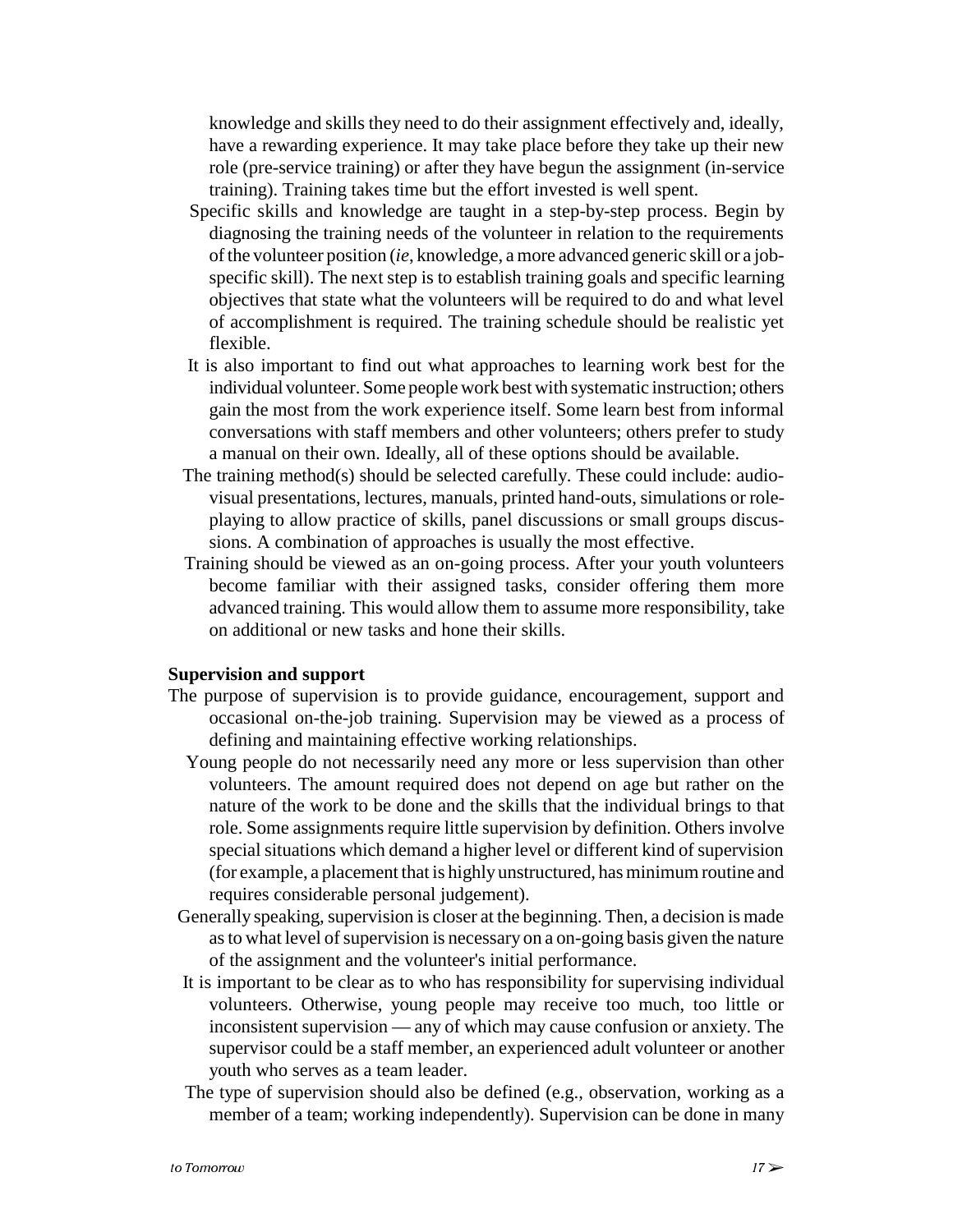different ways: pre-work meetings, post-work debriefings, on-site, regular phone calls or on the request of the volunteer. Ideally, volunteers should have ample opportunity to ask questions, share experiences, discuss problems and successes and develop professional contacts. Make it obvious that you value their opinions and want to know their concerns.

- Initially, some youth volunteers may be a bit overwhelmed, especially if this is a first experience at a `job' of any sort. As noted earlier, many young people have been conditioned to be passive and dependent and may thus be reluctant to take on responsibility. Peer coaches could be very effective in these cases.
- To allow youth volunteers to see the results of their efforts, it is important to establish realistic goals against which achievement can be measured. You might also consider creating self-assessment tools to help young people to assess their own readiness to perform each task and to identify the skills they are developing.
- Interaction with peers can be very important to young people to share volunteer experiences (both successes and difficulties), to call on each other for support and advice and to increase their sense of belonging to a greater effort. This can also be an opportunity to socialize and make new friends. Group meetings where youth volunteers get together informally with their supervisors can be effective.
- When you take time for supervision on an ongoing basis, you can usually anticipate problems early. If problems do arise, they should be dealt with openly, sensitively and constructively. Clarify the nature of the problem and then troubleshoot.
- Experience has also shown that youth volunteers work better where the limits of their roles are carefully defined but a fair amount of flexibility is allowed. As a general rule, supervision should never restrict the creativity and initiative of youth volunteers.

#### **Assessment of performance**

- Regular feedback and re-assessment of goals and expectations are vital. Ongoing dialogue will ensure that the needs of both the volunteer and the receiving organization are being met. Is the experience interesting and suitably challenging for the volunteer? Is the level of support appropriate? Would further training be useful? Are both parties deriving the expected benefits and meeting their obligations?
	- For youth volunteers, each assignment should be viewed as an opportunity for exploration — a time for young people to find out what they are good at (and perhaps also what they are not good at). Feedback, both formal and informal, allows volunteers to measure their performance against the standards set by your organization. However, it is important to bear in mind that young people need encouragement and positive reinforcement. They should experience successes and feel a sense of accomplishment.
	- The most obvious factor to evaluate is the quality of the volunteer's work. But equally important are less tangible factors such as the degree to which the volunteer assumes and handles responsibility, and demonstrated confidence in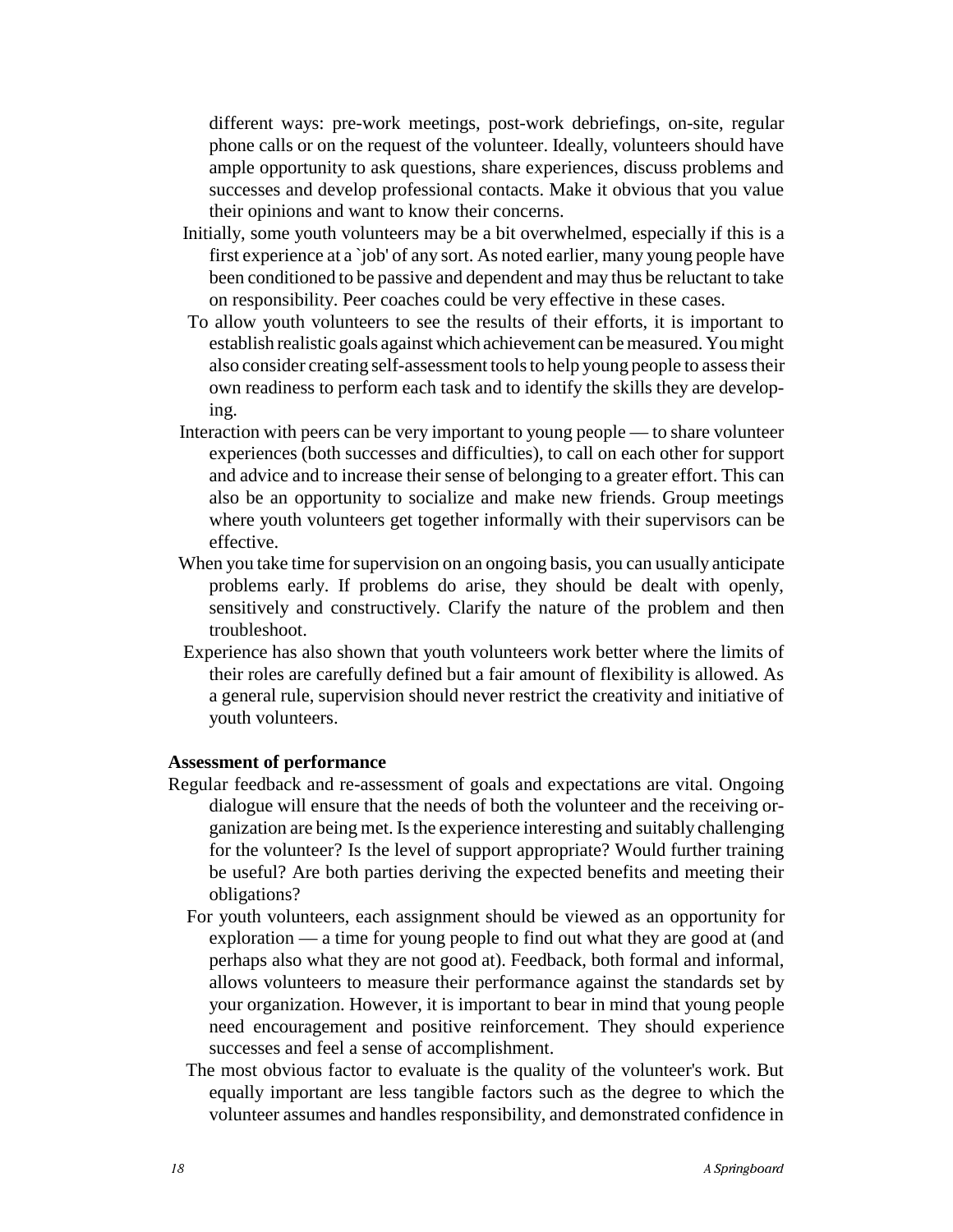doing the job. It is helpful to use examples to illustrate comments whenever possible.

 More formal evaluation of volunteers is usually done at the end of an assignment or at specified intervals. Normally, this takes the form of a written assessment of performance, followed by a meeting with the volunteer. You may find it useful to ask the volunteer to do a self-appraisal before your meeting. (The *Summary of Volunteer Experience* and the *Evaluation of Volunteer Experience* forms in Appendix C could be used for this purpose.)

#### **Recognition of youth volunteers**

- As with all volunteers, young people should be rewarded for responsible behaviour and identified as making a valuable contribution.
	- Whether tangible like the omnipresent T-shirt or intangible, recognition is critical to the success of a youth program. This can take many different forms. A positive letter of recommendation, for example, can be an important source of recognition for a youth volunteer.
	- Even if they are shy about receiving attention and praise, young people both need and appreciate it. When their efforts are recognised, their self-esteem gets a boost. Believing that their efforts matter will motivate them to stay involved. So, try to celebrate successes whenever they occur.

#### **Documenting volunteer work**

- It is important to keep a record of key information on each young person's experience in the volunteer workplace. This will serve as a reference for their future searches for paid employment.
	- Your records should include: documentation on responsibilities, specific tasks, amount of time worked, dates, and performance (accomplishments and strengths). Ideally, a list of the skills developed would also be included. These documents should be signed by their direct supervisor or by the manager of volunteers. A copy can then be given to the volunteers when they end an assignment or leave the volunteer position, along with a letter of reference.
	- A *letter of reference* is a summary of the responsibilities carried out by the volunteer and an assessment of how effective the volunteer was in fulfilling those duties. If you provide details on the skills that were polished or picked up in the position, this will be a more powerful tool for your youth volunteers in their future job searches. This approach also reinforces the concept of the transferability of skills developed in a volunteer position with prospective employers. (A sample of a letter of reference that focuses on skills can be found in Appendix C.)

#### **The Volunteer Career Portfolio**

- To further help your youth volunteers prepare for the future, you could encourage them to maintain a portfolio of their volunteer career. Ideally, this should include:
	- the position description for each assignment
	- the skills profile for these positions, if available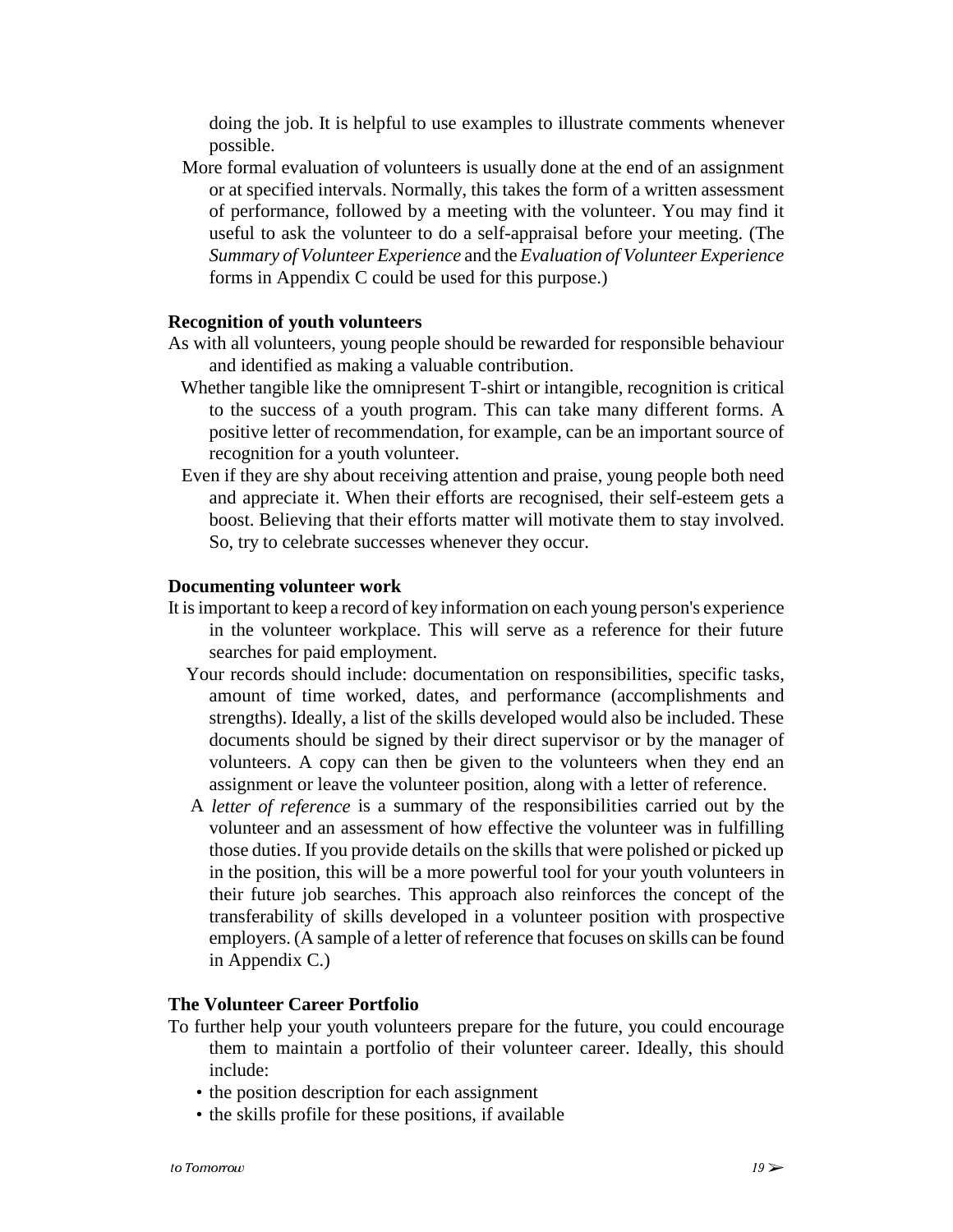- performance appraisals and written progress reports
- letters of reference
- samples of their work
- a statement on training received
- a summary of their experience in each volunteer assignment or position.
- You could also encourage youth volunteers to do written evaluations of their volunteer experiences (that is, the skills used, the new skills and knowledge acquired, special challenges of the position, observations and feelings) to add to their portfolio.
- At the end of the assignment or specified time period, you may also wish to invite your youth volunteers to prepare a brief report on the skills they developed, the knowledge they acquired and the challenges they confronted. If the volunteer agrees, this could be passed on to other volunteers, a well as serving as a record for the volunteers themselves.
- Where secondary students are involved, you should also encourage your volunteers to file performance appraisals and other key documents in their *school achievement file*. (Many ministries of education have initiated a policy of maintaining such records.)
- All of these activities could prove to be very useful to young people in the future. The documentation gathered becomes their personal `archives', or data bank, which then forms the basis for developing résumés, preparing applications for employment and getting ready for job interviews.
- Please see Appendix C for a model of a *Summary of Volunteer Experience* form and an *Evaluation of Volunteer Experience* form. You might consider giving copies of these forms to your youth volunteers to make it easier for them to document their experience.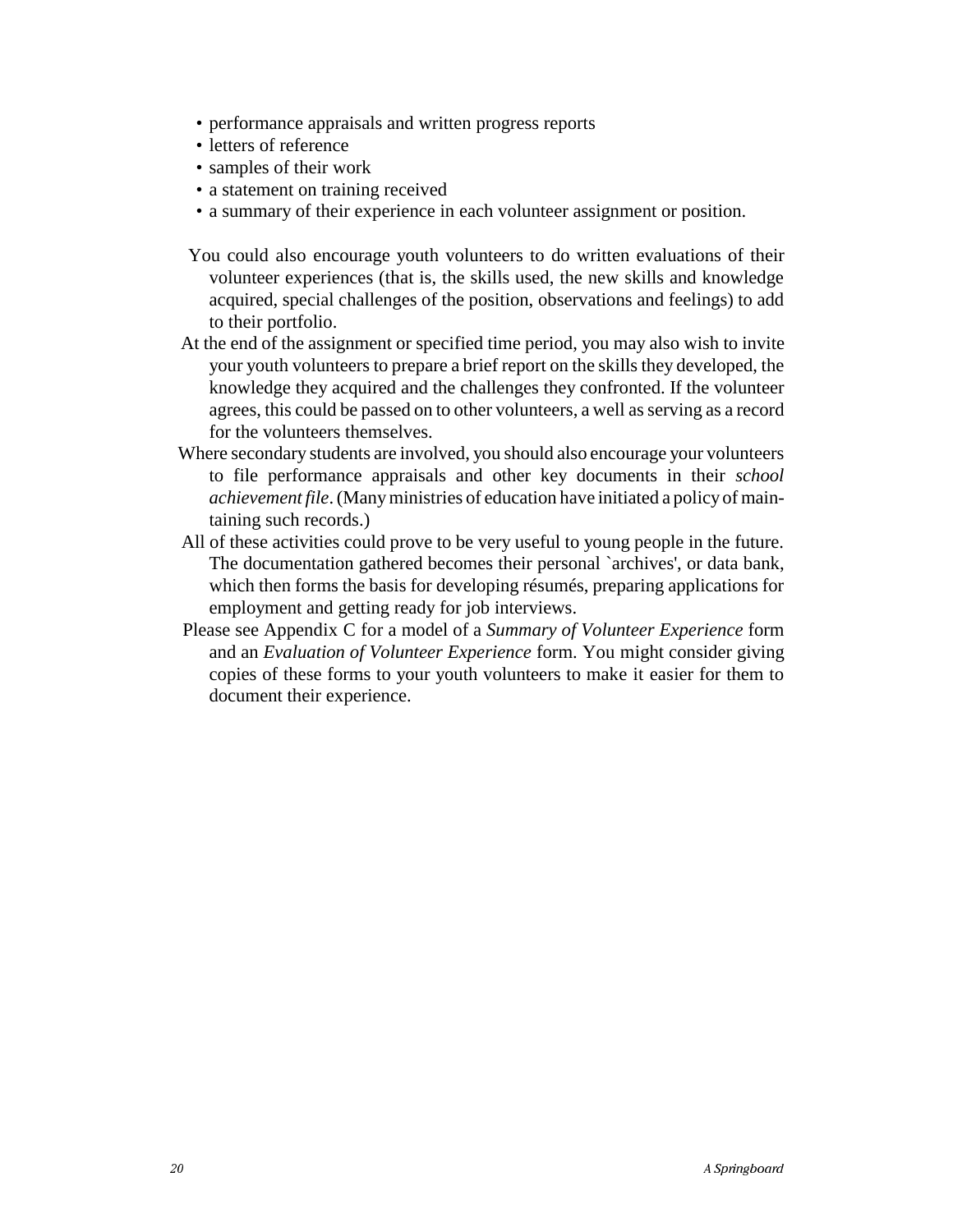### **6** Summing Up

- YOUNG PEOPLE ARE AN INVALUABLE ASSET TO ANY COMMUNITY. WHEN their talents, energy and creativity are channelled into community organizations, young people from all backgrounds can make a significant contribution. When treated with respect, valued as resources and given the appropriate support, they can take on almost any type of volunteer role.
	- Volunteering offers great potential in helping young people build the base for a successful entry into the labour market and into adult civic life. It is a proven way for young people to:
		- add to their stockpile of job-related skills;
		- gain practical knowledge and experience;
	- achieve personal satisfaction and success;
	- develop a sense of belonging and commitment to their community; and
	- learn the skills necessary to become active citizens in the future.
- Both for young people and the organizations receiving them, volunteer work offers a gold mine of possibilities. As a society, we all have a stake in nurturing this kind of involvement. Young people are our future — and their future lies in the present.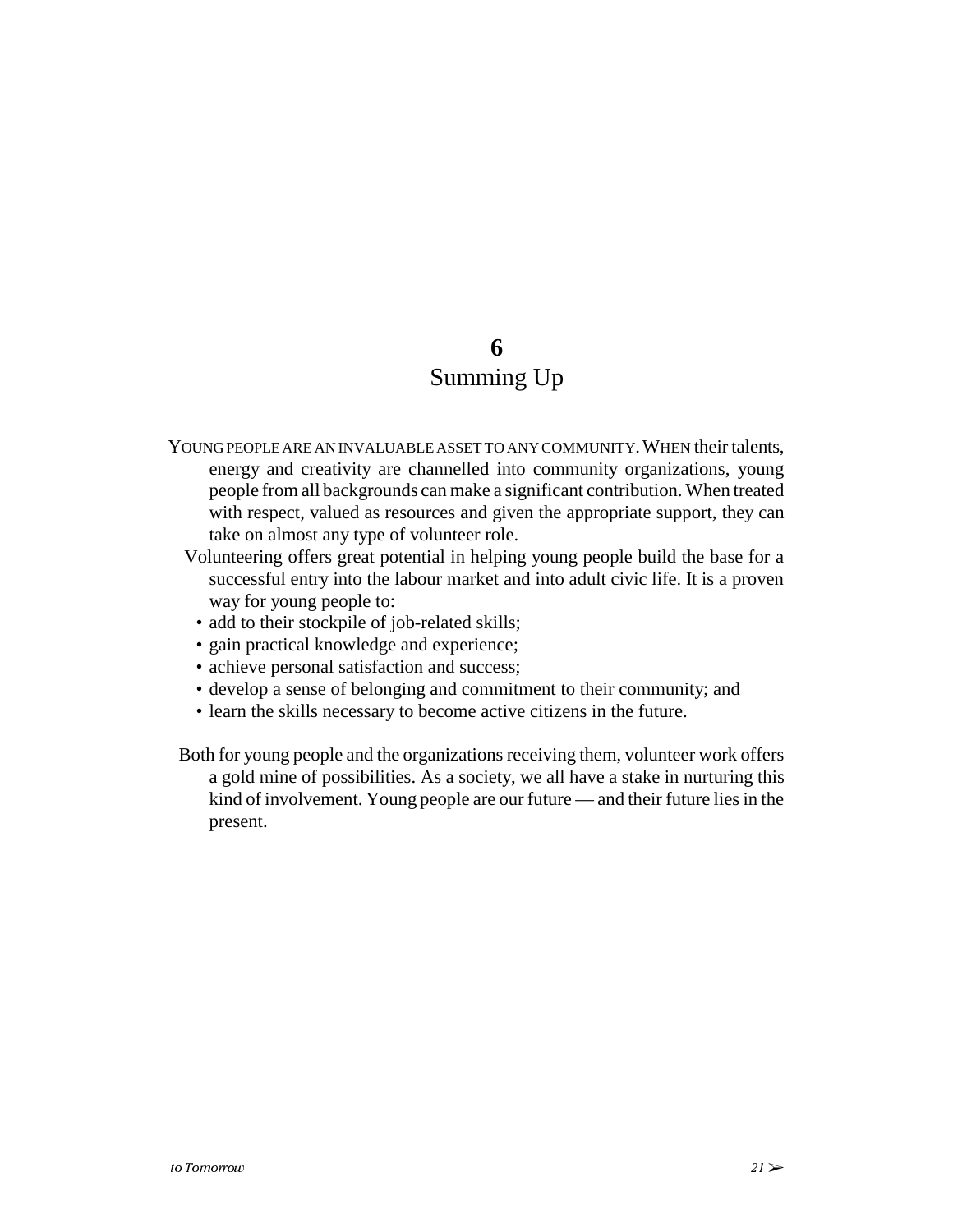#### **APPENDIX** A

# Inventory of Marketable Skills

- THE FOLLOWING IS AN ATTEMPT TO IDENTIFY THE KEY SKILLS THAT CAN BE developed through volunteer work. All of these skills are generic in the sense that they are required for a wide variety of jobs in the labour market. Skills related to specialized types of jobs or specific occupations have not been included, although they may be relevant to some volunteer positions.
	- Please note that the lists of `core' and `transferable' skills are not necessarily exhaustive. Also, any of the skills cited below can be dissected more finely.
	- There is, as yet, no generally accepted method for identifying and classifying workplace skills. However, several frameworks for classifying skills have been published, and there is great interest in continuing this work to advance policy in the area of skills development in Canada, the USA and Great Britain.
	- The scheme developed for this guide is unique, although it owes much to the thinking on this subject that has gone beforehand. (For the key sources, see the references in the bibliography to the work of Sidney Fine, RN Bolles, Howard Figler, Bernard Haldane, Anthony Carnevale, and Neil Yeager.)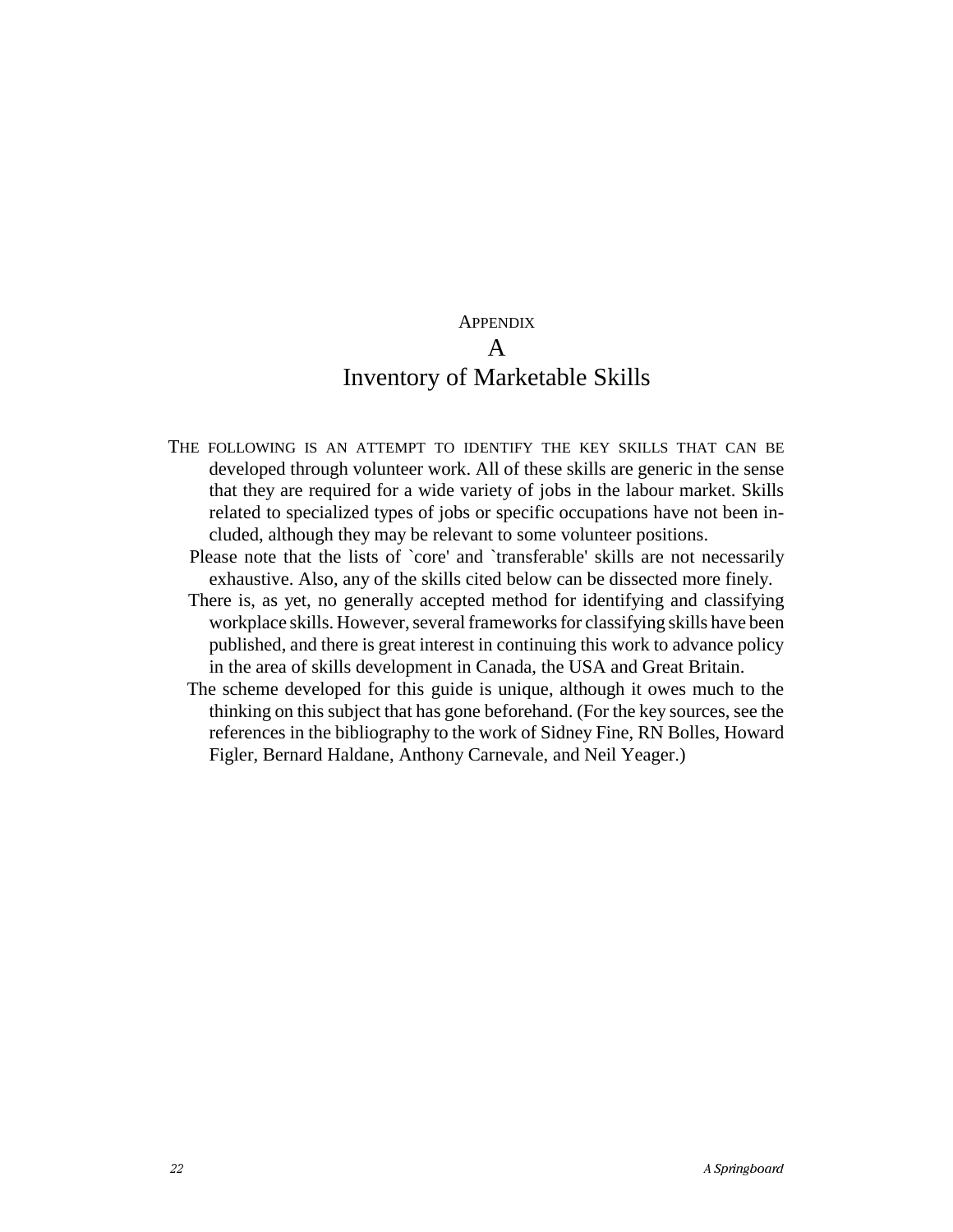#### **Core Skills**

- *Core skills are the basic skills needed to work and learn in the workplace of the 1990s and beyond. They form the foundation necessary to find and keep almost every kind of job today. And, they will likely be the entry-level skills for most positions in the labour market of the future.*
	- *Young people who are still developing the core skills are able to become more proficient through volunteering. Young people who have already acquired a reasonable level of proficiency in these skills will have the opportunity to polish them in their volunteer assignments.*
	- *It must also be recognized that, because of disabilities or special needs, some young people may have great difficulty acquiring certain skills. In these cases, special accommodations will have to be made to ensure that these individuals have the support they require to be successful in volunteer positions. (For further guidance in this area, please see* Bridges to the Future: Supported Programs for Volunteers with Special Needs*, which is cited in Section II of the Resource List.)*

#### *Reading skills*

- interprets and understands written information aimed at a general audience, including schedules and basic manuals
- able to identify the essential ideas and relevant facts in a written text

#### *Writing skills*

- able to present information, thoughts and ideas in written form
- able to record information accurately and completely
- able to draft letters and instructions
- able to edit texts to ensure proper spelling, syntax and grammar

#### *Numeracy skills*

- performs basic computations
- uses basic math concepts in practical situations (*eg*, measurement, percentages, ratio and proportion)
- able to make reasonable estimates
- understands graphs and charts
- able to handle cash and do stock inventories

#### *Speaking skills*

- organizes and presents information or ideas in a clear and concise way
- communicates messages in a way appropriate to the situation and the listeners
- participates effectively in conversations and discussions
- gives and receives directions and instructions effectively

#### *Listening skills*

- knows how to listen to others effectively
- open to the ideas and perspectives of others (ie, can listen to and evaluate them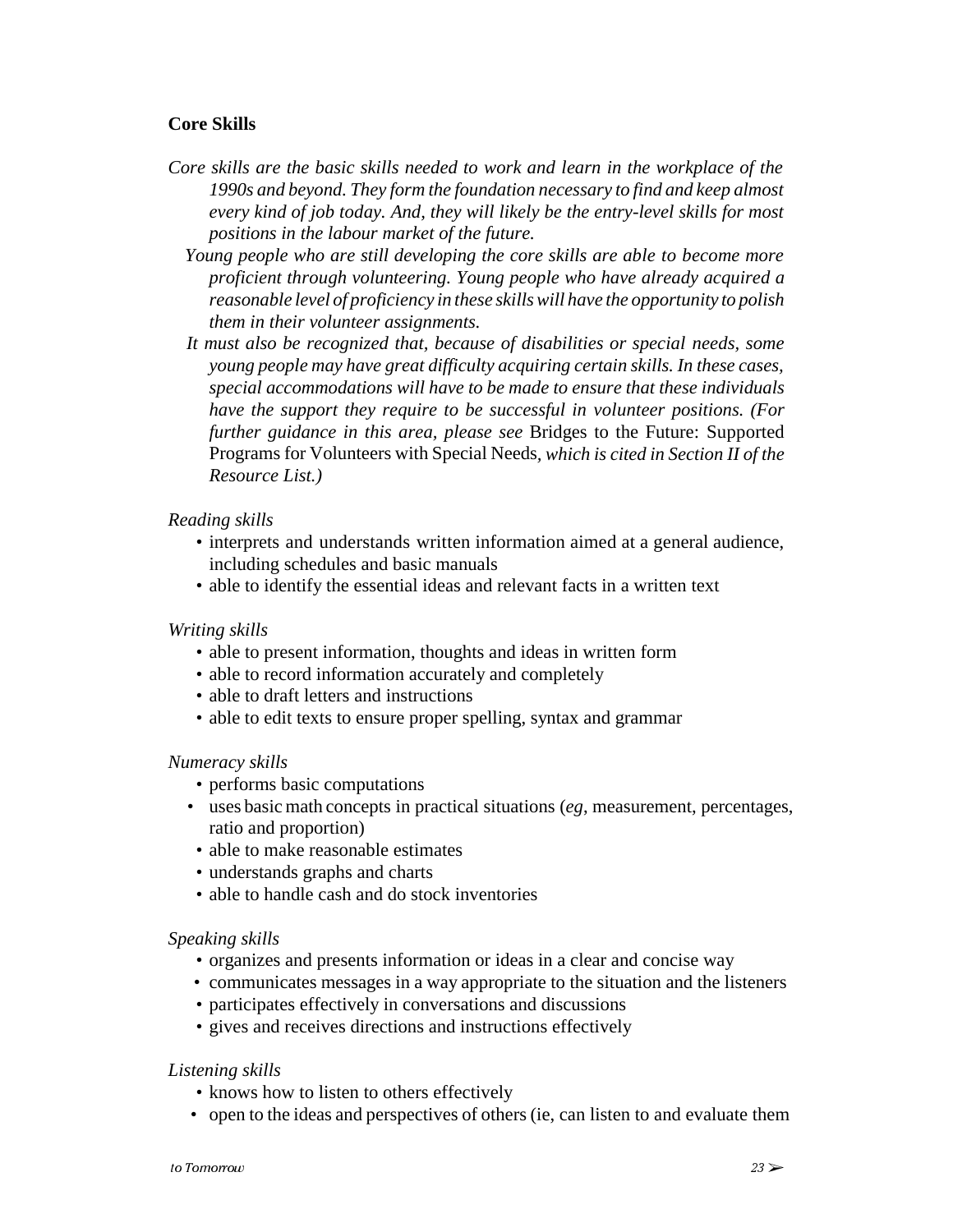without feeling defensive)

#### *Social skills*

- relates well to both peers and superiors in familiar and new situations
- able to work cooperatively with others
- treats others with respect; avoids demeaning words and actions
- able to demonstrate friendliness and politeness
- able to interpret the body language of others

#### *Thinking skills*

- understands ideas and assimilates new information with relative ease
- uses logic to draw conclusions, predict results and evaluate ideas
- makes sound decisions and judgements
- evaluates alternative courses of action critically
- able to analyze problems and find solutions
- able to infer the meaning of unknown vocabulary
- uses imagination and ingenuity; able to think creatively
- able to use foresight and be resourceful
- able to learn from experience and use this knowledge in other contexts

#### *Memory skills*

- remembers information and details on a short-term and long-term basis
- able to follow multi-stepped instructions

#### *Motor skills*

- manual dexterity and agility
- hand-eye coordination
- physical coordination

#### *Self-management skills*

- thorough and reliable (*ie*, has good work habits)
- self-discipline; motivation and drive to get the job done
- works well without supervision
- keeps emotions and impulses under control
- self-confidence
- able to manage time well
- able to plan and complete projects
- able to set goals and priorities in personal and work situations
- shows initiative and able to solve problems independently
- takes responsibility for and accepts consequences of own action
- recognizes when to ask for assistance
- accepts authority
- able to accept constructive criticism
- able to remain calm and to cope with deadline pressures
- develops coping strategies to deal with new or stressful situations
- self-awareness (insight into personal feelings, needs, abilities, strengths and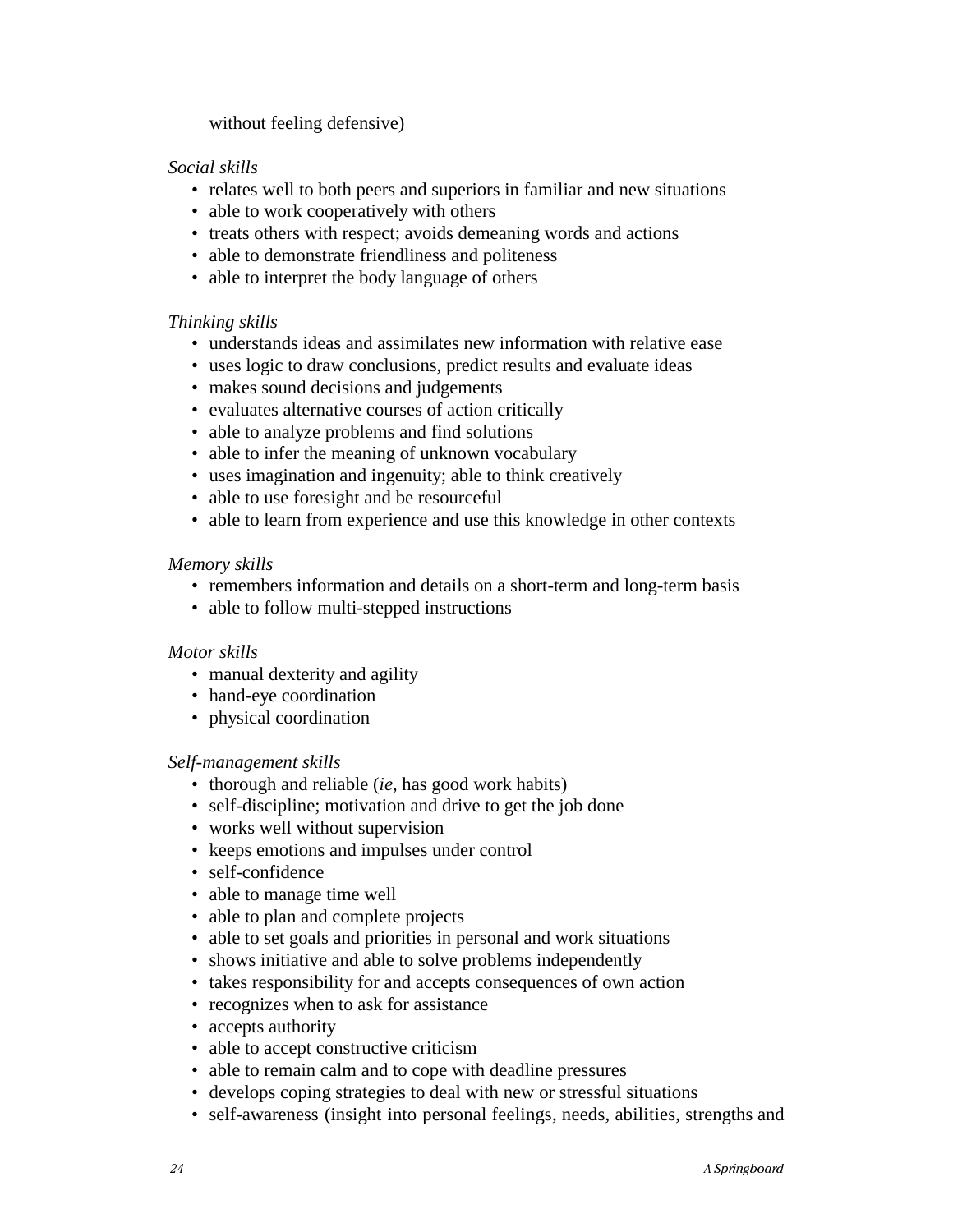values)

• moral reasoning skills

#### **Transferable Skills**

- *Transferable skills are a higher order than core skills. They are required for a wide variety of jobs and can be transferred from one task, job or workplace to another. Transferable skills are thus very marketable.* 
	- *Each job requires its own unique combination of skills. The skill set required for a given job will cut across these skill categories and possibly even within the categories. In addition, some position demand the use of specific skills at a higher level than others.*
	- *The following is the spectrum of new skills that young people could acquire through volunteer work.*

#### *People skills*

#### *Interpersonal skills*

- able to interact successfully with others (co-workers, supervisors and clients)
- knows how to express feelings warmly and sensitively
- gives and receives feedback in a constructive manner
- `hears' what is said and implied
- knows how to interpret and use body language
- knows how to use tact and diplomacy
- recognizes and values the uniqueness of individuals
- works well with a wide variety of people: males and females; people from other social, educational, religious, cultural and racial backgrounds; individuals who have disabilities or special needs

#### *Teamwork skills*

- shows respect for the perspectives, ideas and opinions of others
- works cooperatively with others
- contributes to team or committee efforts with ideas and suggestions

#### *Oral communication skills*

- presents information and ideas clearly and concisely, with content and style appropriate for the audience (whether one-to-one or in a group)
- presents opinions and ideas in an open, unprejudicial way
- responds effectively without preparation in spontaneous situations (able to `think on feet')

#### *Public speaking skills*

- able to make a formal presentation
- presents ideas, positions and problems in an interesting way
- maintains poise in public appearances

#### *Counselling skills*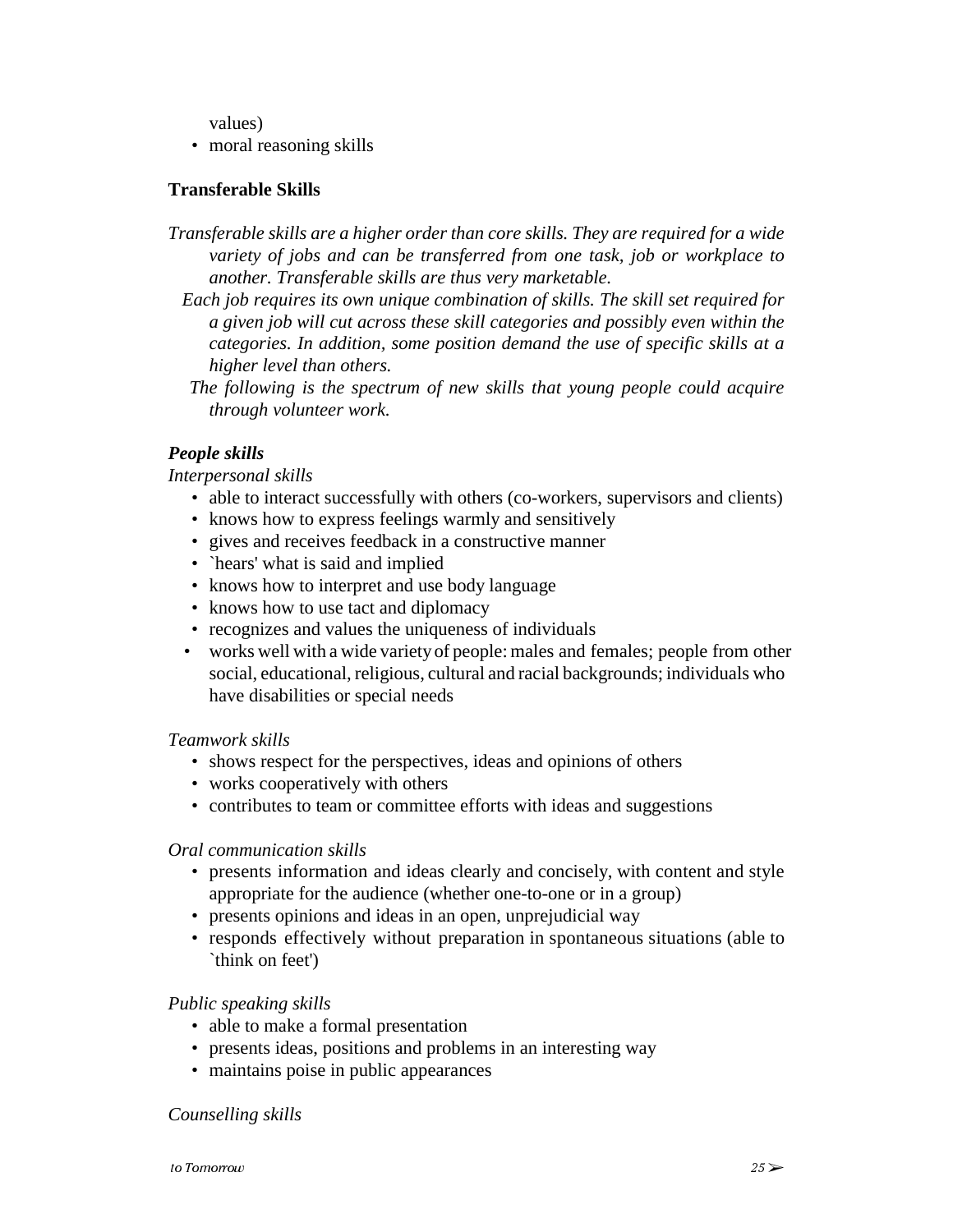- responds to what others have said in a non-judgemental way (`active listening')
- builds trust and openness with others
- able to demonstrate empathy
- able to help others to understand themselves better and to build self-esteem
- able to help others to solve their problems
- gives sound advice in an effective way

#### *Coaching/mentoring skills*

- works and communicates with others to satisfy their needs and expectations
- gives appropriate advice in a persuasive way
- gives feedback in a constructive way
- helps others to increase their knowledge or skills

#### *Teaching/training skills*

- able to help others acquire knowledge and learn specific skills
- able to motivate people to learn new things and to perform well
- able to adjust content and teaching style to the audience
- able to create an effective learning environment

#### *Supervising skills*

- identifies and uses human resources as effectively as possible
- motivates individuals to perform well
- able to coordinate the assignment of tasks appropriately
- delegates responsibilities and establishes an appropriate system of accountability
- able to monitor progress and assess the quality of job performance
- engenders trust and respect
- able to build effective teams

#### *Leadership skills*

- motivates and empowers others to act
- involves others without coercing or cajoling
- promotes open discussion and involvement of all participants, while not dominating
- able to facilitate and manage group interactions
- able to delegate effectively
- able to gain cooperation from unreceptive people
- able to run a formal meeting well
- challenges existing policies and procedures in a responsible manner

#### *Persuading skills*

- communicates effectively in both oral and written from to justify a position or influence decisions
- effective spokesperson for the organization; able to explain goals and activities in a way appropriate to the audience
- able to sell products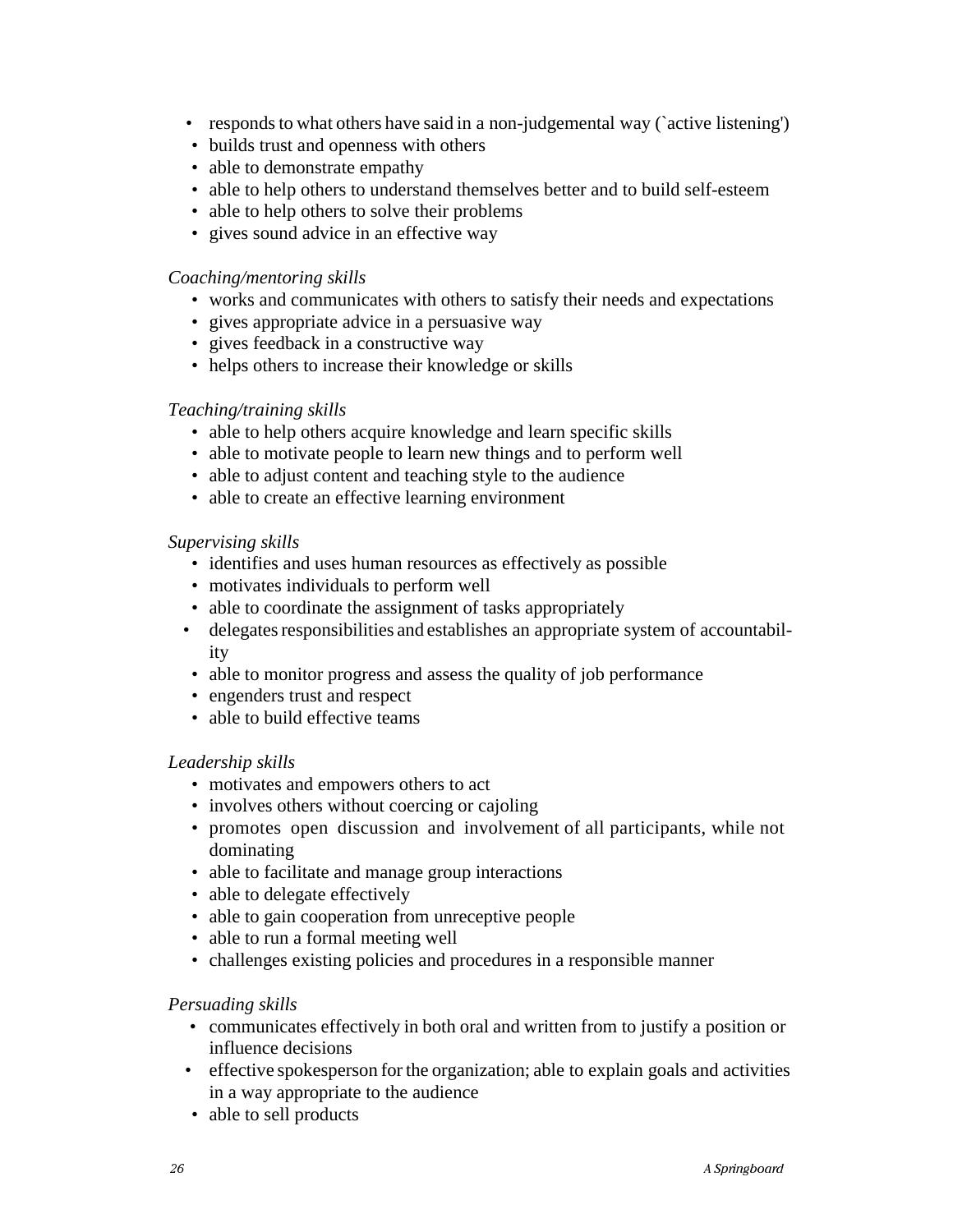- able to promote idea
- effective in lobbying for change
- able to recruit individuals in a proactive way
- able to build and maintain good relations with other organizations
- able to attract financial support (e.g., fund-raising for a voluntary organization)

#### *Negotiating skills*

- able to negotiate skilfully
- knows how and when to make compromises

#### *Mediation skills*

- able to resolve conflict that stems from divergent perspectives or interests
- helps those with opposite viewpoints reach mutual agreement (through consensus or compromise); encourages give and take from both sides
- able to deal with conflict in an open, honest and positive way; can persuade others to agree to disagree or can find a compromise position that both sides can live with

#### *Interviewing skills*

- asks and responds to questions effectively
- able to make others feel relaxed and create a feeling of trust

#### *Client service skills*

- builds a relationship of mutual trust with clients
- able to understand or perceive clients' needs
- gives or finds appropriate services
- helps individuals develop new attitudes/skills
- helps clients cope with stressful situations
- acts as an advocate for clients
- develops ways (tailored to individual needs) to help people reach personal goals
- able to handle complaints and concerns

#### *Care-giving skills*

- able to identify and respond appropriately to the need for care, counselling, treatment or therapy
- patient and empathetic with others
- sensitive care of people who are sick or elderly or who have severe disabilities
- custodial care (*eg*, feeding, washing)
- able to perform CPR and administer first aid

#### *Mind skills*

*Analytical/logical thinking skills*

- able to draw specific conclusions from a set of general observations (*ie*, deductive reasoning)
- able to draw general conclusions from set of specific facts (*ie*, inductive reasoning)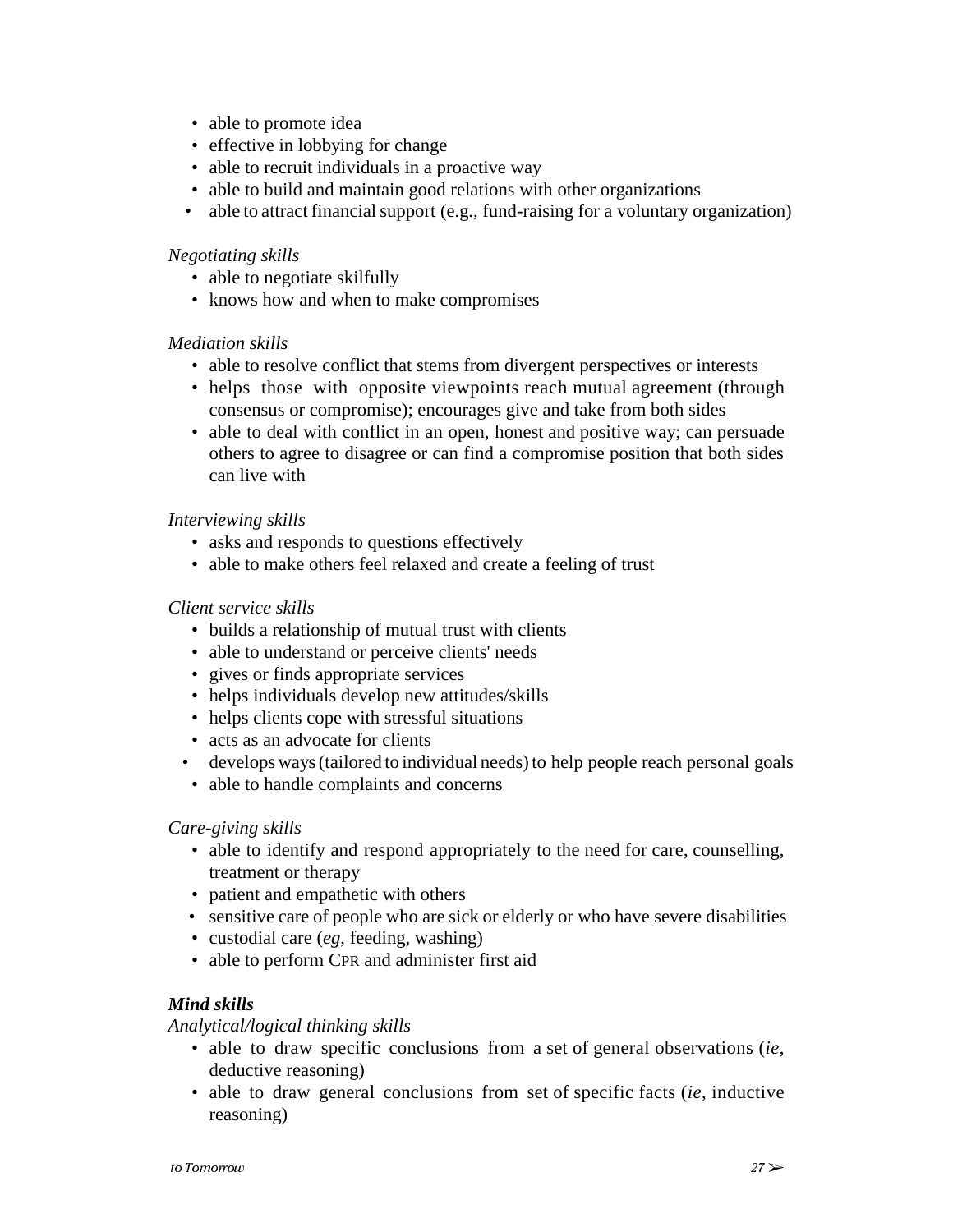- able to identify an appropriate framework for analysis and evaluation
- examines data to understand inter-relationships and correlations
- able to compare and contrast details and options
- able to synthesize information and ideas

#### *Critical thinking skills*

- able to review different points of view or ideas and make objective judgements
- able to examine underlying assumptions
- able to formulate a question, analyze a problem or define a situation with clarity, accuracy and fair-mindedness
- investigates all possible solutions to a problem, weighing the pros and cons
- able to review or develop policy and programs

#### *Creative thinking skills*

- able use imagination and intuition freely
- able to suspend logical thinking and judgement to find new paths for action
- able to generate new ideas, invent new things, create new images or designs
- able to conceive new interpretations and to combine ideas or information in new ways
- able to solve an unstructured problem
- designs new approaches to solve existing problems
- able to make connections between seemingly unrelated things
- able to reshape goals to reveal new possibilities
- able to use wit and humour effectively

#### *Problem-solving skills*

 • able to clarify the nature of a problem, evaluate alternatives, propose viable solutions and determine the outcome of the various options

#### *Decision-making skills*

 • able to identify all possible options, weigh the pros and cons, assess feasibility and choose the most viable option

#### *Planning skills*

- able to plan agendas, projects, events and programs
- able to determine the need for action
- able to lay out a step-by-step process for achieving a goal
- establishes objectives and needs, evaluates options, chooses best option
- analyses all the requirements (i.e., human, financial and material resources) to accomplish specific goals
- establishes a realistic timetable

#### *Organizational skills*

- able to organize information, people or things in a systematic way
- breaks down an activity into component tasks and coordinates resources (human and financial; assigns appropriate people) to undertake them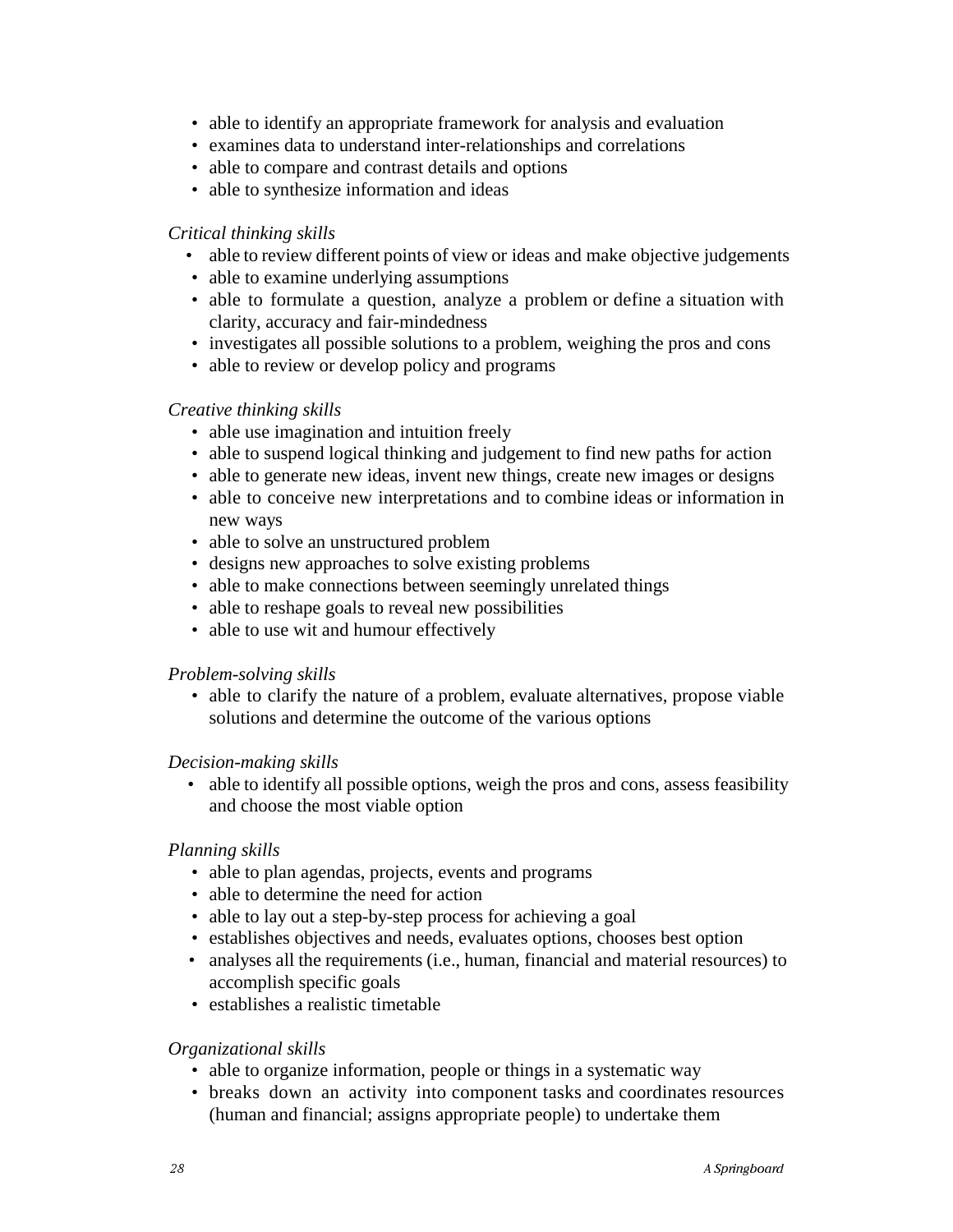- able to establish priorities
- understands the inter-relationship between the parts of a whole
- develops or streamlines procedures
- monitors progress and effectiveness
- operates effectively within an established organizational system

#### *Applied or practical skills*

*Advanced writing skills*

- able to communicate in writing for maximum impact
- able to select, interpret, organize and synthesize key ideas
- able to adjust style, form and content to a particular audience
- able to draft non-routine correspondence and complex reports
- able to write in a creative way for the general public (eg, publicity and advertising material)
- able to edit a written text to ensure that the message is as clear, concise and accurate as possible

#### *Research skills*

- able to design research projects
- able to define the scope of a topic
- develops appropriate methodology and implements the plan
- knows how to find and collect relevant background information
- able to identify people who have information relevant to the task
- collects and compiles data
- able to analyze data, summarize findings and write a report
- attention to detail; observation skills

#### *Administrative/clerical skills*

- operates computers and other office equipment
- able to do word processing and data entry
- compiles basic information
- designs and maintains filing and control systems
- general office work

#### *Financial skills*

- keeps accurate financial records
- able to manage a budget (*ie*, preparing sound budgets and monitoring expenses)
- able to establish and maintain accounting and auditing procedures
- able to compile financial and other numerical data
- able to prepare financial statements and reports
- able to interpret financial reports and audited statements
- able to calculate G<sub>ST</sub> and other taxes
- able to monitor inventory flow

#### *Language skills*

• knowledge of languages other than the one dominant in the group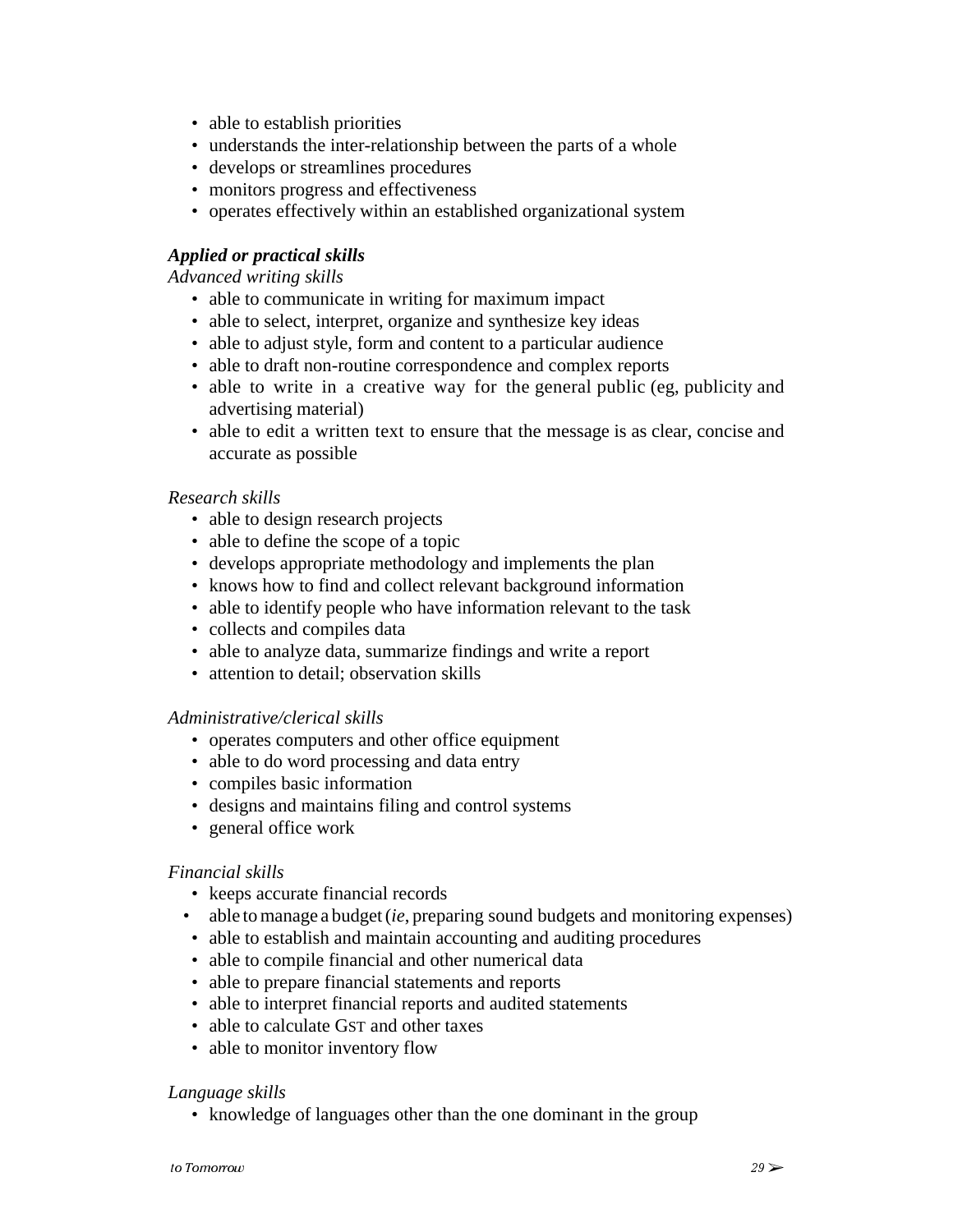- functionally bilingual (*eg*, knows French or English as a second language)
- able to translate or interpret in a given language(s)
- able to communicate in sign language

#### *Computer literacy skills*

- understands the basic functions of the computer
- able to operate a word processing system
- able to manipulate data in a computer
- able to operate special application software
- able to use electronic mail systems
- able to access a computer internet system
- able to learn new software with relative ease

#### *Technological skills*

- understands technical systems and operates effectively within them (*eg*, computers)
- understands technical specifications; reads technical manuals with ease
- maintains computer or other systems; regulates controls; analyzes potential malfunctions; troubleshoots for potential problems
- able to suggest modifications to an existing system or design a new system to improve performance

#### *Performing skills*

- able to make presentations for video or television in an interesting way
- able to entertain, amuse and inspire an audience
- able to act, sing or play an instrument in public

#### *Artistic skills*

- able to draw diagrams and illustrations
- uses colour and design creatively
- able to design displays and public relations material (print or video)

#### *Perceptual skills*

- able to visualize new formats and shapes
- able to estimate physical space

#### *Mechanical skills*

- able to install, operate and monitor the performance of equipment and mechanical devices
- able to repair mechanical devices
- possesses hand skills

#### *Adaptability skills*

- capacity to adapt to new situations and settings and to tolerate change well
- ability to work in ambiguous and flexible environments; tolerance for ambiguity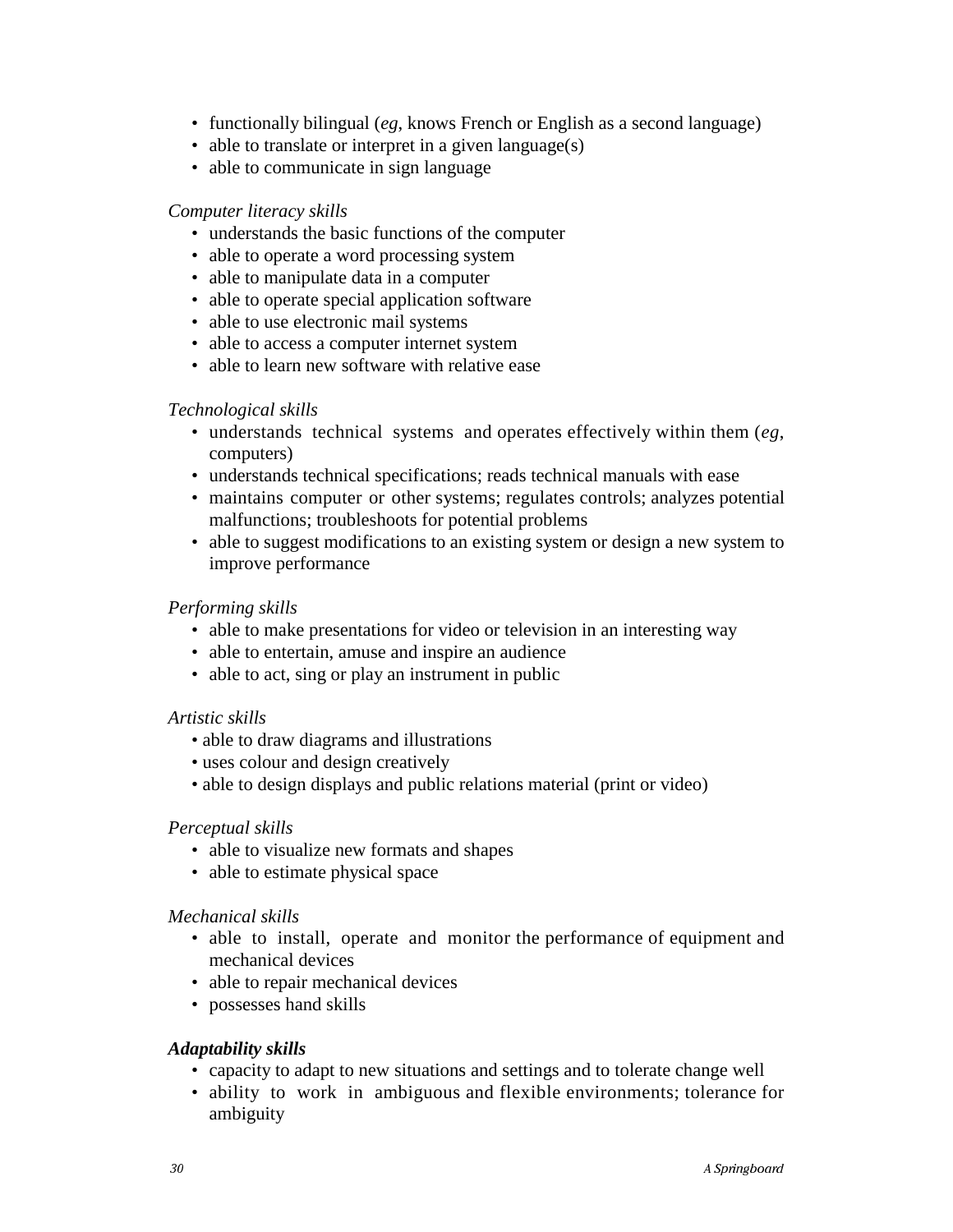- flexibility to adapt to the needs of the moment
- a positive attitude towards change; sees change as a challenge rather than as a problem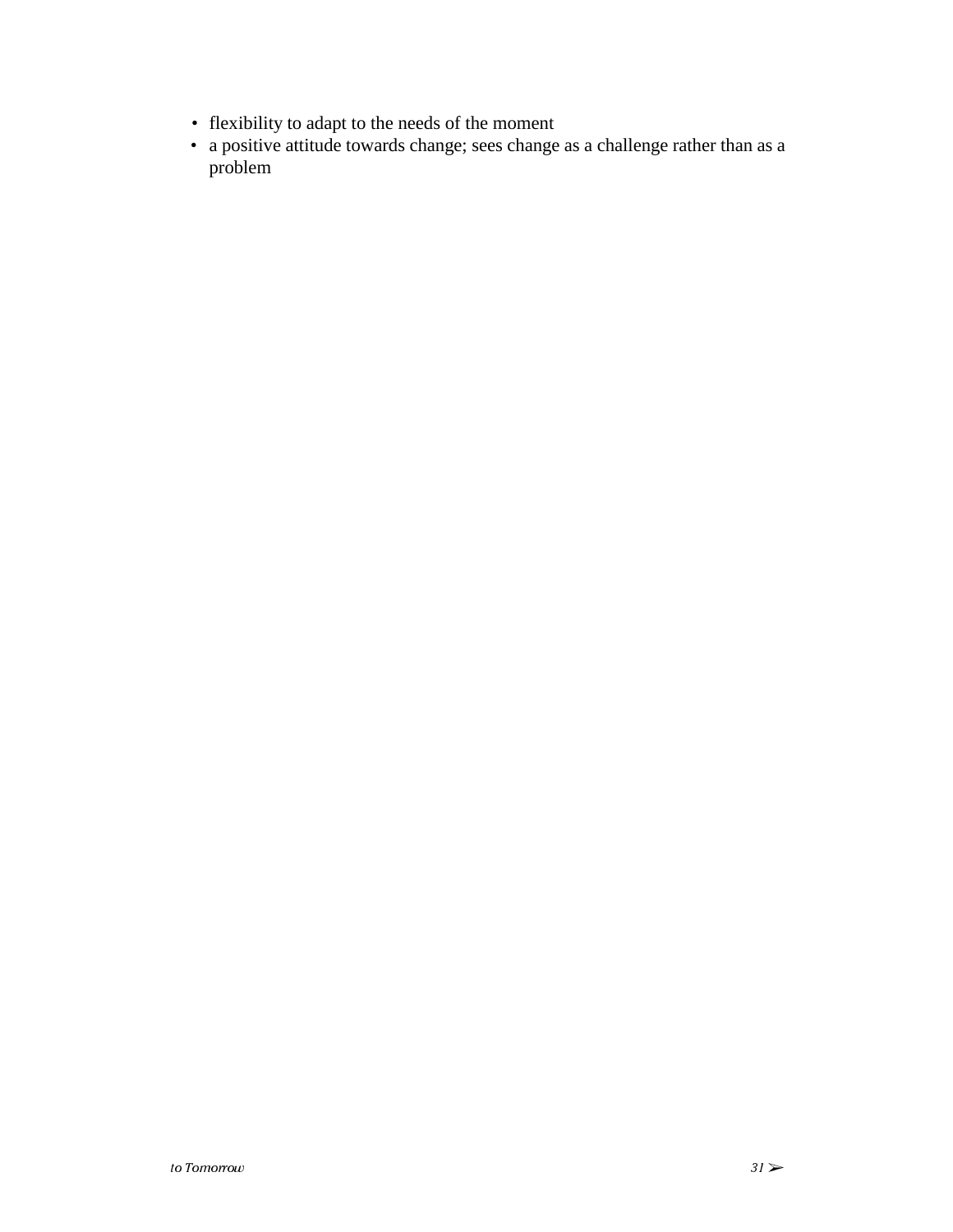#### **APPENDIX**

### B The Skills Profile **Examples for selected volunteer positions**

- A SKILLS PROFILE IS A LIST OF SKILLS THAT CAN BE DEVELOPED IN A GIVEN assignment. The following are examples of skills profiles for a variety of volunteer positions that could be filled by young people.
	- These examples are based on the transferable skills outlined in the *Inventory of Marketable Skills* in Appendix A. In some cases, it maybe useful to break the skill categories into their component parts.
- In some volunteer positions, young people may also have the opportunity to acquire more specialized skills relevant to a particular type of job or occupation. Where this is the case, the job-specific skills should also be added to the skills profile.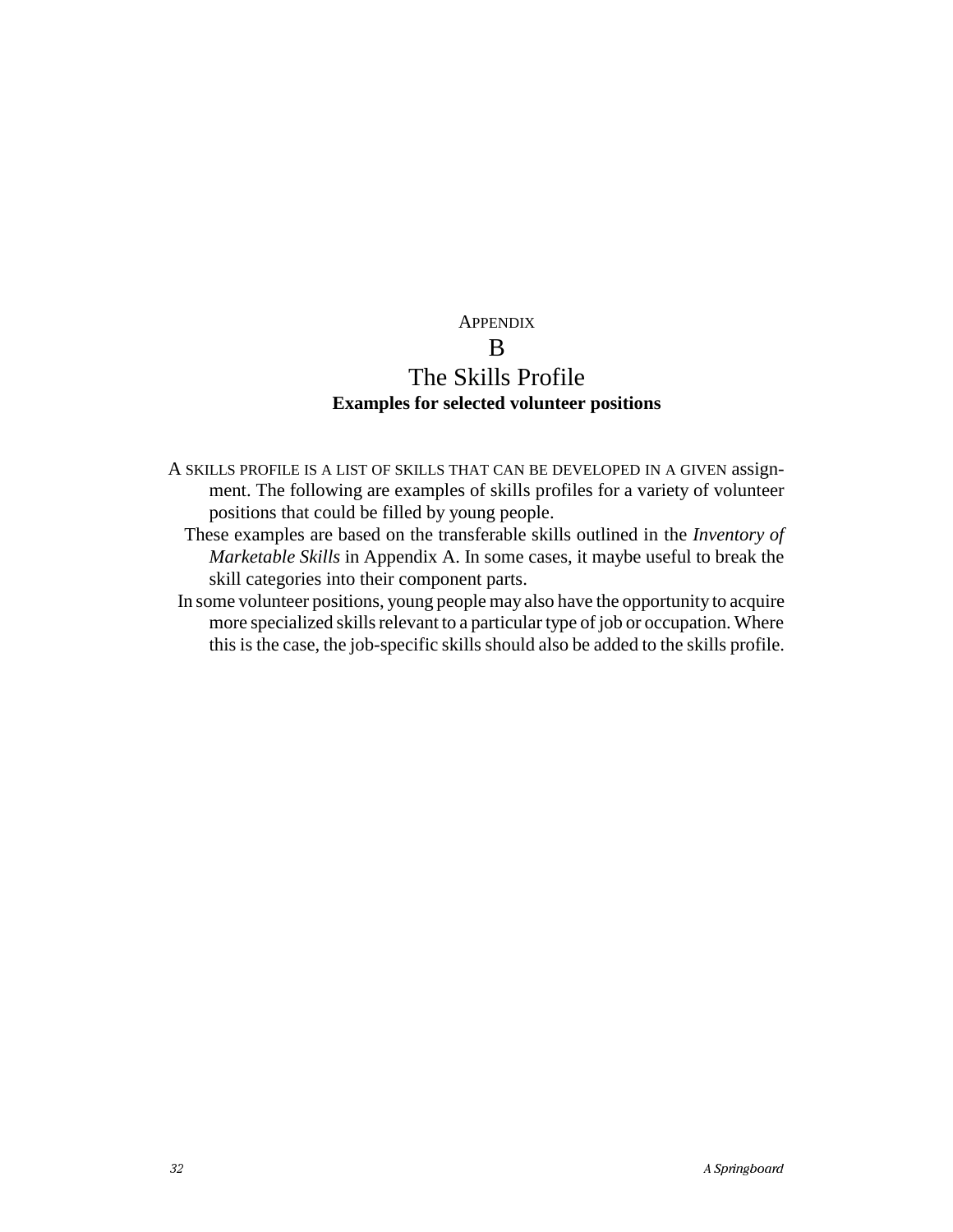### **Committee or Board Member Skills Profile**

- TeamWork skills
- Interpersonal skills
- Oral communication skills
- Analytical skills
- Critical thinking skills
- Creative thinking skills
- Problem-solving skills
- Decision-making skills
- Planning skills
- Organizational skills

# **Youth Program Leader Skills Profile**

- Leadership skills
- $\bullet$  Interpersonal skills
- Oral communication skills
- Coaching and mentoring skills
- Teamwork skills
- Teaching and training skills
- Supervising skills
- Planning skills
- Organizational skills
- Creative thinking skills
- Decision-making skills
- Problem-solving skills

# **Informatics Assistant Skills Profile**

- Computer literacy skills
- Technological skills
- Analytical skills
- Critical thinking skills
- Decision-making skills
- Problem-solving skills
- Creative thinking skills

### **Research Assistant Skills Profile**

- Research skills
- Analytical skills
- Critical thinking skills
- Planning skills
- Organizational skills
- Problem-solving skills
- Advanced Writing skills
- Computer literacy skills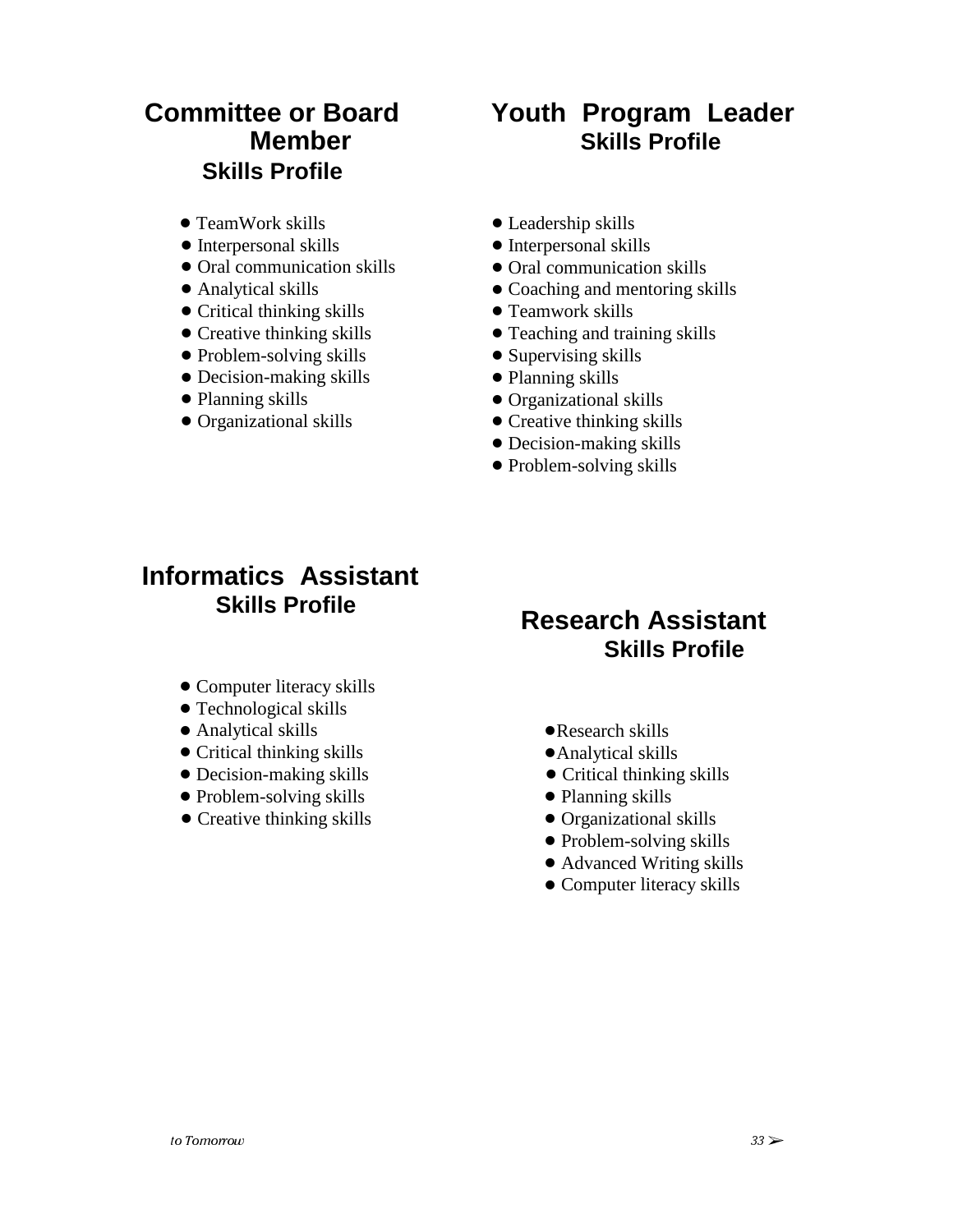# **Bookkeeping or Financial Assistant Skills Profile**

- Financial skills
- Analytical skills
- Decision-making skills
- Problem-solving skills
- Computer literacy skills
- Organizational skills

# **Special Events Co-ordinator Skills Profile**

- Planning skills
- Organizational skills
- Interpersonal skills
- Teamwork skills
- Supervising skills
- Creative thinking skills
- Problem-solving skills
- Decision-making skills

# **Childrens Sports Coach Skills Profile**

- Coaching and mentoring skills
- Teaching and training skills
- Leadership skills
- Interpersonal skills
- Oral communications skills
- Supervising skills
- Planning skills
- Organizational skills
- Problem-solving skills
- Decision-making skills

# **Publicity Assistant Skills Profile**

- Creative thinking skills
- Advanced writing skills
- Oral communication skills
- Planning skills
- Organizational skills
- Problem-solving skills
- Decision-making skills
- Persuading skills
- Public speaking skills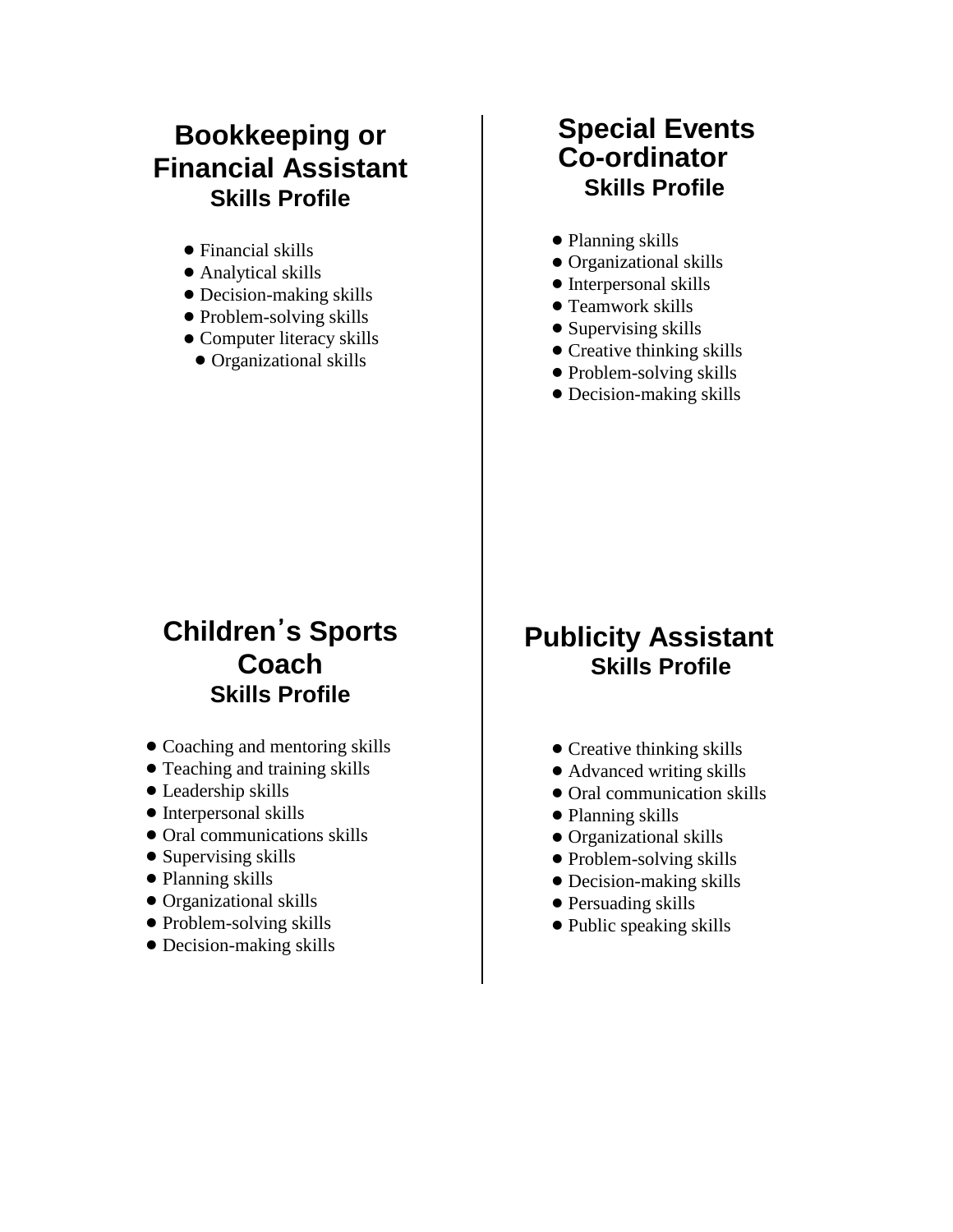#### **APPENDIX**

### **C The Volunteer Career Portfolio Sample documents**

A VOLUNTEER CAREER PORTFOLIO IS A PERSONAL RECORD OF AN individual's experiences as a volunteer. Information is compiled for each assignment. This data bank can then be used as the basis for writing a resume or preparing for a job interview

Two important types of documents included in this portfolio are the *Surnmary of Volunteer Experience* and the *Evaluation of Volunteer Experience.* You may wish to consider using the samples as models for forms to give to your youth volunteers to simplify their process of record-keeping.

A sample of a letter of reference that focuses on skills is also included.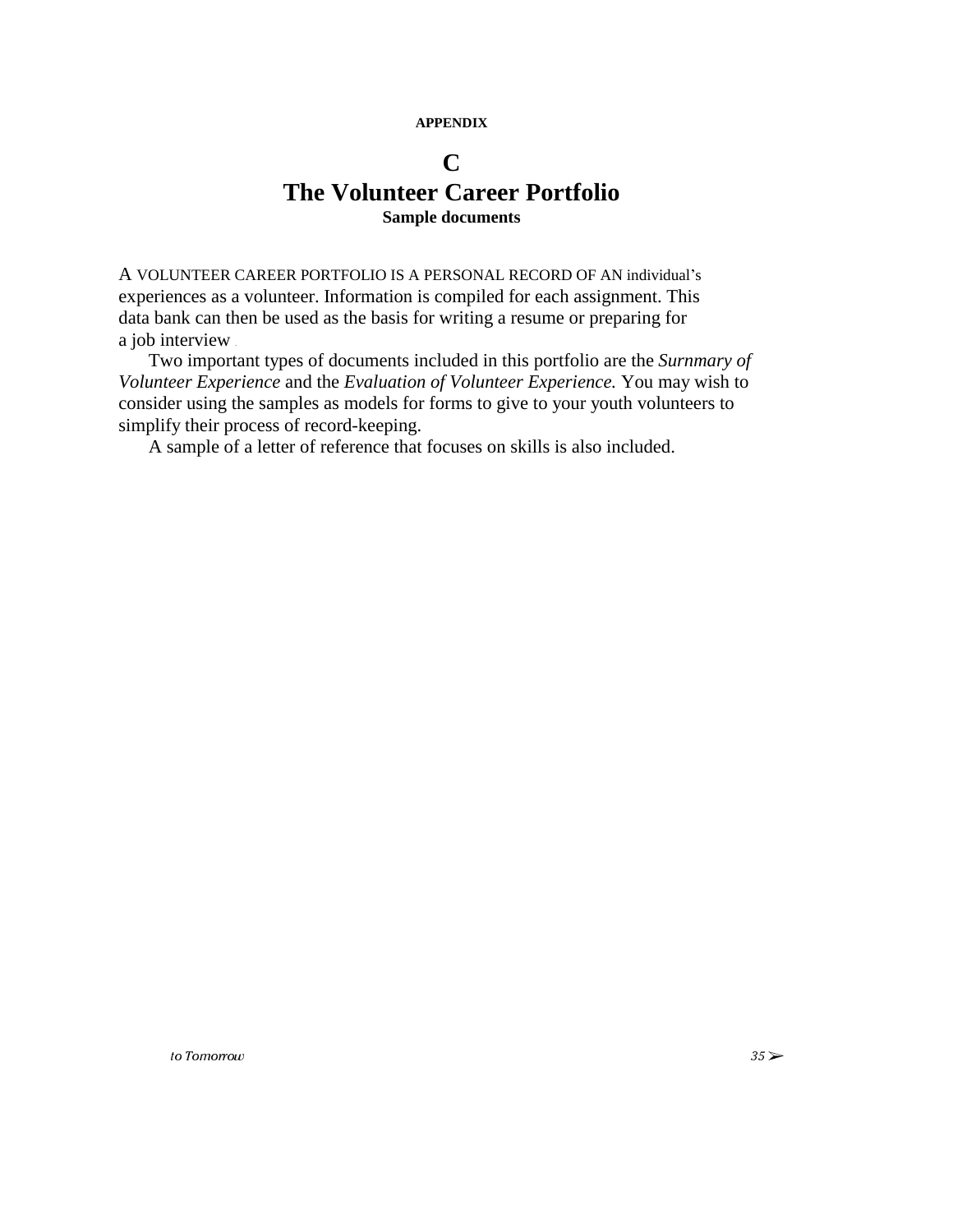# **Summary of Volunteer Experience**

**Name of volunteer**

**Address**

**Telephone**

**Organization Position Title**

**Dates of Service Total hours worked**

**Major functions of the position**

**Accomplishments**

**Skills developed (see skills profile for position if available)**

**Specific training (if applicable)**<br> **Date** Supervisor's signature

**Supervisor**'s signature<br>Supervisor's title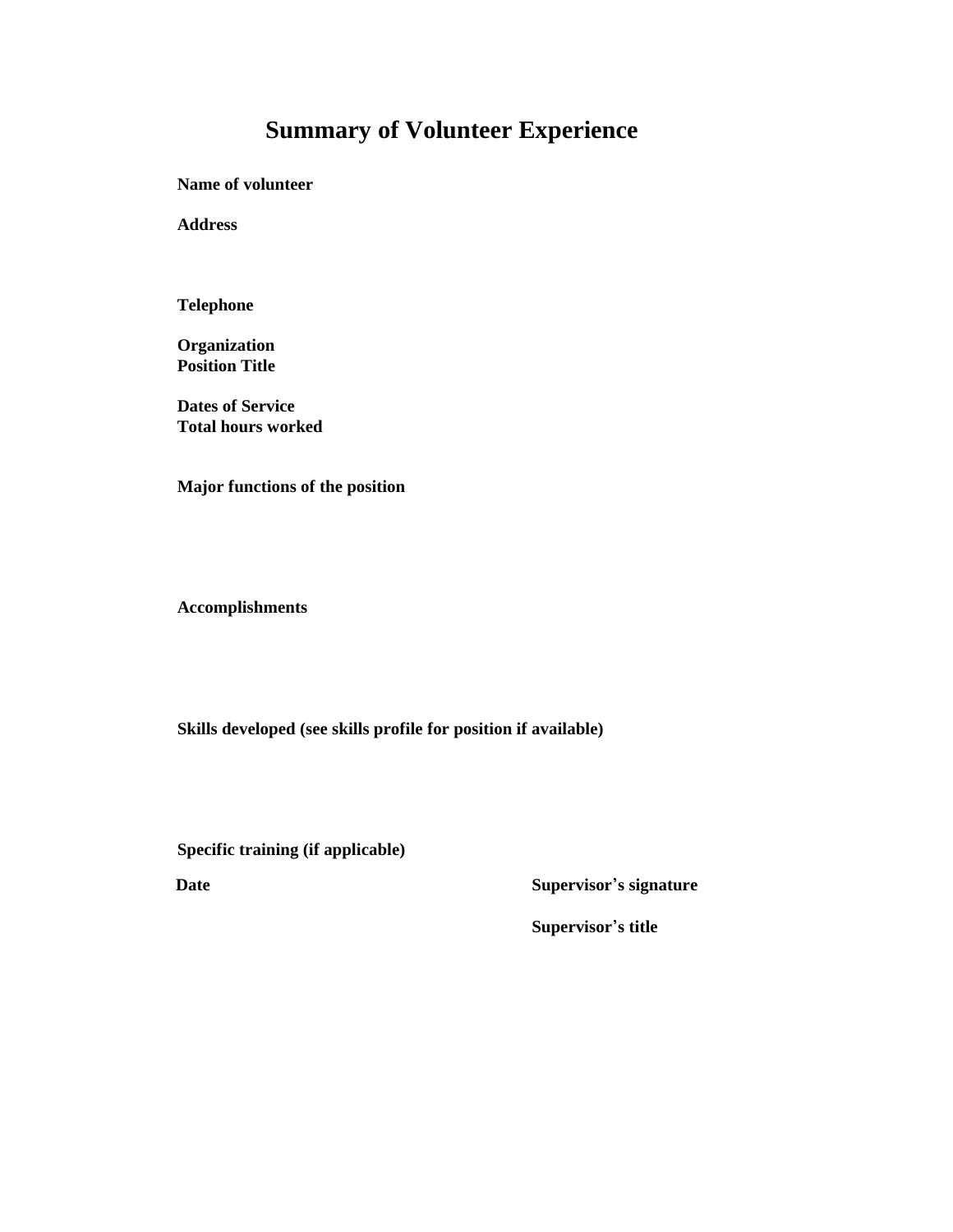### **Evaluation of Volunteer Experience**

**Name of volunteer Organization Position Title I would rate the quality of the experience: [ ] excellent [ ] good [ ] fair [ ] poor What I found most rewarding about this experience:**

**What I found difficult and why:**

**Strengths I brought to the position:**

**Skills I used:**

**New skills and knowledge I gained:**

**Skills I enjoyed using:**

**How this experience benefitted me:**

**Skills Id like to develop further:**

**Other volunteer roles Id like to try:**

to Tomorrow  $37 \geqslant$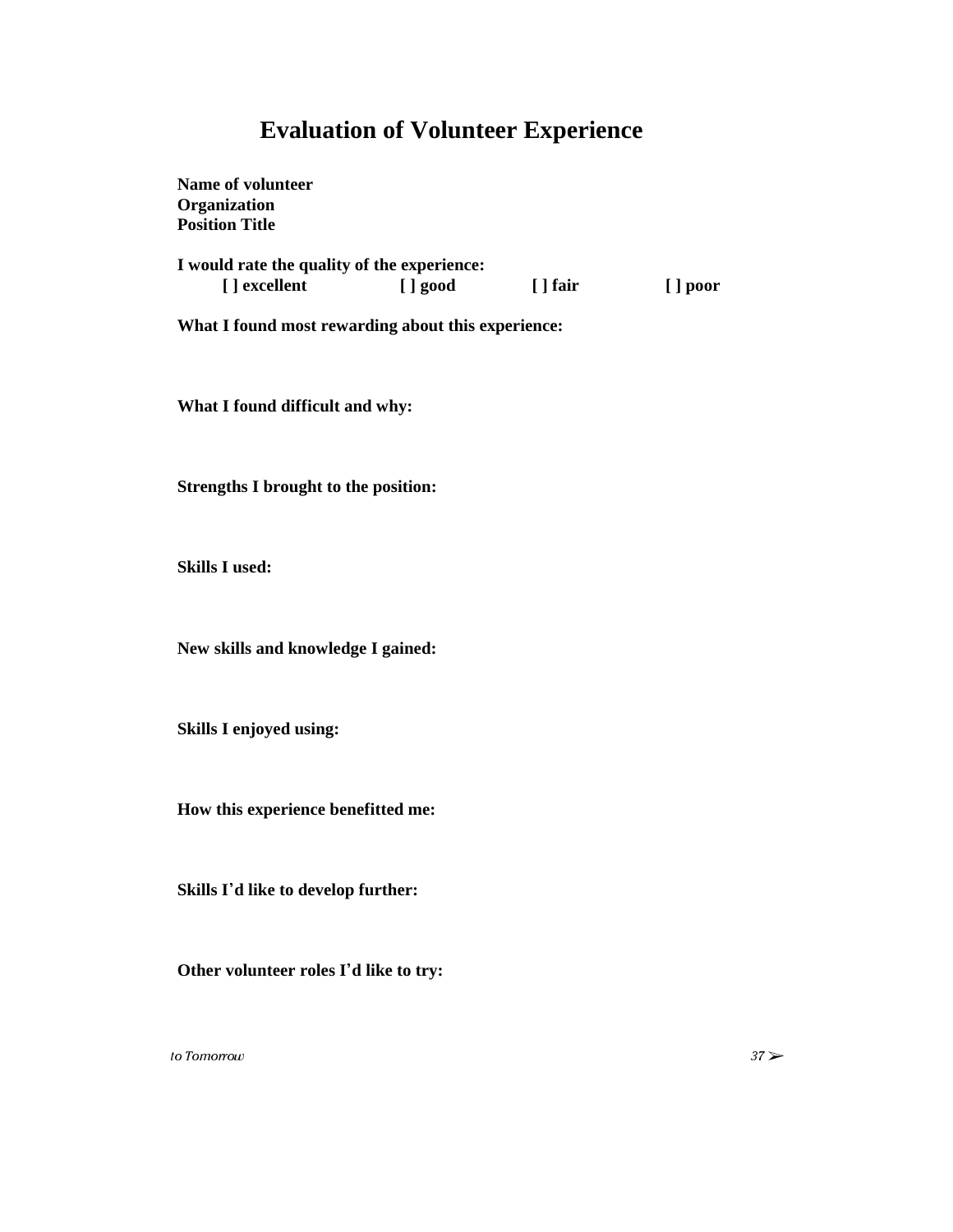### **Sample of a letter of reference**

Anytown General Hospital Anytown, Canada Z9Z 9Z9

December 10, 1994

To whom it may concern:

Alyssa Lapointe managed the hospital's gift shop from June 1993 until November 1994. In addition to supervising a staff of 15 volunteers, she was responsible for recommending new sales items and for controlling the inventory.

During her 18 months at the gift shop, Ms Lapointe demonstrated her potential in many areas. Her interpersonal and communication skills allowed her to build a team of dedicated volunteer workers. She assigned tasks in an appropriate way, and was always flexible enough to accommodate the needs of her fellow volunteers. Using her excellent analytical and organizational skills, she streamlined the purchasing process and designed a new system for inventory control .

Ms Lapointe has been a definite asset to our organization. I am confident that she would do well in a wide variety of jobs .

Yours sincerely,

Sylvie Johnson Manager of Volunteers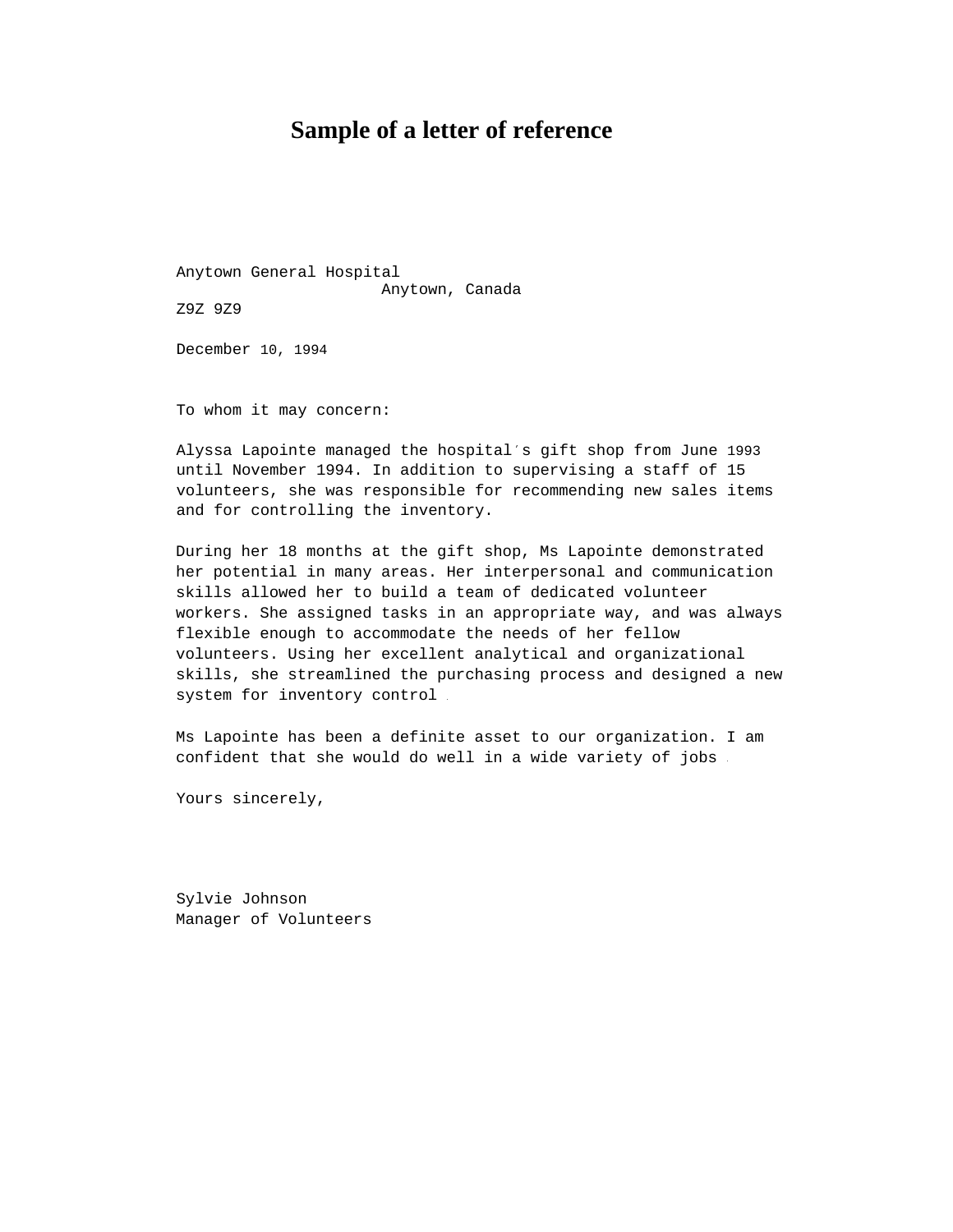| Need experience?                                                                                                                                                                                                                                                                                                                                                               | Volunteering can help you                                                                                                                                                                                 |
|--------------------------------------------------------------------------------------------------------------------------------------------------------------------------------------------------------------------------------------------------------------------------------------------------------------------------------------------------------------------------------|-----------------------------------------------------------------------------------------------------------------------------------------------------------------------------------------------------------|
|                                                                                                                                                                                                                                                                                                                                                                                | Especially If you are                                                                                                                                                                                     |
| Times are tough for those entering the<br>job market. You need experience to<br>get a job <sub>6</sub> but you need a job to get<br>experience. Dealing with this cycle can<br>be frustrating and disappointing.                                                                                                                                                               | $\bullet$ a student<br>young and inexperienced<br>unemployed<br>re-entering the workforce<br>looking for a career change<br>needing to fulfill a school                                                   |
| Why not try volunteering?                                                                                                                                                                                                                                                                                                                                                      | requirement                                                                                                                                                                                               |
| Volunteering is the job search tool of<br>the 90 $s - a$ viable addition to your<br>resume More arid more employers<br>value volunteer work and ask about it<br>when hiring staff.                                                                                                                                                                                             | You can:<br>gain practical work experience.<br>develop or sharpen your<br>marketable skills<br>explore possible career choices<br>make important job contacts<br>experience success and<br>accomplishment |
|                                                                                                                                                                                                                                                                                                                                                                                |                                                                                                                                                                                                           |
| <b>Volunteers In Public Service</b><br>places people in career-related<br>volunteer positions within provincial<br>government departments end agencies<br>Positions are created to match your<br>skills. personal schedule and interests<br>with departmental needs. Assignments<br>are special projects and specific tasks<br>that are part-time, short-term and<br>flexible. |                                                                                                                                                                                                           |
| You could be a:                                                                                                                                                                                                                                                                                                                                                                | To explore your career<br>potential, contact:                                                                                                                                                             |
| ordinator<br>· speaker, trainer, client supporter                                                                                                                                                                                                                                                                                                                              | <b>Volunteers In Public Service</b>                                                                                                                                                                       |
| • library clerk, office assistant, special<br>project worker                                                                                                                                                                                                                                                                                                                   | Main Floor<br>114 Gerry Street<br>Winnipeg <sub>6</sub> Manitoba                                                                                                                                          |
| laboratory aide<br>or                                                                                                                                                                                                                                                                                                                                                          | R3C 1G1                                                                                                                                                                                                   |
| ● You could be placed in one of any number<br>of positions geared to your occupational<br>pursuits                                                                                                                                                                                                                                                                             | 945-3556<br>in Winnipeg                                                                                                                                                                                   |
| You will receive:                                                                                                                                                                                                                                                                                                                                                              | 1-800-282-8069<br>Toll-Free in Manitoba                                                                                                                                                                   |
| · orientation, on-the-job training,<br>and supervision<br>• an opportunity for performance<br>feedback<br>•a letter of reference<br>• recognition for your efforts                                                                                                                                                                                                             | A volunteer's experience is more<br>than worthwhile it s worth a job!                                                                                                                                     |
| And there s more                                                                                                                                                                                                                                                                                                                                                               |                                                                                                                                                                                                           |
| The program also offers assistance<br>with resume-writing. interviewing and<br>job-search techniques.                                                                                                                                                                                                                                                                          |                                                                                                                                                                                                           |
|                                                                                                                                                                                                                                                                                                                                                                                | A unique experience!<br>• researcher writer, conference co-<br>$\bullet$ computer operator, technologist.<br>• a personal interview                                                                       |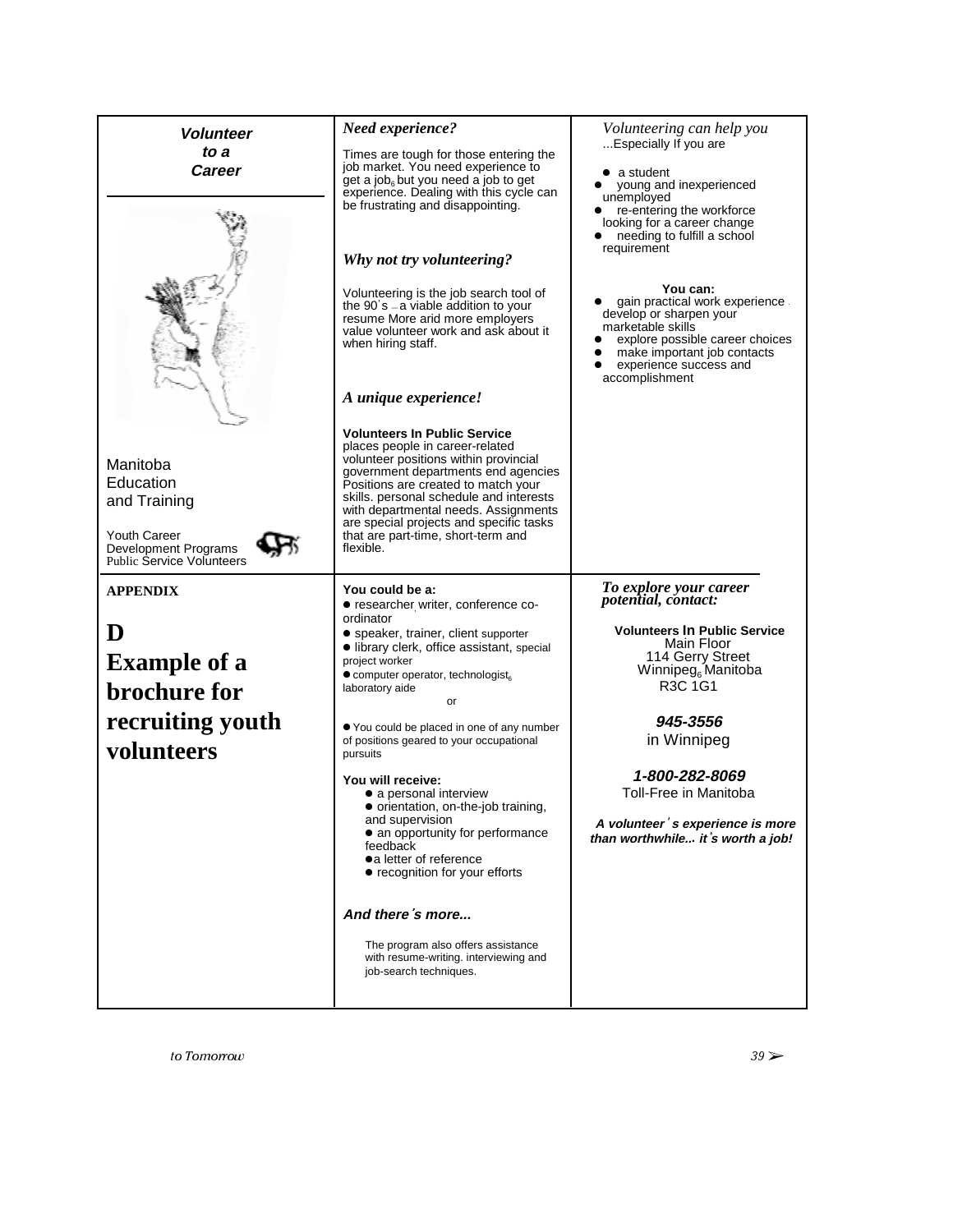#### **Sources**

#### **I The Overview: Studies and Reports**

- American Society for Training and Development. *The Learning Enterprise*. Washington,
- DC: United States Department of Labor, Employment and Training Administration, 1989. Beck, Nuala. *Shifting Gears: Thriving in the New Economy.* Toronto: Harper Collins, 1992.
- Bibby, Reginald W and Donald C Posterski. *Teen Trends: A Nation in Motion.* Toronto: Stoddart Publishing, 1992.
- Business Advisory Commission. *Reconnecting Youth: The Next Stage of Reform.* Education Commission of the States, 1985.
- Canadian Labour Force Development Board. *Putting the Pieces Together: Towards a Coherent Transition System for Canada's Labour Force.* Ottawa: 1994.
- Canadian Youth Foundation. *Youth Action: A Report of the Canada 125 Community Workshops.* Ottawa: 1993.
- Carnegie Council on Adolescent Development. *Turning Points: Preparing American Youth for the 21<sup>st</sup> Century*. New York: Carnegie Corporation, 1989.
- Carnevale, Anthony P, Leila J Gainer and Ann S. Meltzer. *Workplace Basics: The Essential Skills Employers Want.* ASTD Best Practices Training for a Changing Work Force Series. San Francisco: Jossey-Bass, 1990.
- Commission on Work, Family and Citizenship. *The Forgotten Half: Pathways to Success for America's Youth and Young Families.* The William T Grant Foundation, 1988.
- Fine, Sydney. *Dictionary of Occupational Titles*, 4<sup>th</sup> edition. Washington, DC: US Department of Labor, Employment and Training, 1977.
- Human Resources Development Canada. *Social Security in Canada: Background Facts.* (Sections on "Youth" and "Employability in the 90's"). Ottawa: 1994
- Jones, Lawrence K. *The Encyclopedia of Career Change and Work Issues.* Oryx Press, 1992.
- Lindsay, Colin, Mary Sue Devereaux, and Michael Bergob. *Youth in Canada*, 2<sup>nd</sup> edition. Ottawa: Statistics Canada, 1994 (Catalogue No. 89-511E).
- McLaughlin, MaryAnn. *Employability Skills: What are Employers Looking For?* Ottawa: The Conference Board of Canada, 1992.
- National Crime Prevention Council. *Changing Perspectives: Youth as Resources.* Washington, DC: 1990.
- National Governors' Association. *Enhancing Skills for a Competitive World: Report of the Action Team on Lifelong Learning.* Washington, DC: 1992.
- Ontario Coalition for Children and Youth. *Young Voices*. Toronto: 1994 (Available in French.)
- Premier's Council on the New Global Economy. *People and Skills in the New Economy*. Toronto: Queen's Printer, 1990. (Available in French)
- Premier's Council on Health, Well-being and Social Justice. *Yours, Mine and Ours: Ontario's Children and Youth*. Toronto: Queen's Printer, 1994. (Available in French.)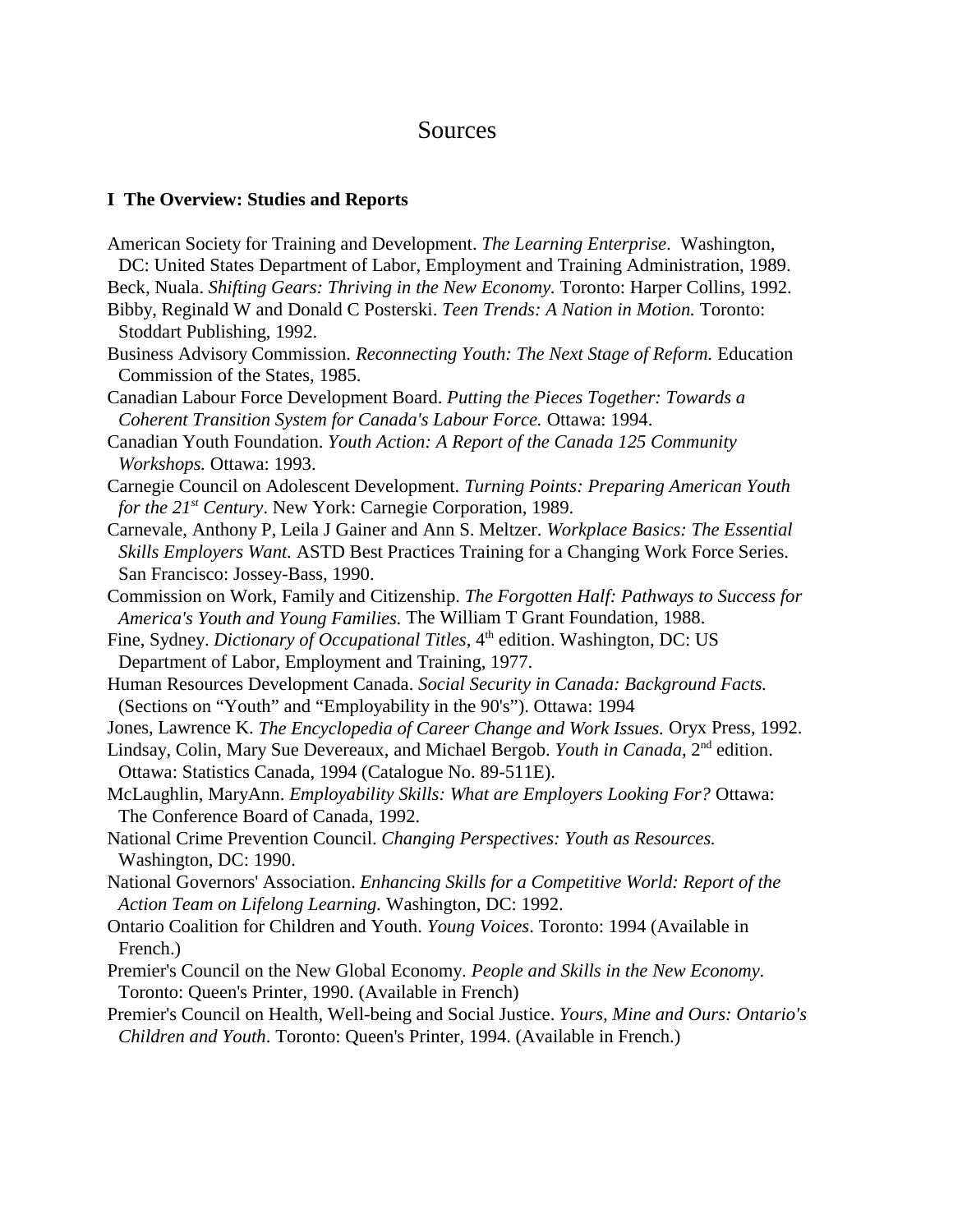- SCANS (The Secretary's Commission on Achieving Necessary Skills). *Learning a Living: A Blueprint for High Performance*. US Department of Labor, 1992.
- Scales, Peter C. *A Portrait of Young Adolescents in the 1990s: Implications for Promoting Healthy Growth and Development*. Chapel Hill, NC: The University of North Carolina, 1991.
- Smith, Paul. *A Taxonomy of Life Skills Required to Become a Balanced, Self Determined Person*. Ottawa: Canada Employment and Immigration Commission and The Guidance Centre of the University of Toronto, 1982. (Available in French.)
- Task Force on Education for Young Adolescents. *Turning Points: Preparing American Youth for the 21st Century*. New York: Carnegie Corporation, Council on Adolescent Development, 1989.

#### **II Youth Volunteers & Volunteer Management: Studies and Manuals**

- ACTION National Student Volunteer Program. *It's Your Move: Working with Student Volunteers*. Washington, DC: 1976.
- ACTION National Student Volunteer Program. *Training Student Volunteers*. Washington, DC: 1973.
- Adolph, Val & Valerie Ahwee. *Making a Difference A Guide to Volunteering for Canadian Youth.* Toronto: Summerhill Press, 1990.
- Conrad, Daniel and Diane Hedin. *Youth Service: A Guidebook for Developing and Operating Effective Programs*. Independent Sector, 1987.
- Council of National Organizations for Adult Education. *I CAN: A Tool for Assessing Skills Acquired Through Volunteer Service*. New York: 1979.
- Cumyn, Peter. *Youth as Volunteers: A Profile of Volunteers based on the 1987 National Survey of Volunteer Activity in Canada*. Voluntary Action Directorate, Department of the Secretary of State (now the Department of Canadian Heritage), 1989.
- Ellis, Susan J, Anne Weisbord and Katherine Noyes. *Children as Volunteers: Preparing for Community Service*, revised edition. Energize, 1991.
- Graff, Linda L. *By Definition: Policies for Volunteer Programs*. Etobicoke, Ontario: Volunteer Ontario, 1992.
- Graff, Linda L. *Volunteer for the Health of It.* Etobicoke, Ontario: Volunteer Ontario, 1991.
- Greater Pittsburgh Camp Fire Council. *VYTAL (Volunteer Youth Training & Leadership) Manual*. Pittsburgh, PA: 1993.
- Groff, Judy M. "Empowering Adults to Value Teenage Youth as Volunteer Resources for Delivering Educational Programs". Paper presented to the 1987 Annual Meeting of the American Association of Adult and Continuing Education in Washington, DC. United States Department of Education (ERIC document), 1987.
- Hamilton, Stephen F, and L Mickey Fenzel. "The Impact of Volunteer Experience on Adolescent Social Development: Evidence of Program Effects" in *Journal of Adolescent*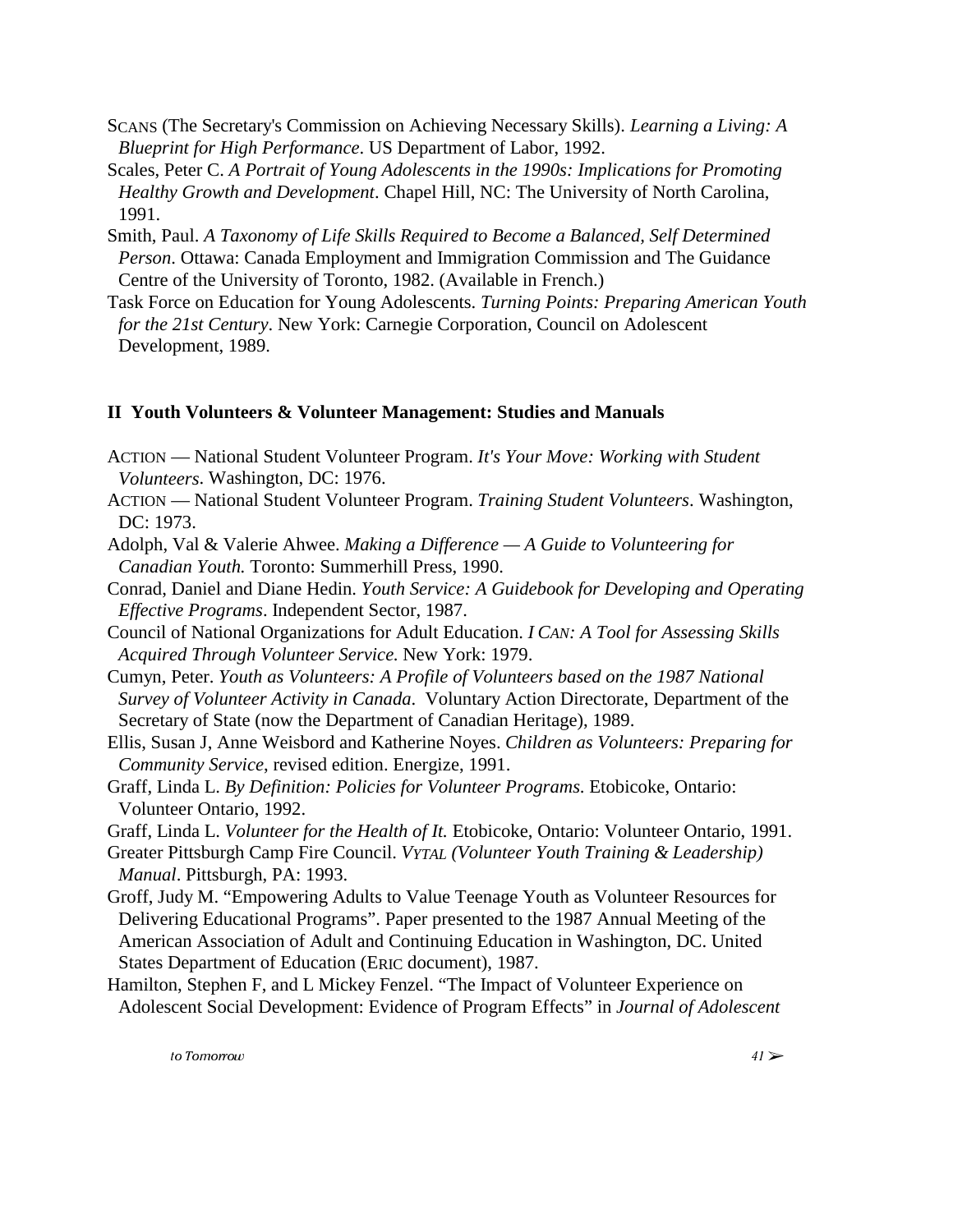*Research*, vol 3, no 1 (pp 65-80), 1988.

- Hofman, Peter. *Selecting the Leader for Effective Teen Programs*. Santa Cruz, California: The Salvation Army, 1984.
- Human Resources Development Canada (Stay in School Initiative). *Enter Mentor: A Program Guide*. Ottawa: 1992
- Ilsley, Paul. *Enhancing the Volunteer Experience: New Insights on Strengthening Volunteer Participation, Learning and Commitment*. San Francisco: Jossey-Bass Publishers, 1990.
- Lautenschlager, Janet. *Bridges to the Future: Supported Programs for Volunteers with Special Needs*. Ottawa: Voluntary Action Program, Multiculturalism and Citizenship Canada (now Department of Canadian Heritage), 1992.
- Lloyd, Claire. *Teen Power: How to Develop a Teen Volunteer Program*. Toronto: Volunteer Centre of Metropolitan Toronto, 1988.
- Moore, Gail. "Building Motivation" in *Partners in Print*, (pp 8-9). Richmond Hill, Ontario: Partners Plus, May/June 1994.
- Ontario Association for Volunteer Administration. "Youth Volunteer" issue of *The Journal of Volunteer Resources Management*, vol 3, no 2, Spring 1994.
- Popowski, Karen J. "Youth Views on Volunteering and Service" in *The Journal of Volunteer Administration*, vol III, no 4 (pp 34-41). Summer 1985.
- Sauer, Joyce. "Volunteerism by Students at Risk" in *The Journal of Volunteer Administration*, vol X, no 1 (pp 33-38), Fall 1991.
- Schram, Vicki R. "Job Skills Developed in Volunteer Work: Transferability to Salaried Employment" in *The Journal of Volunteer Administration*, vol III, no 4, Summer 1985.
- Street, Lorraine. *Volunteering for Work Experience.* Ottawa: Voluntary Action Program, Department of Canadian Heritage, 1994.
- The Salvation Army. *Selecting the Leader for Effective Teen Programs*. Santa Cruz, CA: 1984.
- United States Department of Health, Education and Welfare. *An Introductory Manual on Youth Participation for Program Administrators*. Washington, DC: Office of Youth Development, 1976.
- Volunteer Centre of Calgary. *Campus Volunteerism: a Handbook and Case Studies*. Calgary: 1994. (Available in French.)
- Volunteer Centre of Metropolitan Toronto. *Generations Together: a Mentoring Partnership Manual*. Toronto: 1994.
- Volunteer Centre of Metropolitan Toronto. *Youth Volunteer Opportunities Directory*. Toronto: 1994.
- Volunteer Centre of Ottawa-Carleton. *Student Volunteer Handbook*. Ottawa: 1994.
- Victoria Volunteer Bureau. *Youth Volunteer Directory*, 4th edition. Victoria: 1992.

#### **III Youth Volunteerism in the School Context**

Barbeau, Joseph E and William A Stull. *Learning from Working: A Guide for Cooperative Education and Internship Students*. Cincinnati, Ohio: South-Western Publishing, 1990.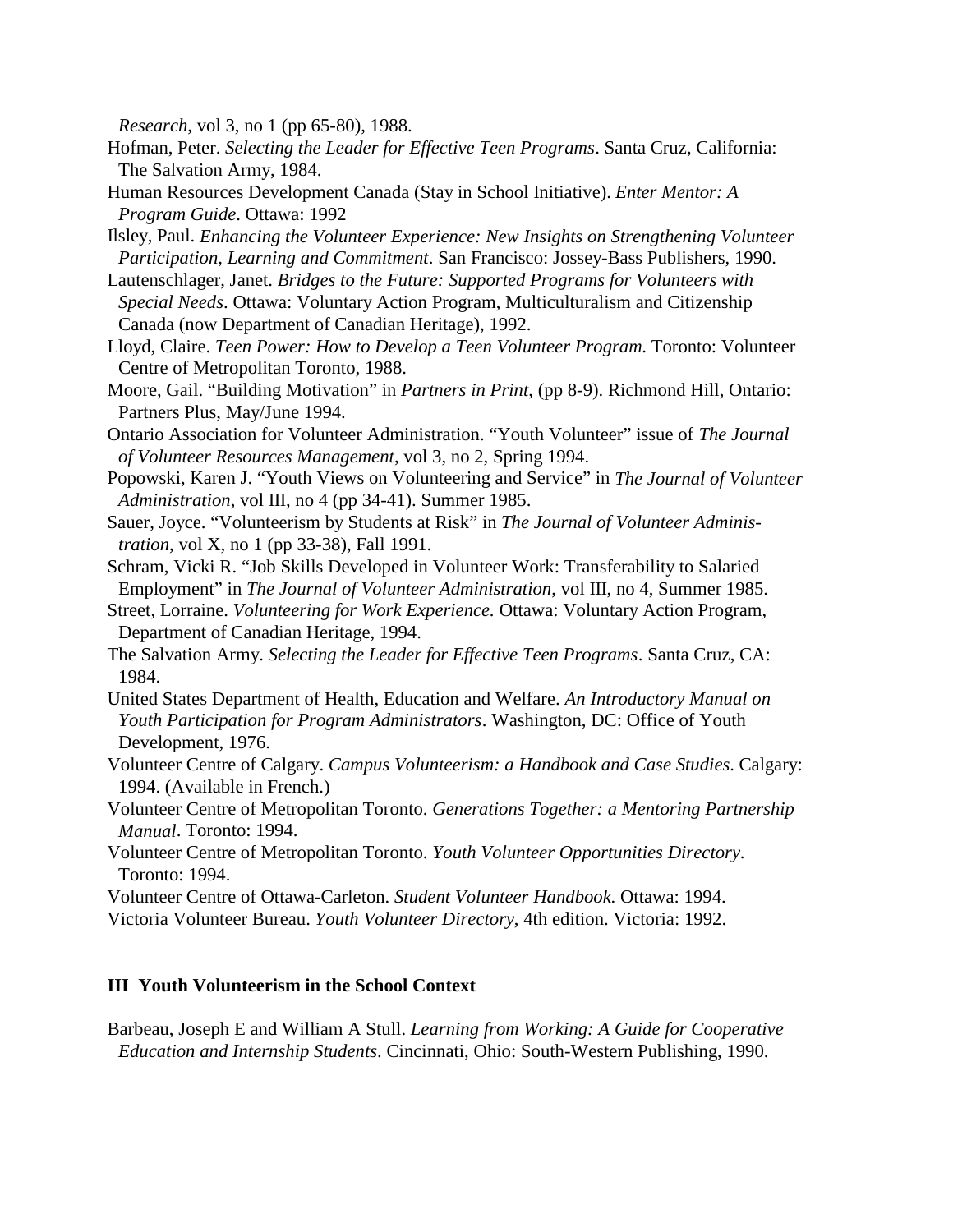- Beale, Andrew V. "Exploring Careers through Volunteerism" in *School Counsellor*, vol 23, no 1 (pp 68-71), September 1984.
- Cairn, Rich Willits and James C Kielsmeier, eds. *Growing Hope: A Sourcebook on Integrating Youth Services into the School Curriculum*. Roseville, Minnesota: National Youth Leadership Council, 1991.
- Conrad, Daniel and Diane Hedin, eds. *Youth Participation and Experiential Education.* Child and Youth Services Series, vol 4, no 3/4. New York: The Haworth Press, 1982.
- Conrad, Dan and Diane Hedin. "School-based Community Service: What we know from research and theory" in *Phi Delta Kappan*. June 1991 (pp 743-749).
- Conrad, Dan and Diane Hedin. "Service: Pathway to Knowledge" in *Community Service Education*, October 1987 (pp 10-14).
- Delve, Cecilia *et al*, eds. *Community Service as Values Education*. San Francisco: Jossey-Bass Publishers, 1990.
- Duley, John. "Basic Skills for Experiential Learning: What Skills Do Students Need to Make the Most of Experiential Learning Opportunities?". MSU Paper no 75, 1978. Unpublished paper available through the Educational Resources Information Centre (ERIC).
- Evans, Karen, Alan Brown and Tim Oats. *Developing Work-Based Learning: an Evaluative Review of the YTS Core Skills Project*. Sheffield, UK: Manpower Services Commission.
- Kelley, Elizabeth. "Toward a Tradition of Caring" in *American Education*. United States Department of Education. August/September 1993.
- Kendall, Jane C, and Associates, ed. *Combining Service and Learning: a Resource Book for Community and Public Service*, vols I, II, and III. Raleigh, NC: National Society for Internships and Experiential Education, 1990.
- Mc Pherson, Kate. *Learning Through Service*. Seattle, WA: Project Service Leadership, 1989.
- Raupp, Carol D and David C Cohen. "Volunteering as Learning Experience" in *Teaching Psychology*, vol 19, no 1, February 1992 (pp 25-30).
- Silcox, Harry C. *A How-to-Guide on Reflection: Adding Cognitive Learning to Community Service Program*. Philadelphia, PA: Brighton Press, 1993.
- Volunteer Kamloops. *Education and Volunteering: Course Planning Success*. Kamloops, BC: 1990.

#### **IV Career Planning and Job Searching: Self-Help Guides for Young People**

Association of Junior Leagues. *Volunteer Skills Portfolio: Passport to the Paid Workplace*, 2nd edition. New York: 1987.

Bolles, Richard Nelson. *The Three Boxes of Life and How to Get Out of Them: an Introduction to Life and Work Planning*. Berkeley, California: Ten Speed Press, 1978.

Bolles, Richard Nelson. *What Color is Your Parachute? a Practical Manual for Job-Hunters and Career-Changers*, 1993 edition. Berkeley, California: Ten Speed Press, 1993.